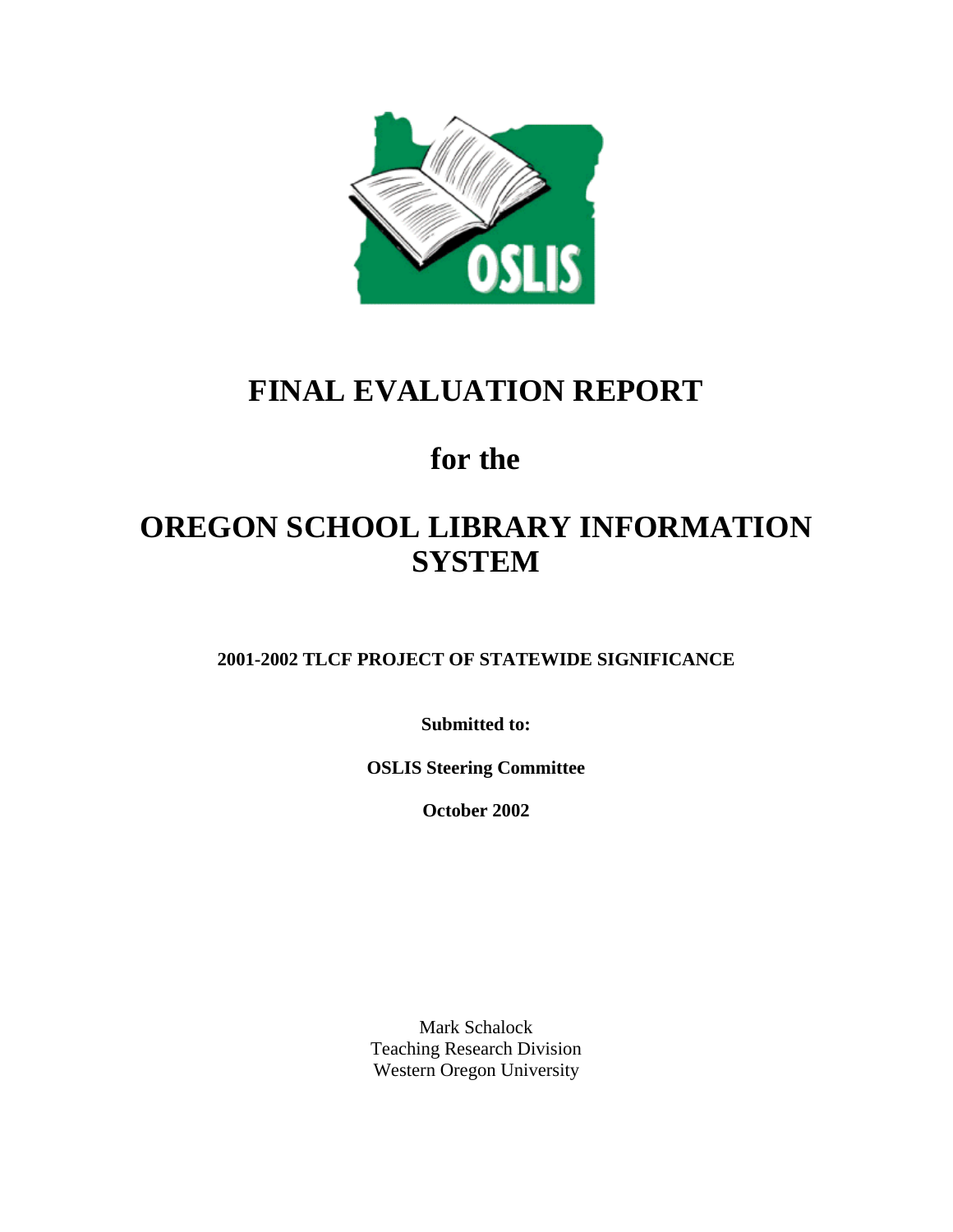# **Table of Content**

|                                                               | Page           |
|---------------------------------------------------------------|----------------|
| Introduction and Background                                   |                |
| <b>Purpose and Rationale</b>                                  |                |
| <b>Evaluation Design</b>                                      | $\overline{2}$ |
| Oregon Schools Participating in Past OSLIS Projects           | 4              |
| Results                                                       |                |
| Breadth and Equity of Training                                | 8              |
| <b>Training Effectiveness</b>                                 | 13             |
| Use and Value of Resources                                    | 26             |
| <b>Improved Student Classroom Performance and Achievement</b> | 29             |
| Summary of Results and Conclusions                            | 39             |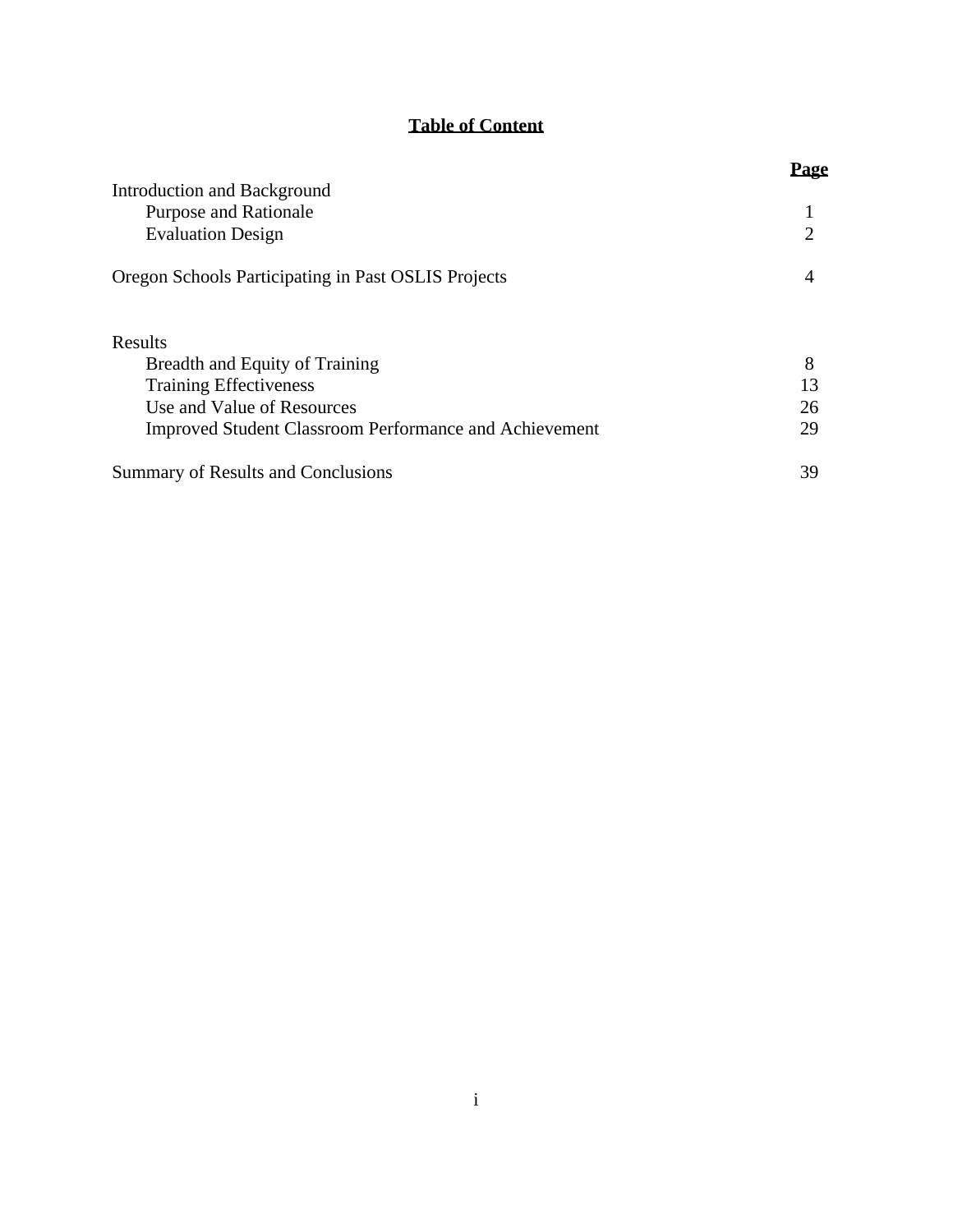# **PART 1. INTRODUCTION AND BACKGROUND**

### **Purpose and Rationale**

The purpose of this evaluation was to determine the success of the 2001-2002 OSLIS project in achieving its goals of providing access to, and training in, the use of EBSCO on-line databases and value-added curriculum materials on the OSLIS website. These goals were developed to support the purpose of the TLCF program: to assist schools in using technology to improve the achievement of all students in the various content areas.

Prior to receiving funding through the 2001-2002 TLCF Project of Statewide Significance, OSLIS had received funding on a pilot basis through LSTA funds from the Oregon State Library (1998-199) as well as two TLCF Projects of Statewide Significance in 1999-2000 and again in 2000-2001.

In past TLCF projects the primary vehicle used by OSLIS to achieve the goal of the TLCF program was intensive training and ongoing continued professional development for library media specialists focusing on: 1) collaborating with teachers; 2) providing students and teachers instruction on the use of information technology and key information literacy skills; and 3) using online resources.

Through multiple replications of this project design a fairly consistent pattern has emerged regarding implementation and outcomes for teachers and students. This pattern demonstrated fairly strong and direct links between:

- **·** Professional development training for Library media Specialists (LMSs);
- **·** Access to resources (both EBSCO and OSLIS);
- **·** Student and teacher instruction in information literacy skills;
- **·** Collaboration between LMSs and teachers to design research projects to best take advantage of these resources;
- **·** Higher levels of information literacy skills; and,
- **·** Improved outcomes for students in classroom work.
- **·** Further, while no direct *causal links* can be established through previous evaluations, there has been a *positive correlation* between participation in OSLIS projects and improved performance on statewide assessments.

For this project, however, the primary vehicle for achieving the TLCF goal has been statewide awareness and basic level skill training for teachers, library media specialists, library aides, administrators and others on how to integrate the online databases (EBSCO) and curriculum resources (OSLIS) into the teaching and learning process. This professional development initiative included not only traditional workshop training through workshops and interactive video connections provided by many different individuals and organizations, but also a help desk and other "just-in-time" opportunities through tutorials and curriculum support materials on the OSLIS web site.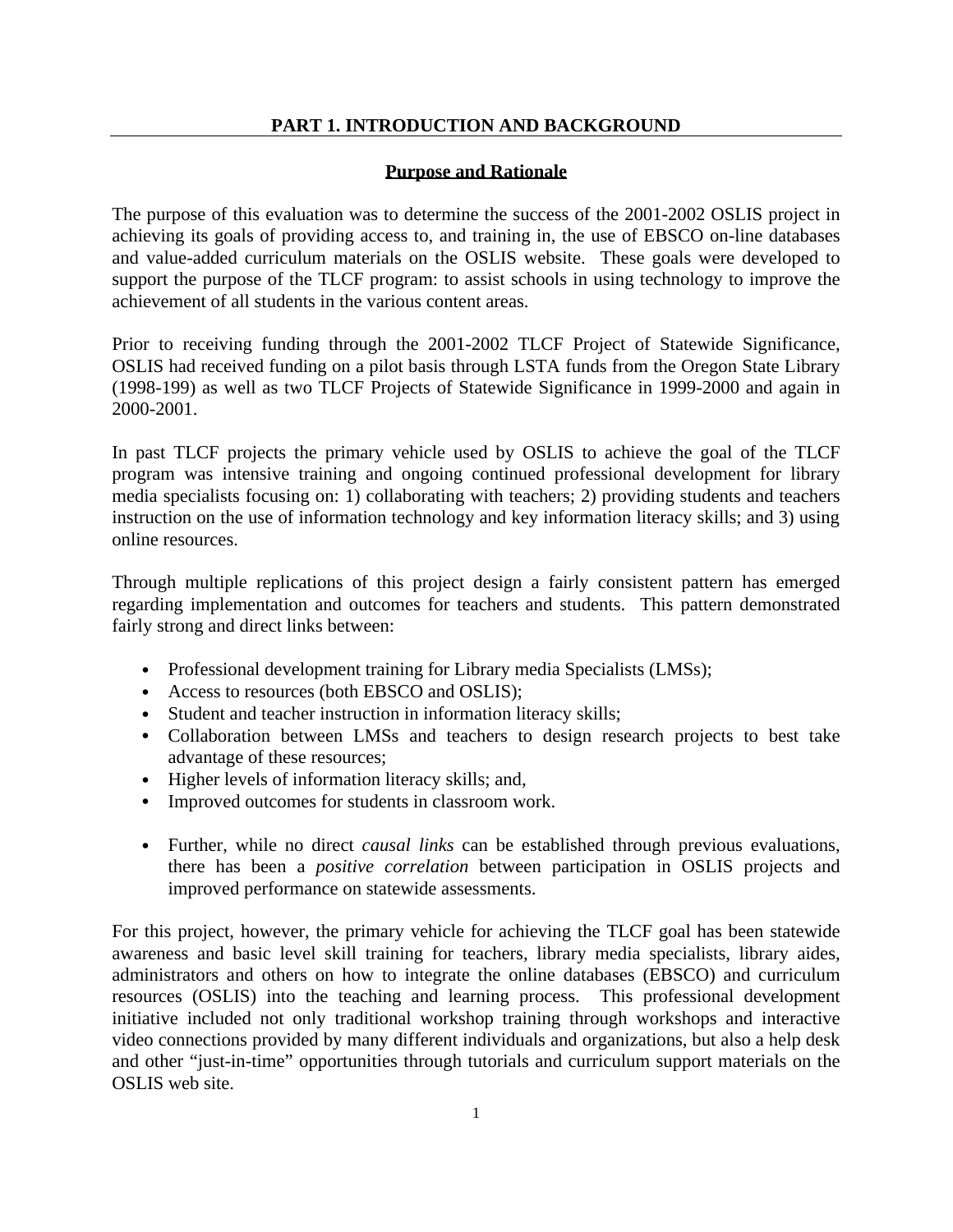# **A Caution**

A major difference between the 2001-2002 TLCF Project of Statewide Significance and previous OSLIS projects has been one of breadth of training across the state versus depth, follow-up and the other financial and material support to facilitate collaboration to enhance information literacy.

To a great extent, the goals of this project have been to provide access to, awareness of, and basic training around the use of OSLIS and EBSCO resources in: 1) schools not yet taking advantage of these resources; 2) high poverty schools; and, 3) schools not having a Library Media Specialist; and, 4) to generate enough sense of value in the EBSCO resources to warrant districts to collaborate to purchase a statewide license for the 2002-2003 school year.

# ÿ *This project has not incorporated the intensive interventions of previous TLCF projects to directly impact teachers and students.*

# **Evaluation Questions - Indicators of Project Success**

The evaluation of the project was conducted on two levels: a broad statewide level, and at the school level with a sample of *new users*. Evaluation questions fell into four categories including:

# **Training Equity/Breadth**

- Do professional development activities target high poverty schools?
- Do professional development activities target new users?

# **Training Effectiveness**

- Are participants satisfied with the content, format, quality, and likely impact of the professional development activities?
- Do participants gain valuable and usable knowledge and skills through these activities?
- Do participants implement the knowledge and skills they acquire through these professional development activities with other staff and students?

# **OSLIS/EBSCO Resource Use and Value**

- Do students and staff use the online resources made available through OSLIS?
- Do schools collaborate to purchase a statewide EBSCO license for the 2002-2003 school year?

# **Outcomes**

- Do students and staff exhibit higher levels of information literacy skills?
- Does student performance improve on classroom research assignments?
- Does student performance improve over time in OSLIS schools on statewide assessments?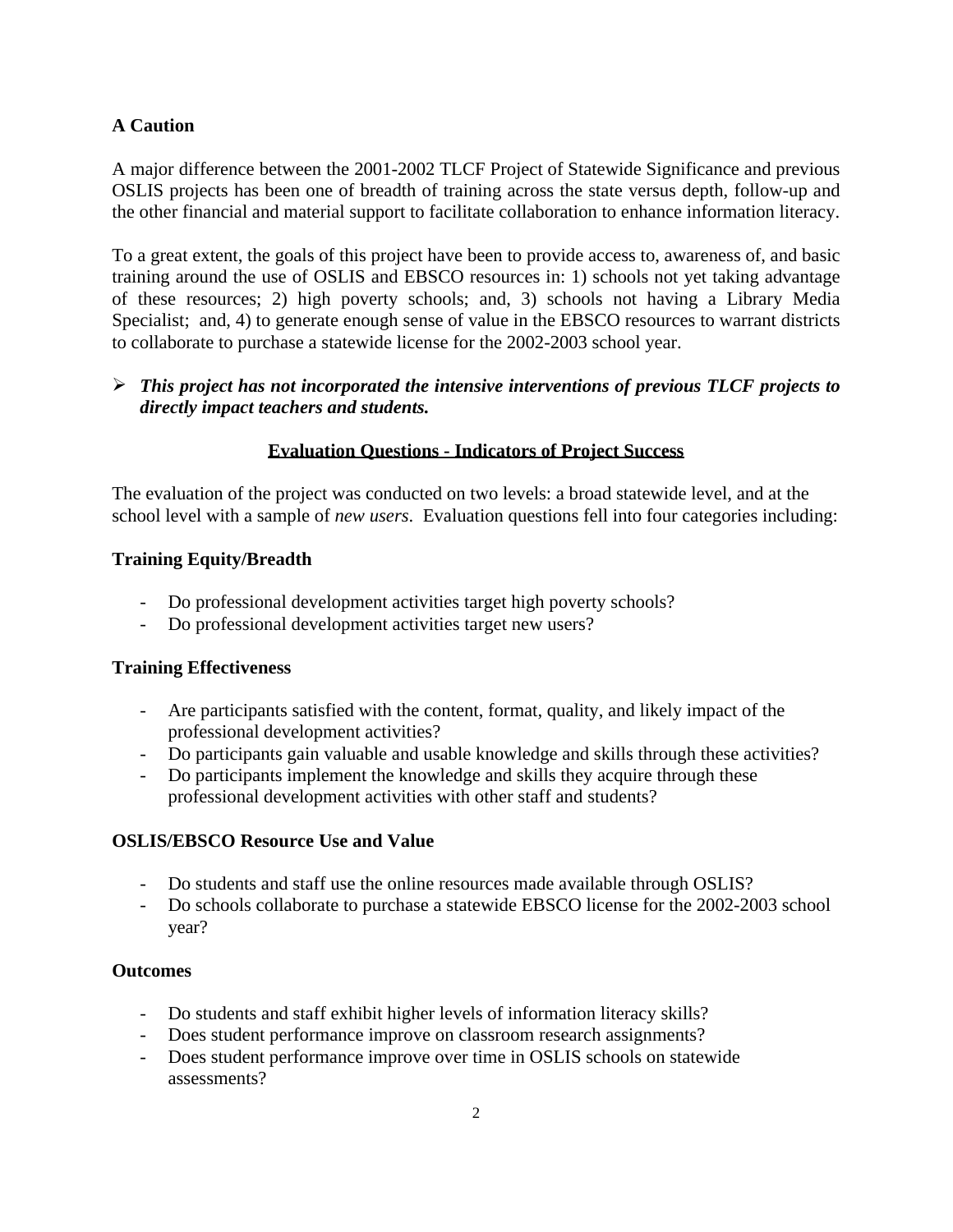The evaluation employed a series of workshop satisfaction surveys with participants. A sample of new OSLIS users was selected for more in-depth follow-up evaluation and data collection. Seven major data sources/instruments will be employed in this evaluation including

- 1. Past and present Oregon school participation lists in OSLIS projects;
- 2. Participant training satisfaction and knowledge acquisition evaluation forms;
- 3. A participant follow-up implementation survey;
- 4. Online product usage statistics and OSLIS website activity statistics;
- 5. A teacher satisfaction and student learning survey;
- 6. Existing demographic databases available from ODE and OSLIS; and,
- 7. Oregon statewide assessment results.

# **Data Analysis**

The combination of process and outcome indicators and the use of both qualitative and quantitative data necessitate a variety of analytic methodologies. Primary among these is the use of simple descriptive statistics, content analyses, and tests of statistical significance.

## **Limitations**

Several limitations to this evaluation are worth noting.

First, the lack of a clear, strong, and unique intervention makes outcome evaluation problematic. Short-term awareness and basic knowledge/skill development workshops are known to be relatively ineffective in bringing about sustained change in practice leading to improved outcomes for teachers and students. The underlying "logic model" for student and teacher outcomes that has both rational and empirical supports from previous OSLIS projects is not fully present in this project.

Second, in previous OSLIS projects, participation in follow-up evaluation activities was a condition of project participation. Thus follow-up implementation and impact evaluation data were readily available from participants. This was not the case in this project. Participants attending trainings were asked for permission to contact them at a later date to provide follow-up evaluation data. Further, once contacted, they still had the right/option of not responding. Thus, only a small portion of individuals attending trainings gave us permission to contact them at a later date and only a portion of these individuals actually responded to follow-up evaluation efforts. As a result, follow-up implementation and impact data are limited.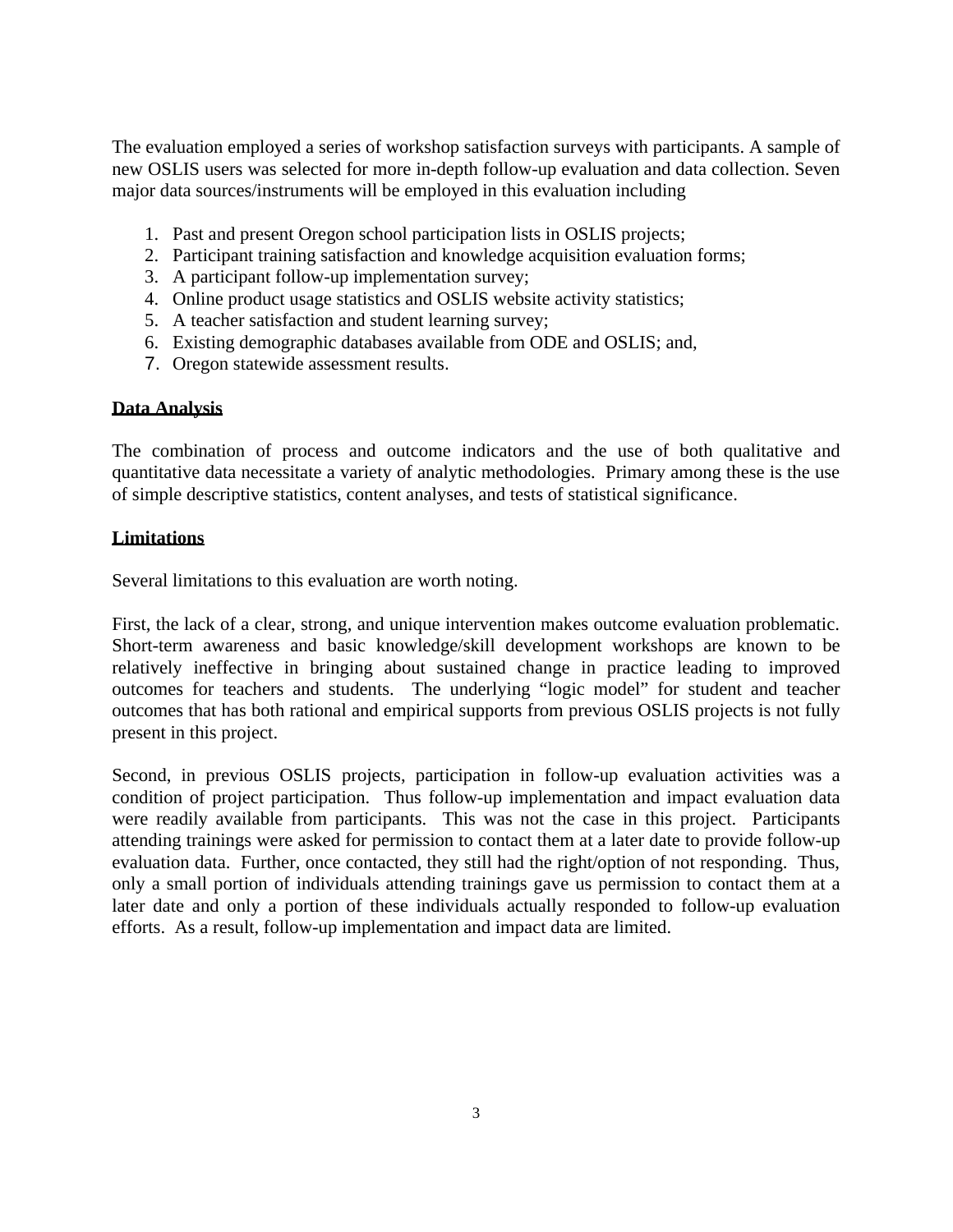### **PART 2. OREGON SCHOOLS PARTICIPATING IN PAST OSLIS PROJECTS**

To answer questions regarding how training provided by OSLIS through this year's TLCF grant focuses on high poverty schools and schools not previously participating in OSLIS sponsored trainings, an historical record of schools participating in OSLIS projects is required.

 In 1998 OSLIS was established with a grant from the Oregon State Library through the Library Services Technology Act (LSTA) funds. Through these funds the OSLIS website was developed, on-line databases were purchased and six middle and high schools piloted these materials to improve information literacy skills with teachers and students. This initial pilot was replicated with an additional 12 middle and high schools. A second pilot – including additional website development and online databases/resources - was conducted at the elementary level with 10 schools from around the state.

Prior to the first TLCF Project of Statewide Significance, then, OSLIS had worked extensively in 28 schools distributed around the state. Of these, 13 were high schools, 5 were middle schools, 9 were K-5 elementary schools and one was a K-8 school. All of these schools had strong Library Media Specialists as a condition of participation.

With the first TLCF grant in 1999-2000, an additional 83 middle and high schools participated in intensive training, follow-up and mentoring to provide information literacy skill training to teachers and students in their schools and to make use of the on-line databases purchased by OSLIS and the use of the value-added curriculum materials available on the OSLIS website.

The second TLCF grant in 2000-2001 was open to all levels of schooling and focused on collaborative projects between Library Media Specialists and teachers. A total of 50 new schools participated in the second TLCF grant, including 24 elementary schools, 7 middle schools, 13 high schools and six multi-level schools (e.g., K-12, K-8, 7-12).

In addition to the intensive training that took place through the TLCF grant, OSLIS co-sponsored trainings with representatives of EBSCO in the spring of 2001. These training sessions were held around the state and were very much the model for training that took place during this year's TLCF grant. While co-sponsored by OSLIS, these trainings fell outside the parameters of the TLCF grant and are not included in this historical account.

## **Oregon Schools Participating in OSLIS Projects Prior to the 2001-2002 TLCF Grant**

For the purposes of this grant a fairly complete database of Oregon public schools was developed that include 1224 schools. This database includes several private schools and omits several alternative schools and ODE correctional schools typically included in ODE extant databases.

Of these 1224 schools a total of 161 had participated in OSLIS projects prior to this year's TLCF grant. While these schools were distributed throughout the state and represent varying levels of poverty, they still only represented slightly over 13% of the schools contained in our database.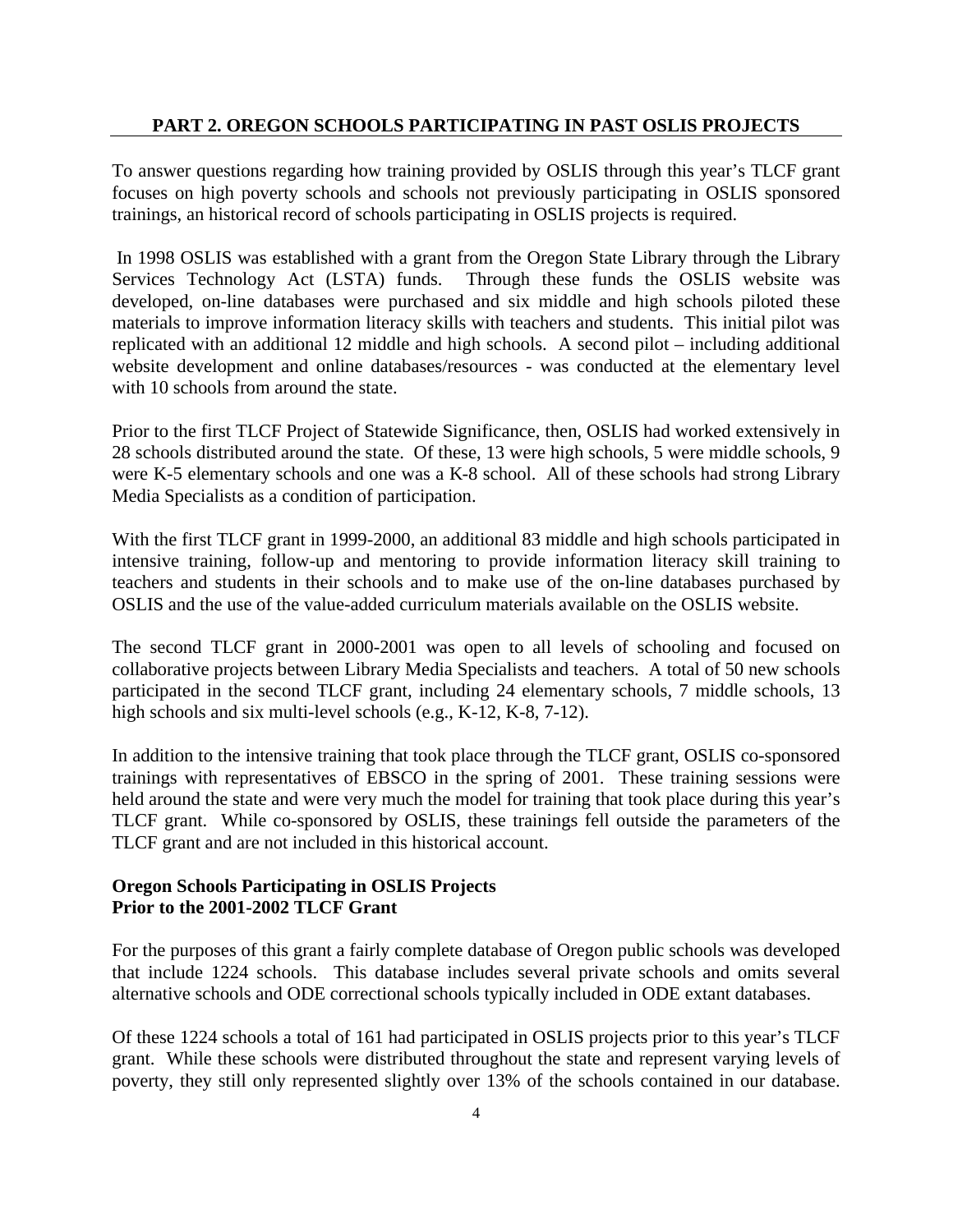These school constitute the baseline for this year's efforts. Reaching as many of the remaining schools, especially high poverty and "last mile" schools has been a significant objective of this year's project.

Tables 1-4 present several summaries of the schools participating in OSLIS projects prior to this year's TLCF grant.

| Level of<br><b>Schooling</b>   | 98-99<br><b>LSTA</b> | $99-00$<br><b>TLCF</b> | $00 - 01$<br><b>TLCF</b> | <b>Total</b><br><b>OSLIS</b> | State as a<br><b>Whole</b> | $%$ of<br><b>State</b> |
|--------------------------------|----------------------|------------------------|--------------------------|------------------------------|----------------------------|------------------------|
| <b>Elementary</b><br>$(K-5)$   | 9                    | --                     | 24                       | 33                           | 682                        | 4.8%                   |
| <b>Middle</b><br><b>School</b> | 5                    | 22                     | 7                        | 34                           | 209                        | 16.3%                  |
| High<br><b>School</b>          | 13                   | 52                     | 13                       | 78                           | 213                        | 36.6%                  |
| <b>Mixed</b><br>$(K-12)$       | --                   | 4                      |                          | $5\overline{)}$              | 34                         | 14.7%                  |
| <b>Mixed</b><br>$(K-8)$        |                      |                        | 3                        | 5                            | 61                         | 8.2%                   |
| <b>Mixed</b><br>$(7-12)$       |                      | 4                      | $\overline{2}$           | 6                            | 25                         | 24%                    |
| <b>Total</b>                   | 28                   | 83                     | 50                       | 161                          | 1224                       | 13.2%                  |

**Table 1. Pre 2001-2002 TLCF OSLIS Schools by Level of Schooling**

Table 1 makes clear that the focus of OSLIS has been at the high school. Over half of all schools participating in prior OSLIS projects have been contained grades 9-12. Indeed, almost 40% of all Oregon high schools have participated in past OSLIS projects.

This focus at the high school level has in part been intentional. Participant selection criteria have favored high schools by requiring a certified LMS in the school as necessary for participation. It is not coincidence that evaluation results to date, as well as emerging research, indicate that a focus on information literacy skills is most effective at the higher grades.

Table 2 demonstrates the fairly equitable distribution (in terms of numbers) of schools that have participated in past OSLIS projects by the type of communities they serve. While the greatest *raw number* of schools participating in prior OSLIS projects are located in urban or suburban communities, a larger *proportion* of schools serving small cities/town and rural/isolated communities have participated in prior OSLIS grants. In past projects OSLIS has purposely selected participants to represent a broad and varied set of schools and communities.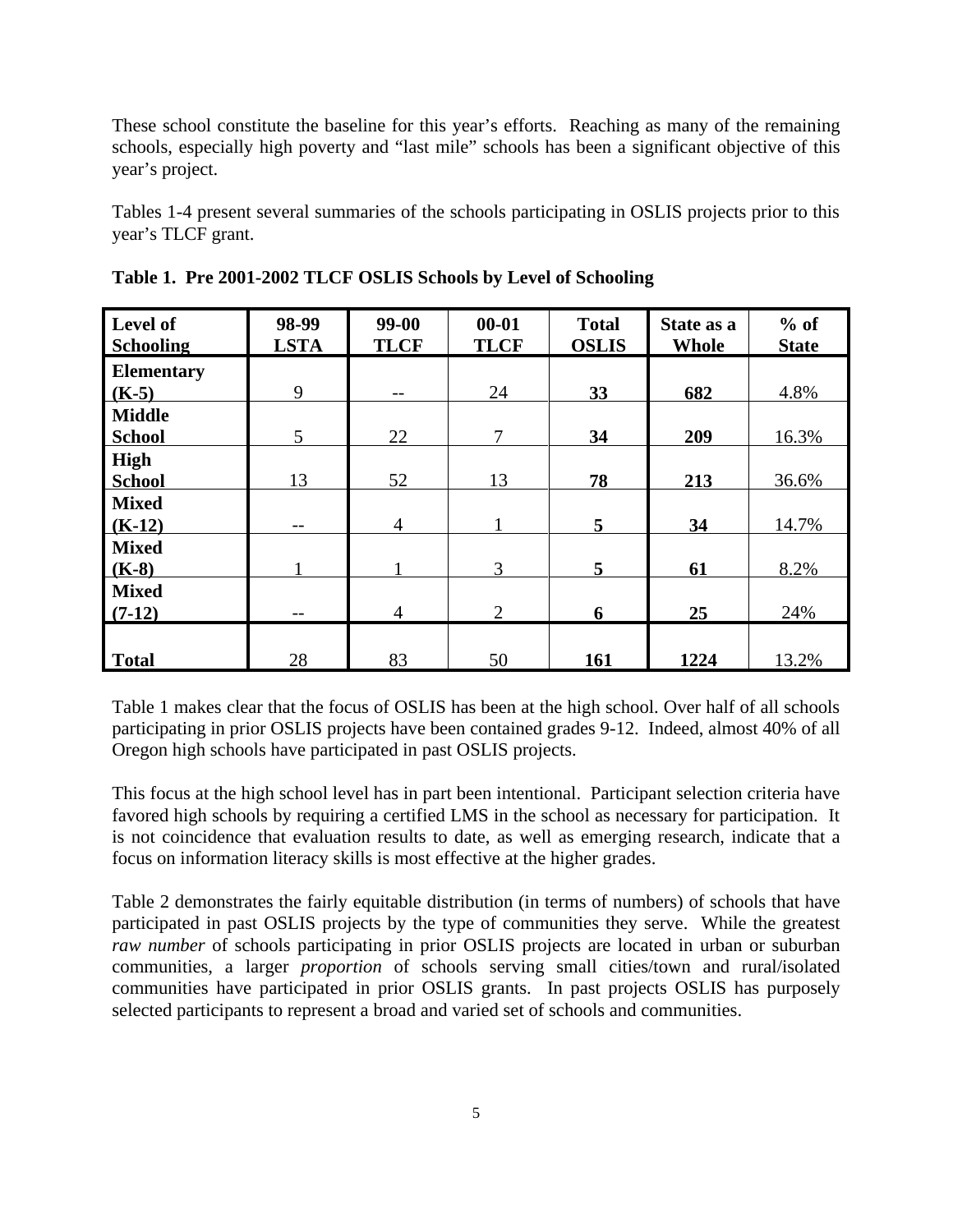| Level of<br><b>Schooling</b>     | <b>LSTA</b> | 99-00<br><b>TLCF</b> | $00 - 01$<br><b>TLCF</b> | <b>Total</b><br><b>OSLIS</b> | State as a<br><b>Whole</b> | $%$ of<br><b>State</b> |
|----------------------------------|-------------|----------------------|--------------------------|------------------------------|----------------------------|------------------------|
| Urban/<br><b>Suburban</b>        | 14          | 26                   | 19                       | 59                           | 583                        | 10.1%                  |
| <b>Small City</b><br><b>Town</b> | 10          | 25                   | 14                       | 49                           | 284                        | 17.3%                  |
| <b>Rural</b><br><b>Isolated</b>  | 4           | 32                   | 17                       | 53                           | 357                        | 14.8%                  |
| Total                            | 28          | 83                   | 50                       | 161                          | 1224                       | 13.2%                  |

**Table 2. Pre 2001-2002 TLCF OSLIS Schools by Community Type**

Table 3 demonstrates the geographic diversity of schools participating in prior OSLIS grants. Indeed, schools in all counties except Grant, Harney and Klamath counties have been active participants in prior OSLIS grants. As can been seen in Table 3, a disproportionately high number of schools have been located in Eastern Oregon, along the coast, and along the Columbia River. Conversely, schools in the Portland metropolitan area have been under represented.

| Level of              |                | 99-00       | $00 - 01$      | <b>Total</b> | State as a   | $%$ of       |
|-----------------------|----------------|-------------|----------------|--------------|--------------|--------------|
| <b>Schooling</b>      | <b>LSTA</b>    | <b>TLCF</b> | <b>TLCF</b>    | <b>OSLIS</b> | <b>Whole</b> | <b>State</b> |
| <b>Portland Metro</b> |                |             |                |              |              |              |
| <b>Area</b>           | 7              | 12          | 9              | 28           | 333          | 8.4%         |
| <b>Willamette</b>     |                |             |                |              |              |              |
| <b>Valley</b>         | 10             | 25          | 17             | 52           | 408          | 12.7%        |
| <b>Southern</b>       |                |             |                |              |              |              |
| <b>Oregon</b>         | 3              | 14          | 6              | 23           | 157          | 14.6%        |
| Oregon                |                |             |                |              |              |              |
| Coast                 | 5              | $\tau$      | $\overline{4}$ | <b>16</b>    | 88           | 18.2%        |
| <b>Central</b>        |                |             |                |              |              |              |
| <b>Oregon</b>         |                | 5           |                | 6            | 54           | 11.1%        |
| Columbia              |                |             |                |              |              |              |
| <b>River</b>          |                | 11          | $\overline{4}$ | <b>16</b>    | 91           | 17.6%        |
| <b>Eastern</b>        |                |             |                |              |              |              |
| Oregon                | $\overline{2}$ | 9           | 9              | 20           | 93           | 21.5%        |
|                       |                |             |                |              |              |              |
| Total                 | 28             | 83          | 50             | 161          | 1224         | 13.2%        |

**Table 3. Pre 2001-2002 TLCF OSLIS Schools by Geographic Area**

Table 4 presents the poverty levels of schools participating in prior OSLIS grants. As can be seen in the table the majority of schools participating in previous OSLIS grants fall into the moderate and low categories of poverty – under 40% of students qualifying for free and or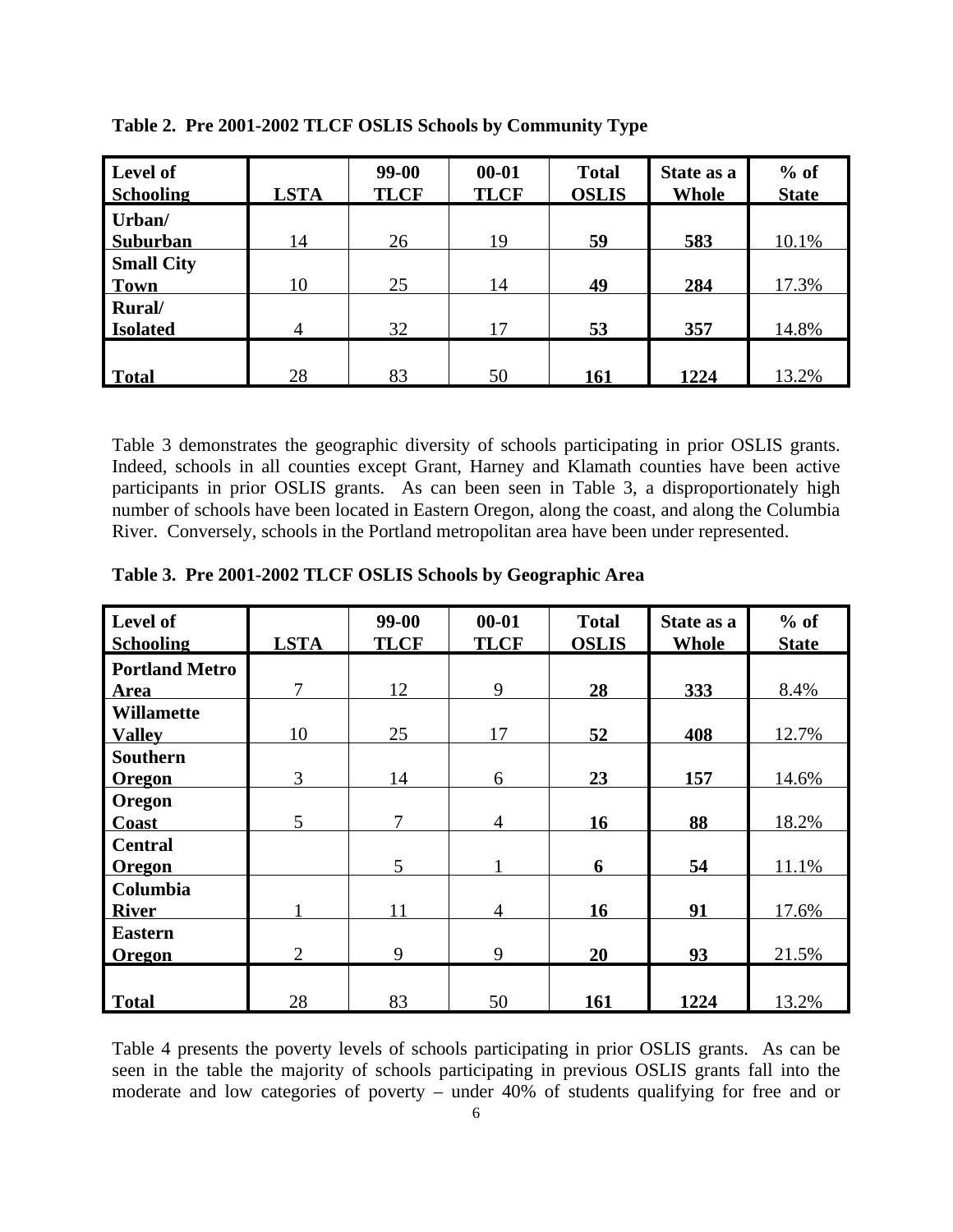reduced lunch. In some respects this is an artifact of the levels of poverty at the *high school level* versus the *elementary school level*. The median percent of students qualifying for free/reduced lunch at the elementary level is over 42%. On the other hand, the median percent of students qualifying for free/reduced lunch at the high school level is about 26%. With the majority of OSLIS schools being high schools, the results in Table 4 are to be expected.

The results in Table 4, however, did provide the impetus to focus on high poverty schools for this year's TLCF project.

| Level of<br><b>Schooling</b>   | <b>LSTA</b>   | $99-00$<br><b>TLCF</b> | $00 - 01$<br><b>TLCF</b> | <b>Total</b><br><b>OSLIS</b> | State as a<br><b>Whole</b> | $%$ of<br><b>State</b> |
|--------------------------------|---------------|------------------------|--------------------------|------------------------------|----------------------------|------------------------|
| Low<br>$(0-20\%)$              | 10            | 17                     | 9                        | 36                           | 224                        | 16.1%                  |
| <b>Moderate</b><br>$(20-40\%)$ | 12            | 39                     | 15                       | 66                           | 386                        | 17.1%                  |
| High<br>$(40-60\%)$            | 4             | 24                     | 16                       | 44                           | 384                        | 11.5%                  |
| <b>Very High</b><br>$(60%+)$   | $\mathcal{D}$ | 3                      | 10                       | 15                           | 230                        | 6.5%                   |
| Total                          | 28            | 83                     | 50                       | 161                          | 1224                       | 13.2%                  |

**Table 4. Pre 2001-2002 TLCF OSLIS Schools by Poverty Level**

# **Summary**

Over the four years prior to the 2001-2002 TLCF Project of Statewide Significance a total of 161 Oregon schools had participated in OSLIS projects. These schools, while representing diverse levels, types of communities, geographic regions and poverty levels, were all served by certified Library Media Specialists.

The challenge for this year was to reach out to schools that had not yet participated in an OSLIS project, especially schools in rural or isolated settings, high poverty schools and schools that might not be served by a certified LMS.

This section has provided baseline data for evaluation questions regarding the breadth and equity focus of professional development activities provided this past year.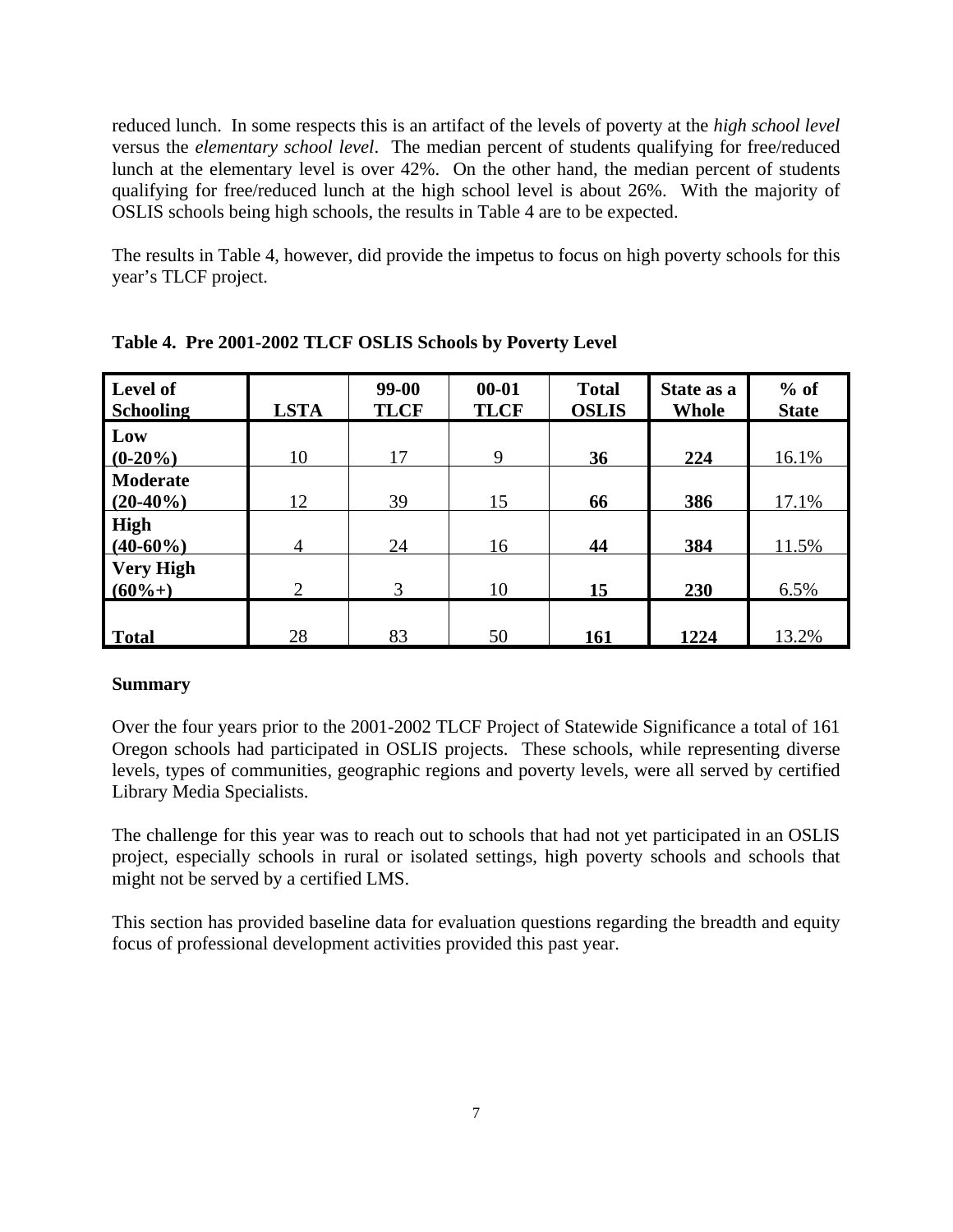The evaluation results are presented against the evaluation questions posed on page two of this report. Each section will identify the question and the sources of data used to judge success. Sections include:

- **Section One** presents results for questions related to equity and breadth of training.
- **Section Two** presents results for questions related to the effectiveness of training and follow-up implementation.
- **Section Three** presents results for questions related to the level of use of the online resources and the OSLIS website by participating OSLIS schools and the value schools place in these resources.
- **Section Four** presents results related to outcomes for students and teachers in the areas of information literacy, classroom performance and student achievement.

# **Section 3.1. Breadth and Equity of Training**

Two questions were posed related to the breadth and equity of training provided through this TLCF grant:

- 1. Do professional development activities target *high poverty schools*?
- 2. Do professional development activities target *new users*?

The project had proposed multiple strategies to both advertise/promote and recruit participants, as well as to provide training. A Training Coordinator was hired to plan and implement a statewide training program that included:

- $\Box$  Regional on-site workshops in ESD regions;
- $\Box$  On-site, on-demand workshops sponsored by school districts or ESDs;
- $\Box$  Maintaining contact with schools in the OSLIS "high poverty" file;
- $\Box$  Workshops at periodic times throughout the year via Oregon Access Network;
- $\Box$  An online help desk to assist users as their needs are identified, publish online user "tip" sheets" and sponsor a chat room through which users can support one another; and,
- $\Box$  Providing special training to one experienced OSLIS user in each ESD region to act as a mentor. ESD staff members who have experience with the OSLIS system or whose job responsibilities already include delivering professional development services would be recruited when the mentors are selected.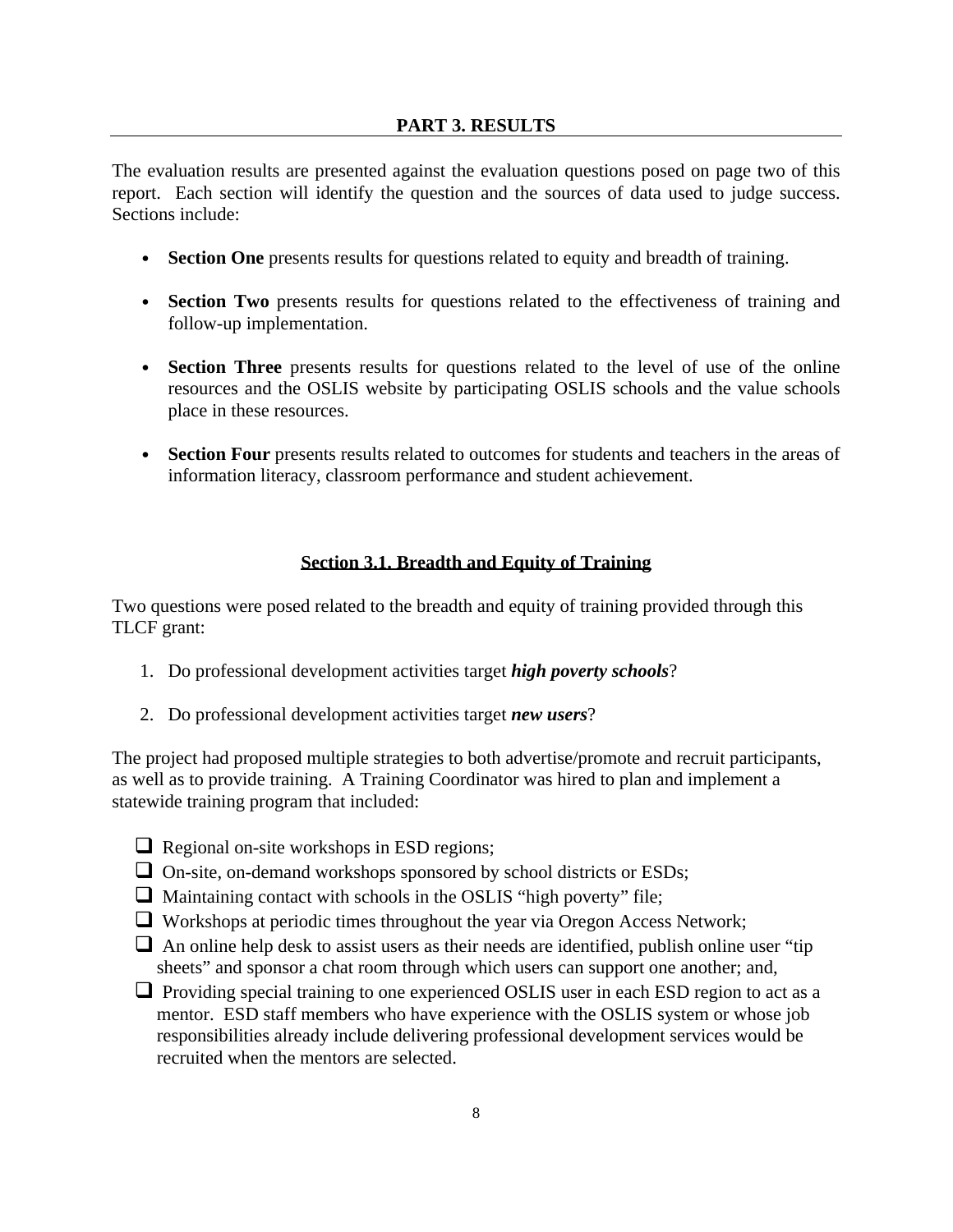A focused and concerted effort was made to specifically recruit participants from high poverty schools. At least three letters were sent to each "high poverty" school in Oregon inviting them to attend trainings or request on-site training.

Throughout the year attempts were made to document the schools represented by participants in all trainings. With the (at times loosely coupled) system of training employed via ESDs, it has not been possible to fully or accurately document *all* schools represented by those participating in OSLIS trainings this past year. Through a triangulation process a list has been developed that captures the vast majority of participants and will be used to address these questions. The list most likely *UNDER REPRESENTS* participating schools. The results presented here and the conclusions drawn will tend to err on the conservative side.

Records of participants would indicate that during the past year individuals from *at least 529 Oregon public and private schools* attended training sessions on OSLIS and EBSCO resources.

# **Did professional development activities target high poverty schools?**

Of the 529 schools identified as receiving training, 281 (53.1%) are categorized as high poverty schools by the Oregon Department of Education (schools having over 40% of students qualifying for free/reduced lunch).

ÿ *These 281 schools represent nearly half (46%) of the 614 high poverty schools in Oregon.* 

Tables 5 and 6 break these high poverty schools out by geographic region and community type.

|                             |                              | 2001-2002 OSLIS Trained Schools              |                                    |  |  |  |
|-----------------------------|------------------------------|----------------------------------------------|------------------------------------|--|--|--|
| Geographic<br><b>Region</b> | All participating<br>schools | <b>High Poverty</b><br>participating Schools | <b>Schools in</b><br><b>Region</b> |  |  |  |
| <b>Portland Metro Area</b>  | 116                          | 64                                           | 128                                |  |  |  |
| <b>Willamette Valley</b>    | 195                          | 80                                           | 183                                |  |  |  |
| <b>Southern Oregon</b>      | 51                           | 32                                           | 108                                |  |  |  |
| <b>Oregon Coast</b>         | 47                           | 31                                           | 55                                 |  |  |  |
| <b>Central Oregon</b>       | 41                           | 26                                           | 32                                 |  |  |  |
| <b>Columbia River</b>       | 38                           | 20                                           | 42                                 |  |  |  |
| <b>Eastern Oregon</b>       | 41                           | 28                                           | 66                                 |  |  |  |
| <b>Total</b>                | 529                          | 281                                          | 614                                |  |  |  |

#### **Table 5. 2001-2002 High Poverty OSLIS Schools by Geographic Region**

In looking at the center columns in Table 5, it is clear that in all areas except the Willamette Valley, the majority of schools receiving training during this past year were *high poverty schools*. These percents ranged from approximately 55% (64/116) the Portland Metro area to about 68% (28/41) of schools in Eastern Oregon.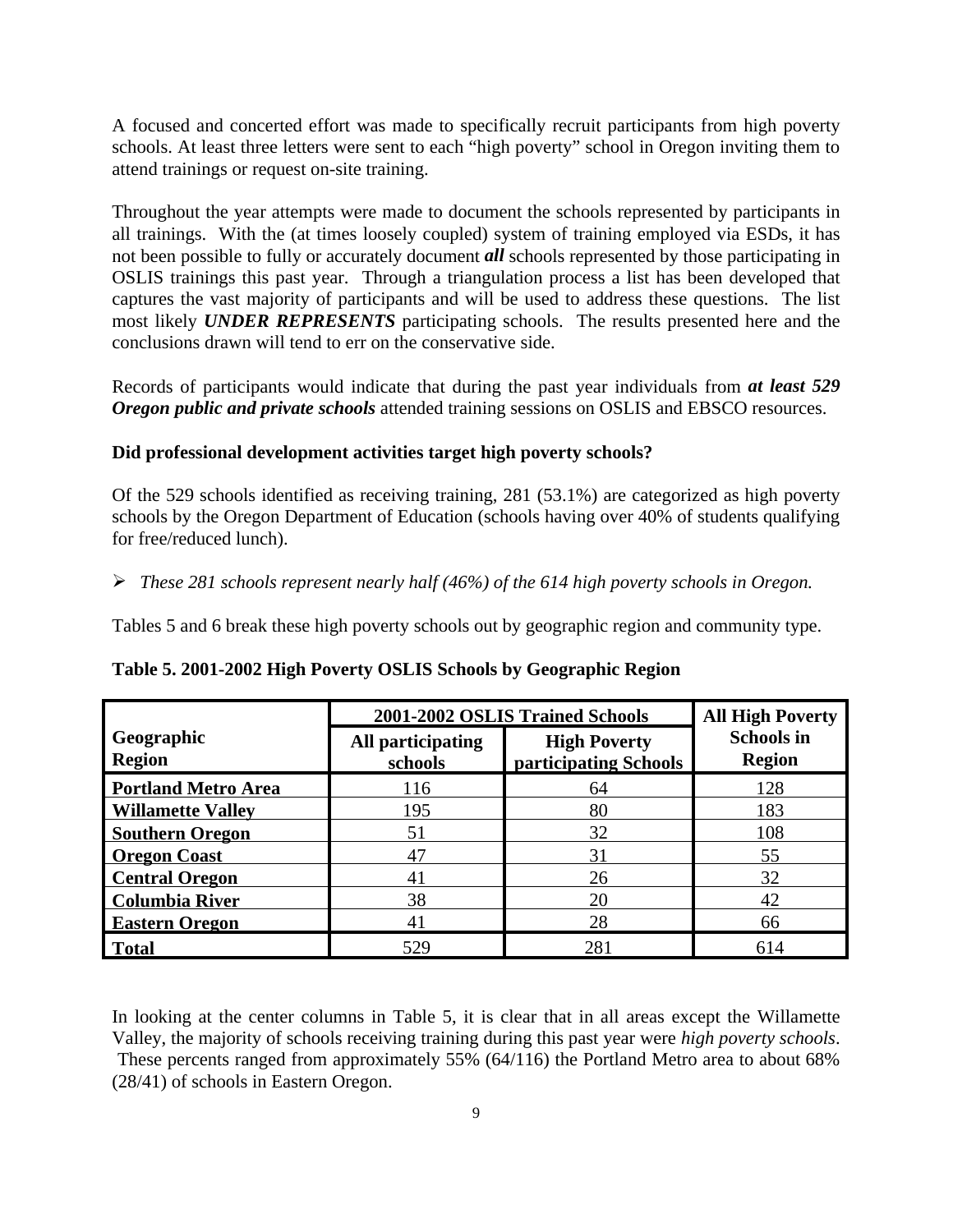In looking at the two center columns in Table 5, the percentage of all high poverty schools in a geographic area receiving training this past year ranged from a low of approximately 30% (32/108) in Southern Oregon to a high of 81% in Central Oregon (26/32).

|                                 | 2001-2002 OSLIS Trained Schools | <b>All High Poverty</b>                      |                                    |
|---------------------------------|---------------------------------|----------------------------------------------|------------------------------------|
| <b>Community</b><br><b>Type</b> | All participating<br>schools    | <b>High Poverty</b><br>participating Schools | <b>Schools in</b><br><b>Region</b> |
| <b>Urban/Suburban</b>           | 281                             | 127                                          | 235                                |
| <b>Small City/Town</b>          | 125                             |                                              | 162                                |
| <b>Rural/Isolated</b>           | 123                             |                                              | 217                                |
| Total                           | 529                             | 281                                          | 614                                |

**Table 6. 2001-2002 High Poverty (and other) Schools by Community Type**

In looking at Table 6, it is evident that training for staff in high poverty schools was most intense in rural/isolated school settings with nearly 63% (77/123) of all rural/isolated schools receiving training being high poverty schools. Conversely, the percentage of *all high poverty* schools by community type was highest in urban and suburban areas with over 54% of all high poverty urban/suburban schools receiving training on OSLIS and EBSCO resources this past year.

In prior OSLIS projects approximately 37% of participating schools were classified as high poverty schools. This year, with a clear focus on pursuing high poverty schools, over 53% of all participating schools are categorized as high poverty schools. While training was available to all schools, special efforts were made to recruit participants from high poverty and rural/isolated schools. Given the significant increase in the overall percent of high poverty schools participating in training this past year it would appear that this targeted effort was fairly successful.

# **Did professional development activities target new users?**

New users are defined as schools not previously participating in an OSLIS project.

# ÿ *Of the 529 schools with staff receiving training in OLSIS and EBSCO resources this year, 461 (over 87%) have been identified as new participants.*

It would appear that publicity from previous OSLIS projects, word of mouth sharing within the education community, as well strategies to advertise training sessions in combination all have been very successful in recruiting new users.

Specific demographics of new users are shown in Figures 1-3. As can be seen in Figure 1, slightly over half of all new users represented high poverty schools (55%). Indeed, schools with very high levels of poverty (over 60%) are *over represented* in the new users. Statewide, 18.8%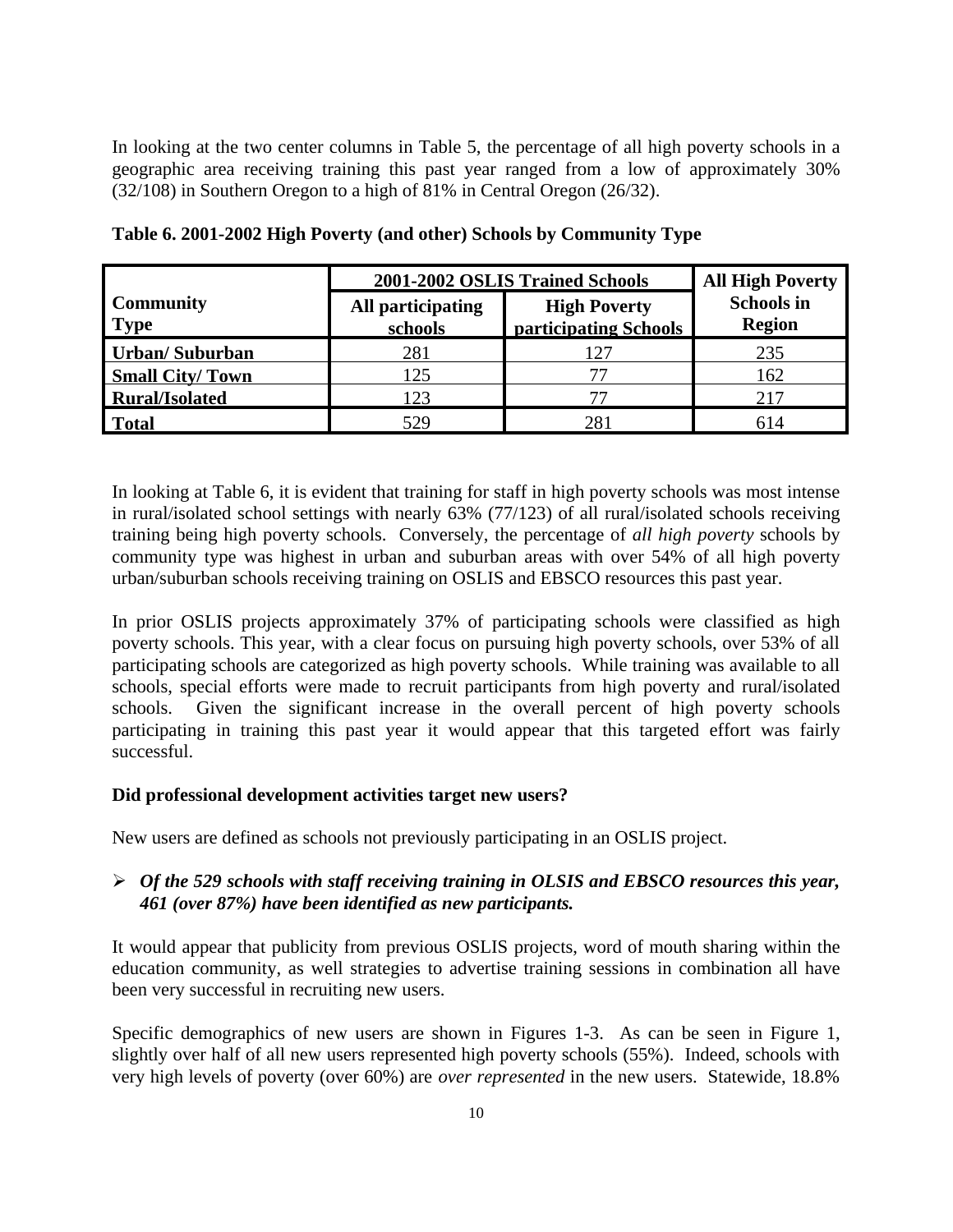of all Oregon schools fall into this category. Fully 24% of the new users fall into this category.

**Figure 1. New Users by Poverty Level**



Figure 2 shows the distribution of new users by community type. The largest proportion of new users represent urban/suburban communities. This was in large part due to providing training to all Portland schools. This distribution also in part reflects the over representation of rural and/or isolated settings as well as small city participants in previous OSLIS projects.

**Figure 2. New Users by Community Type**

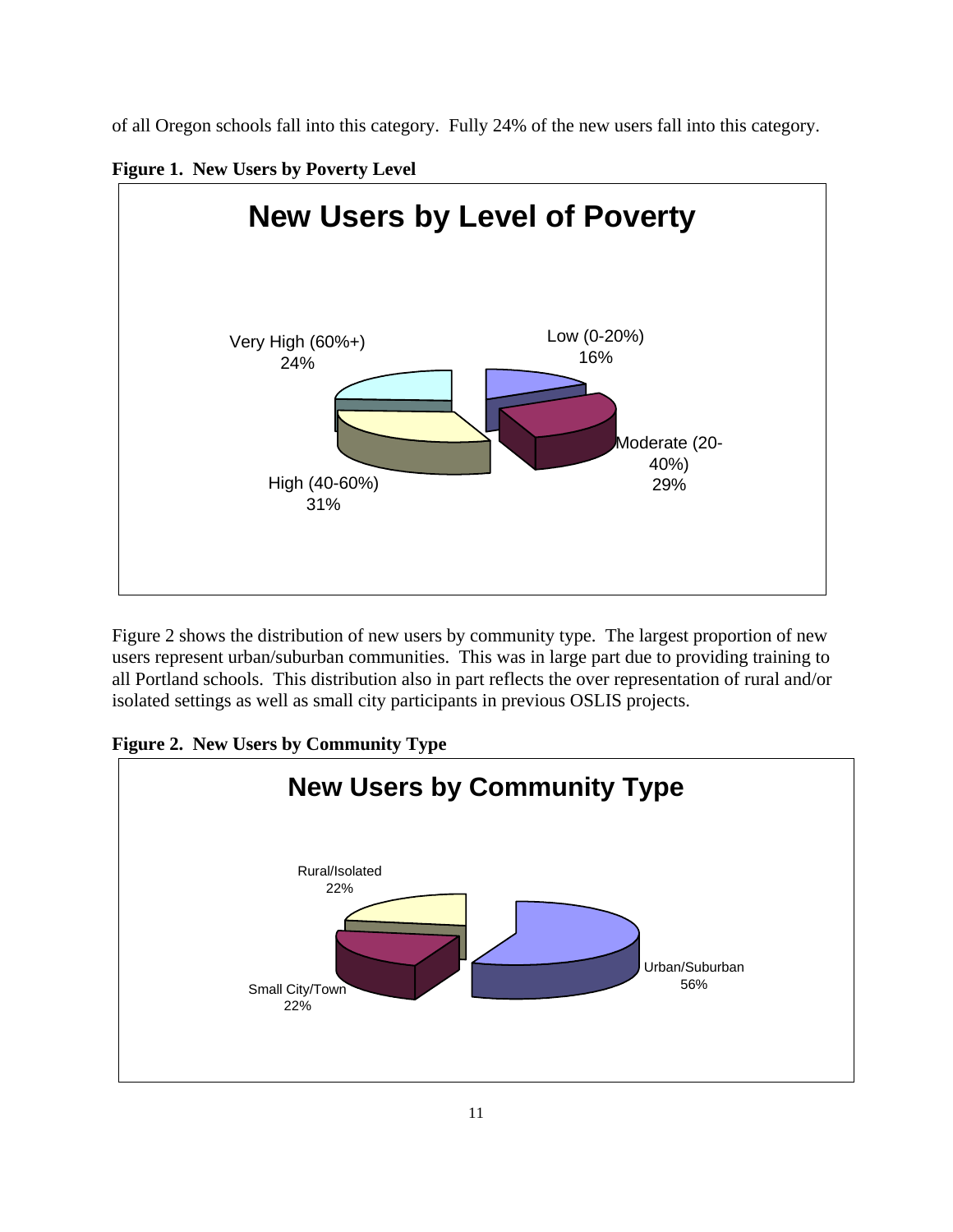Figure 3 presents the distribution of new users by geographic region of the state. The distribution shown in Figure 3 is very consistent with the overall distribution of schools by geographic region.





# **Summary**

The data collected that documented participants at OSLIS/EBSCO training sessions indicate that strategies to recruit new schools and especially high poverty schools have been successful. Over half (53.1%) of the 529 schools with documented participants at training sessions represented high poverty school. Indeed, *nearly half of all high poverty schools* in Oregon had representatives participate in OSLIS trainings this past year.

Of the 529 schools with documented participants at training sessions, 461 (87%) represented schools that had not previously been part of OSLIS projects. These new schools were from all areas in Oregon, from all community types and predominantly high poverty.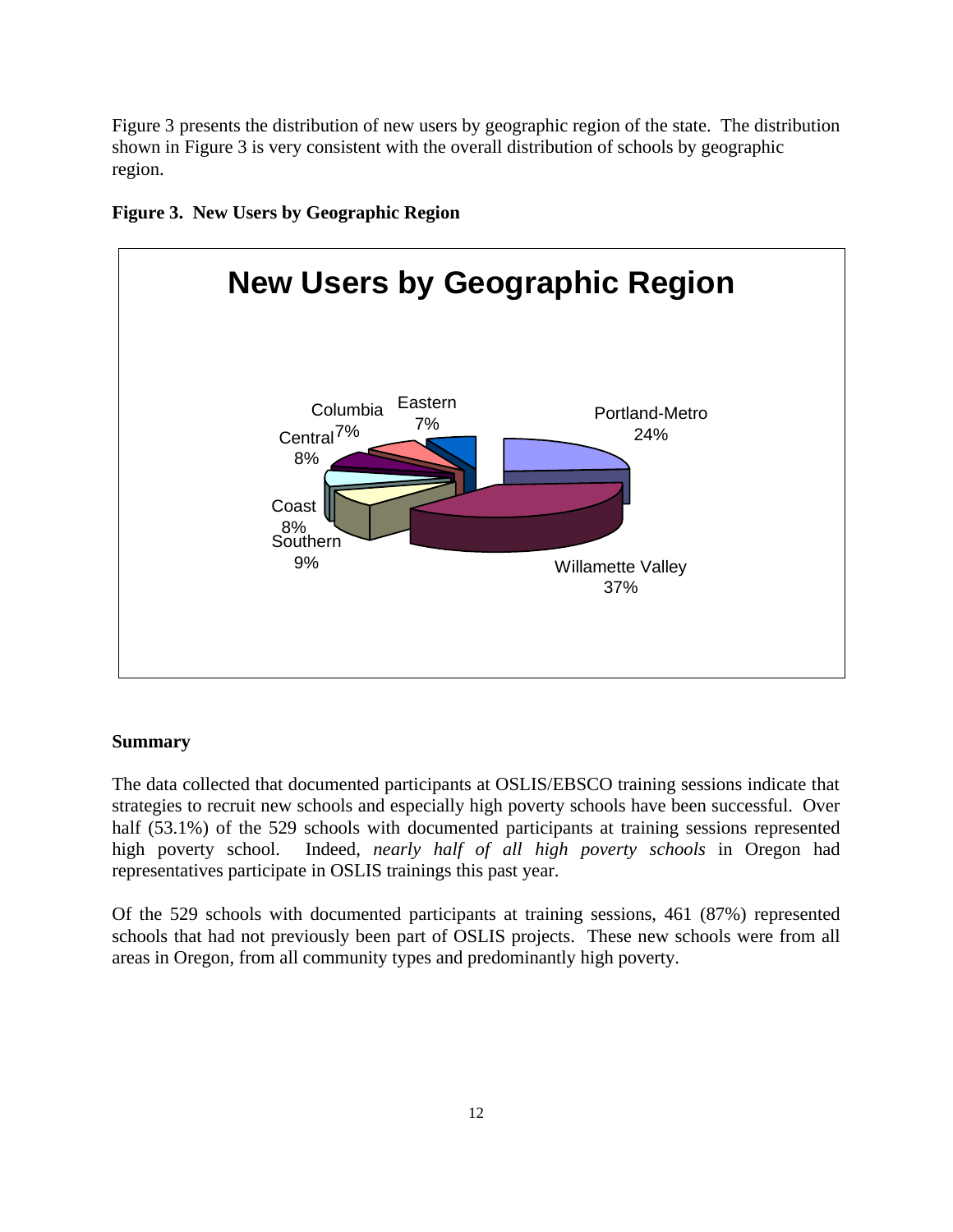## **Section 3.2. Training Effectiveness**

Training satisfaction data was collected throughout the year. Satisfaction data were not collected at all training sessions due to the diffuse strategy for providing training. Data presented here are from 197 participants who represent approximately 40% of the population attending training sessions. These data were collected from participants in all regions of the state. Additionally, these data were collected from a wide variety of potential OSLIS and EBSCO users. The distribution of participants by job is shown below in Figure 4. In previous OSLIS projects training was almost exclusively provided for Library Media Specialists (LMSs). This past year however, LMSs made up only about 40% of participants. Teachers made up the second largest group of participants followed by Library Assistants and technology staff. The group defined as "other" was made up primarily of administrators, counselors and curriculum coordinators.



**Figure 4. Training participants by job classification**

## **Were participants satisfied with the content, format, quality, and likely impact of the CPD?**

Participants were asked to respond to a series of questions at the end of training sessions regarding their satisfaction with the quality of the training received and their perceptions of likely impact. Overall, participants were very satisfied with the quality of training they received as evidenced in Figures 5 – 9.

As can be seen in Figure 5, almost all respondents (98%) indicated that the content of the training sessions on the OSLIS website and EBSCO resources was well presented.

 $\Box$  Participants in training sessions with on-line access to OSLIS and EBSCO resources were slightly more positive in their responses than participants in sessions where they did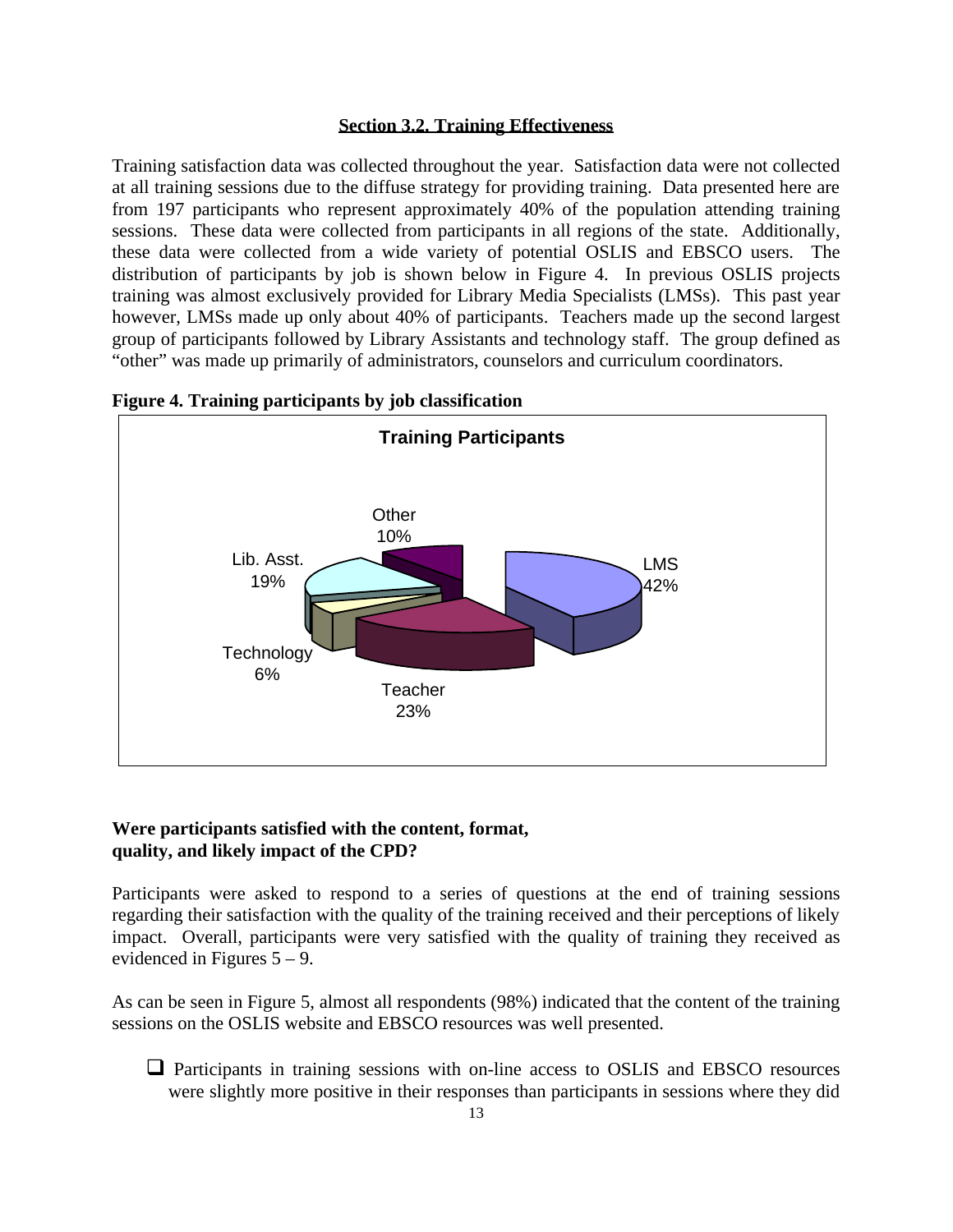not have access (mean rating of 4.5 versus 4.3 on a 5-point scale).

 $\Box$  As a group, teachers were the most satisfied with the quality of presentations. While still quite satisfied, as a group, library assistants were the least satisfied with how well the content was presented.

Regardless of training session attended, presenter, or respondent, participants found the content of these sessions to well presented.





As can be seen in Figure 6, the vast majority (94.9%) of respondents indicated that the content of the training sessions on the OSLIS website and EBSCO resources was clearly understandable.

 $\Box$  Participants in training sessions with on-line access to OSLIS and EBSCO resources were also slightly more positive in their responses than participants in sessions where they did not have access (mean rating of 4.5 versus 4.2 on a 5-point scale).

 $\Box$  As a group, teachers were the most satisfied with the clarity of the content presented. As a group, library assistants found the content to be least understandable.

Regardless of training session attended, presenter, or respondent, participants found the content of these sessions to clearly understandable.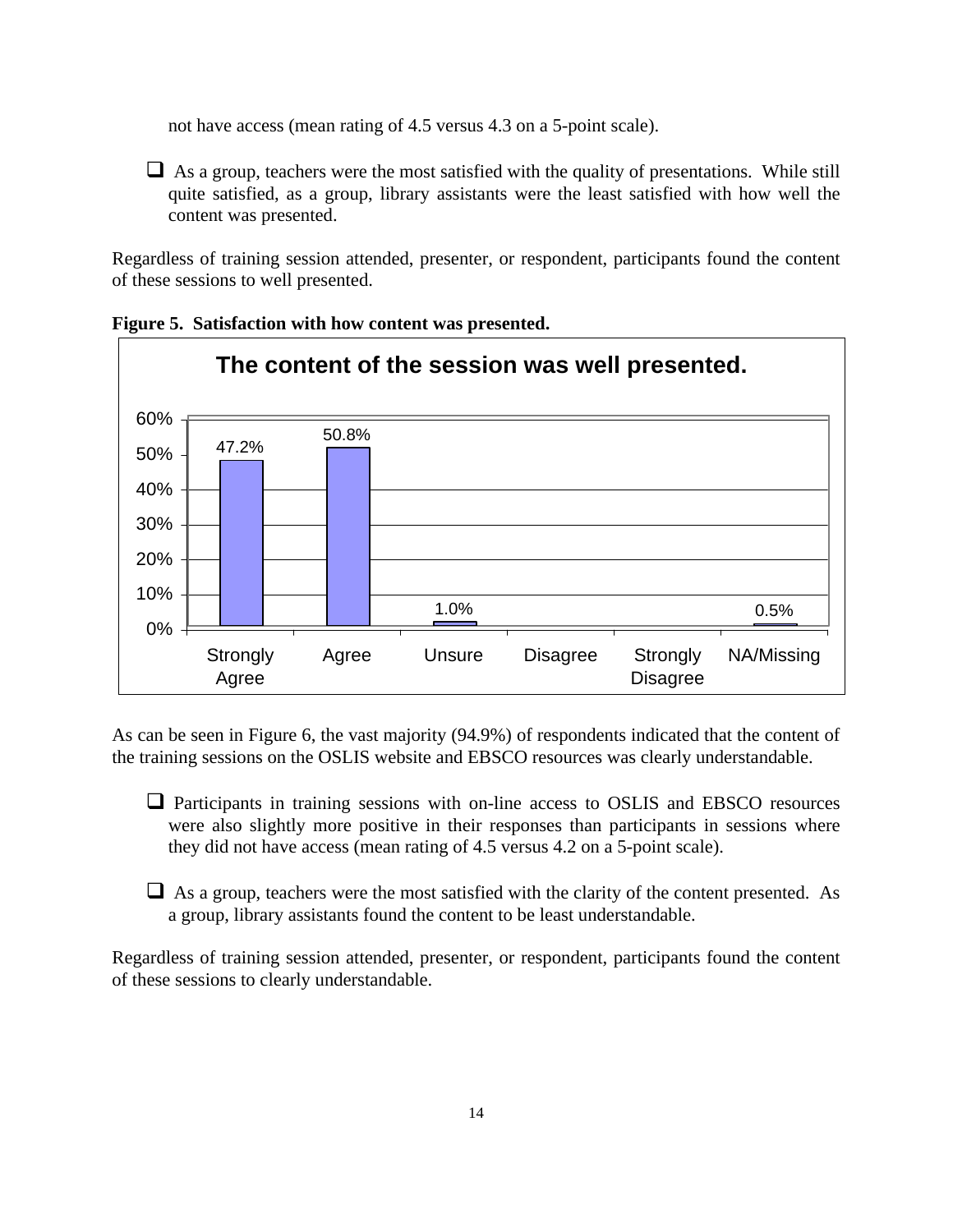

**Figure 6. Satisfaction with the clarity of content presented**

As can be seen in Figure 7, the vast majority (95.5%) of respondents indicated that the presenters clearly and adequately answered the questions posed by other participants.

 $\Box$  Participants in training sessions with on-line access to OSLIS and EBSCO resources were slightly more positive in their responses than participants in sessions where they did not have access (mean rating of 4.5 versus 4.2 on a 5-point scale).

**Figure 7. Satisfaction with responsiveness of presenters to others**



 $\Box$  As a group, teachers were again the most satisfied with the clarity and completeness of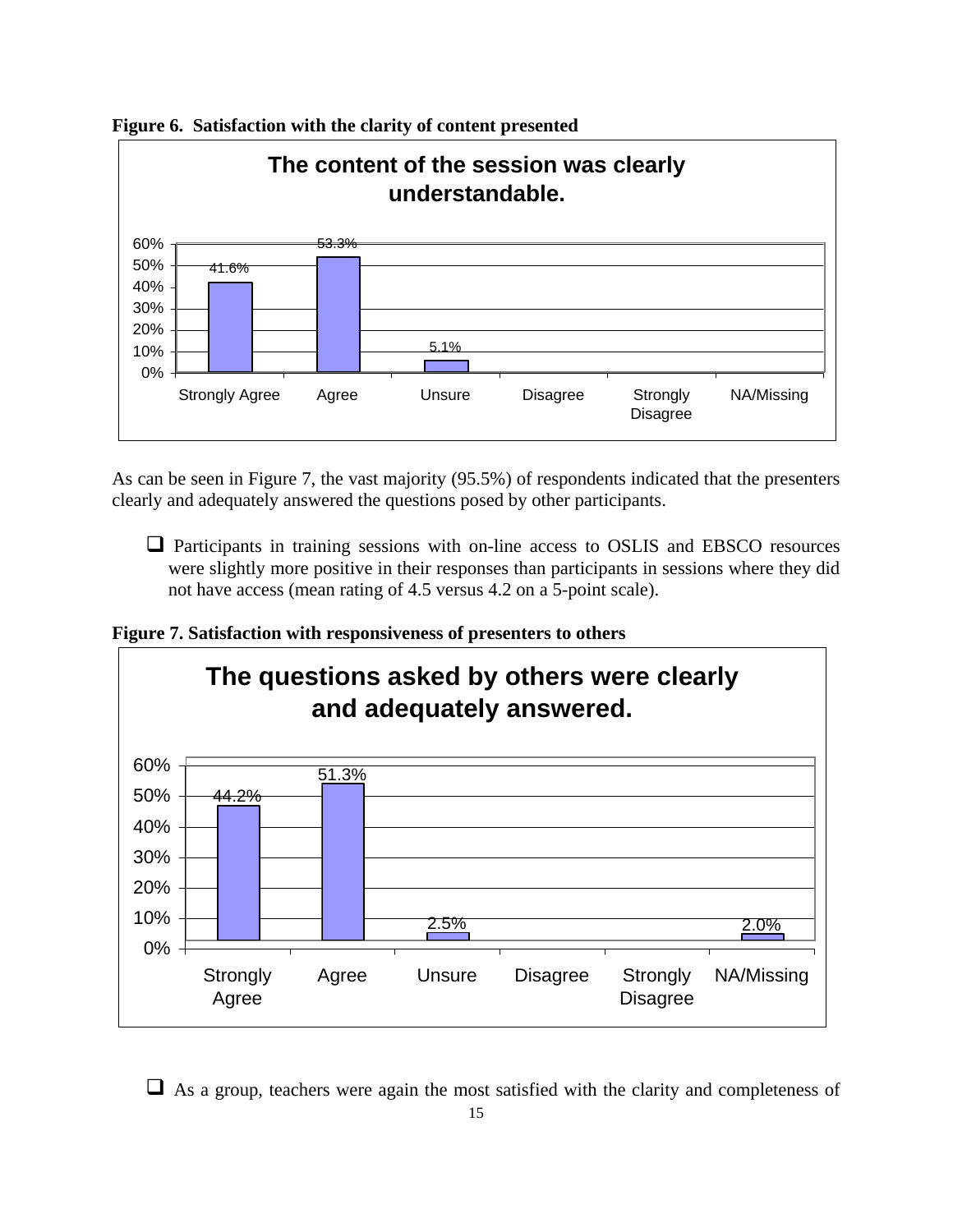the answers provided to others. Again, as a group, library assistants were least satisfied with the clarity and completeness of the answers provided to others.

Regardless of training session attended, presenter, or respondent, participants thought that the questions that had been asked by others had been clearly and adequately answered.





A more direct measure of the responsiveness of presenters to the needs of participants is how well respondents felt their own questions were answered (Figure 8). Since not all participants asked questions a large percentage of respondents marked N/A to the item. Of those who did ask a question, almost all (97.6%) indicated that they were quite satisfied with the clarity and adequacy of the answers presenters gave to their questions.

- $\Box$  Again, participants in training sessions with on-line access to OSLIS and EBSCO resources were more positive in their responses than participants in sessions where they did not have access (mean rating of 4.6 versus 4.4 on a 5-point scale).
- $\Box$  Again, as a group, teachers were the most satisfied with the clarity and completeness of the answers to their questions. Again, as a group, library assistants were least satisfied with the clarity and completeness of the answers to their questions.

Responses to this item represent a direct assessment of how responsive presenters were to the needs and questions of participants. Results would indicate that the various presenters were quite able to answer specific questions posed by participants.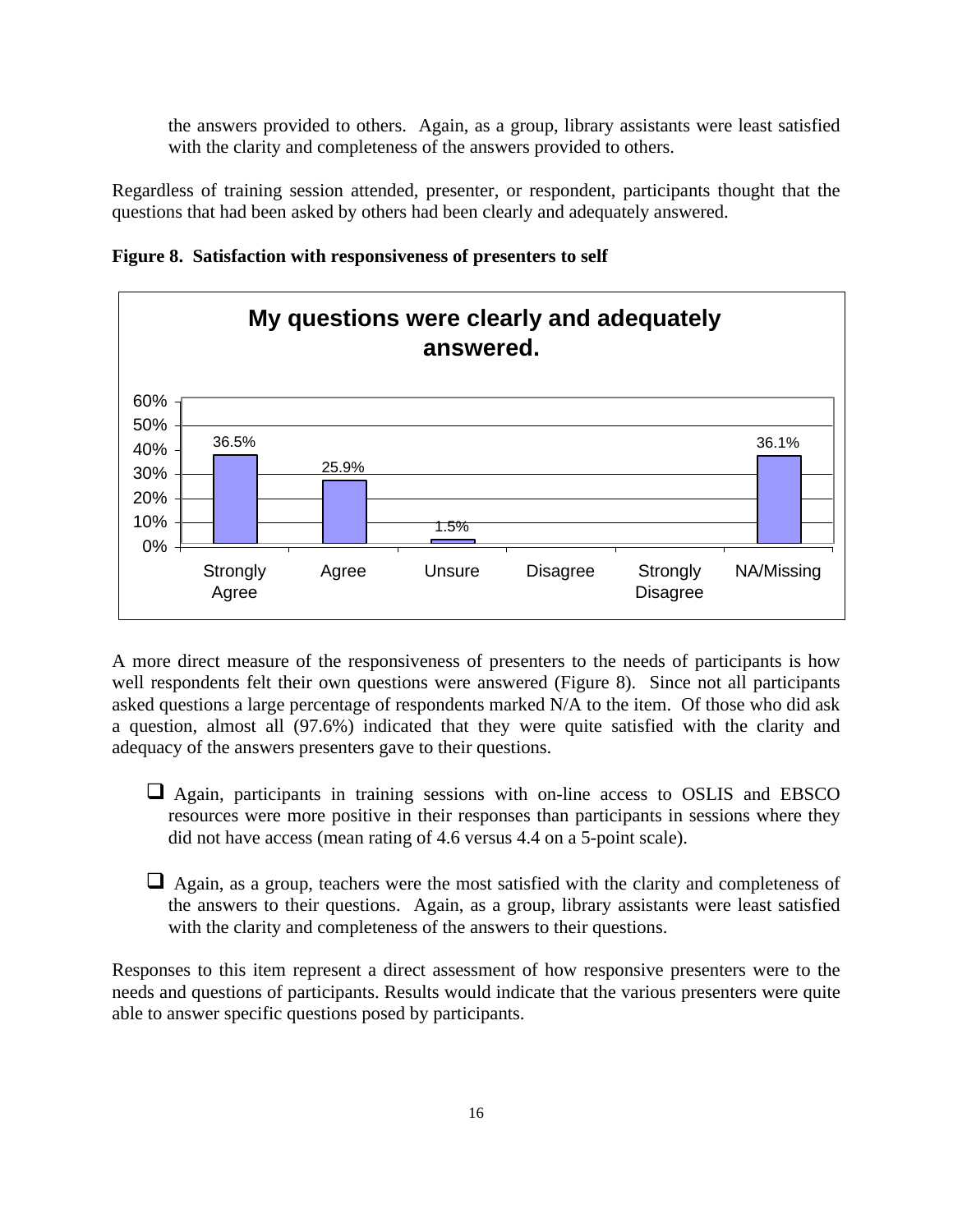**Figure 9. Overall helpfulness of training**



When asked to indicate how helpful they thought their attendance at the training session would be, the vast majority of respondents (94.9%) indicated that they thought the session would be helpful to them.

- $\Box$  Again, participants in training sessions with on-line access to OSLIS and EBSCO resources were more positive in their responses than participants in sessions where they did not have access (mean rating of 4.6 versus 4.2 on a 5-point scale). Clearly, conducting the training session in a computer lab environment where participants have access to the actual resources enhanced the quality and presumed impact of the training.
- $\Box$  Interestingly, while teachers, as a group, were the most satisfied with the training sessions, Library Media Specialists felt it would be most useful. Disappointingly, library assistants were least positive in their perception of the helpfulness of the sessions.

Overall, respondents came away from these training sessions feeling that what they had been exposed to would be helpful to them in their position. This was essentially the case, regardless of training session attended, presenter, or respondent.

#### **Did participants gain valuable and usable knowledge and skills?**

While satisfaction with the quality of presenters and the clarity with which content is presented is important, and probably even necessary for any impact, the acquisition of new knowledge and skills is a more important outcome of training. We asked participants to tell us in broad terms whether they acquired knowledge and/or skills on two levels. At one level, we were interested in knowing whether they thought they now had enough information to effectively use the OSLIS and EBSCO resources. At a higher level we were interested in knowing whether they felt they now had enough knowledge and skills to help other use these resources effectively.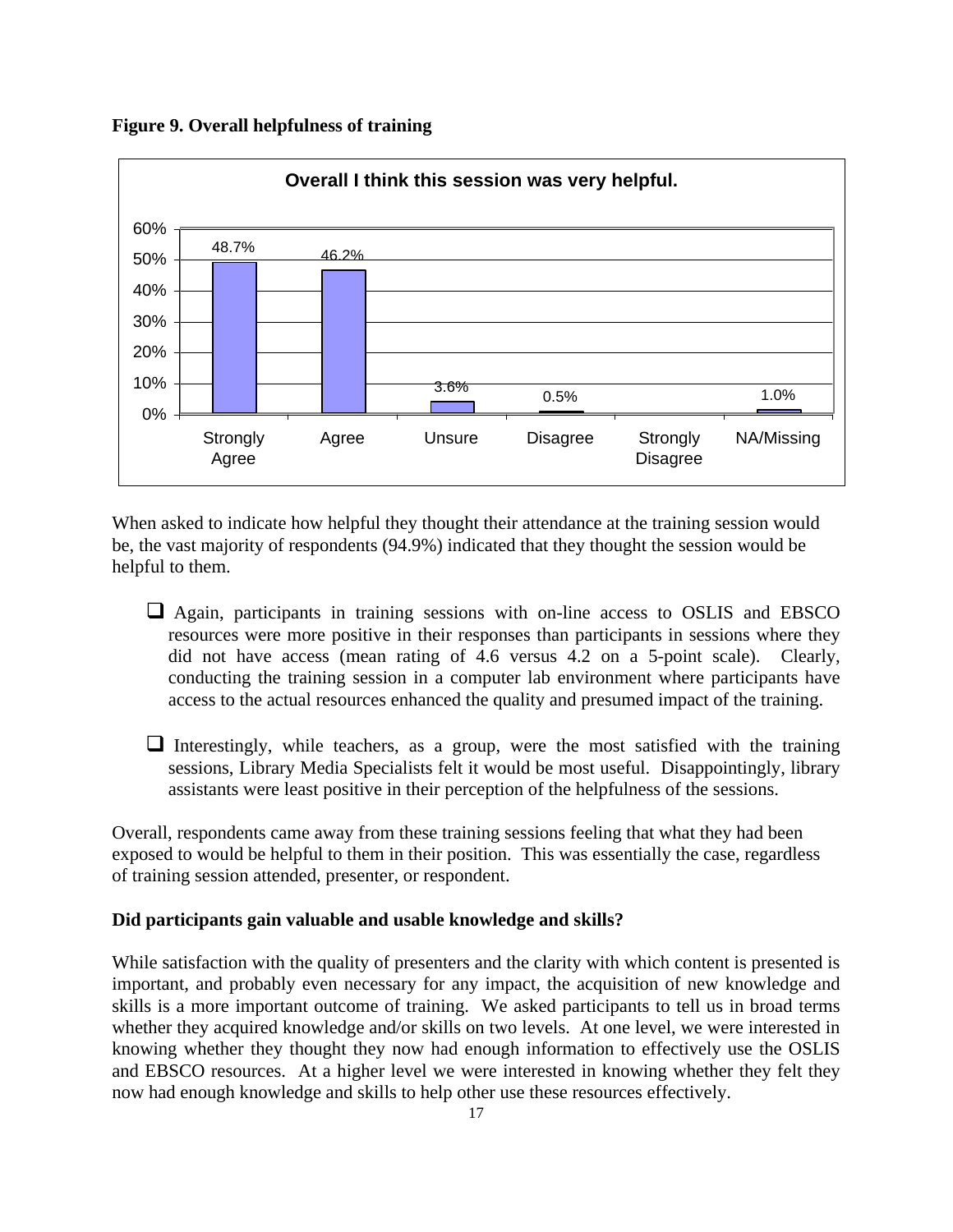**Figure 10. Ability to use EBSCO resources**



When asked to indicate whether they could effectively use the EBSCO resources after the training the vast majority of respondents (87.8 %) felt confident that they could do so. A number of respondents, however, were not yet sure, saying that they would need to spend some time actually using the resources first. Only two of the 197 respondents did not think they could use the resources after the attending the training session.

- $\Box$  Participants in training sessions with on-line access to EBSCO resources were more positive in their responses than participants in sessions where they did not have access (mean rating of 4.3 versus 3.9 on a 5-point scale). A higher percentage of respondents indicating they were as yet unsure attended session without access to the resources and both of those respondents who felt they could not use the resources attended session were they could not access and use the resources in a computer lab setting.
- $\Box$  As a group, Library Media Specialists felt most confident in their ability to use the EBSCO resources after having attended the training sessions. As a group, library assistants were least confident in their abilities to use the EBSCO resources effectively, though only slight less confident than teachers as a whole.

Overall, respondents came away from these training sessions feeling fairly confident that they could use the EBSCO resources effectively. This was basically the case, regardless of training session attended, presenter, or respondent, though having the opportunity to actually experience the resources in a computer lab setting seemed to enhance this sense of confidence.

When asked to indicate whether they could effectively use the OSLIS resources after the training the vast majority of respondents (85.8 %) felt confident that they could do so. This is a slightly lower percentage of respondents than for EBSCO resources. Roughly the same percentage of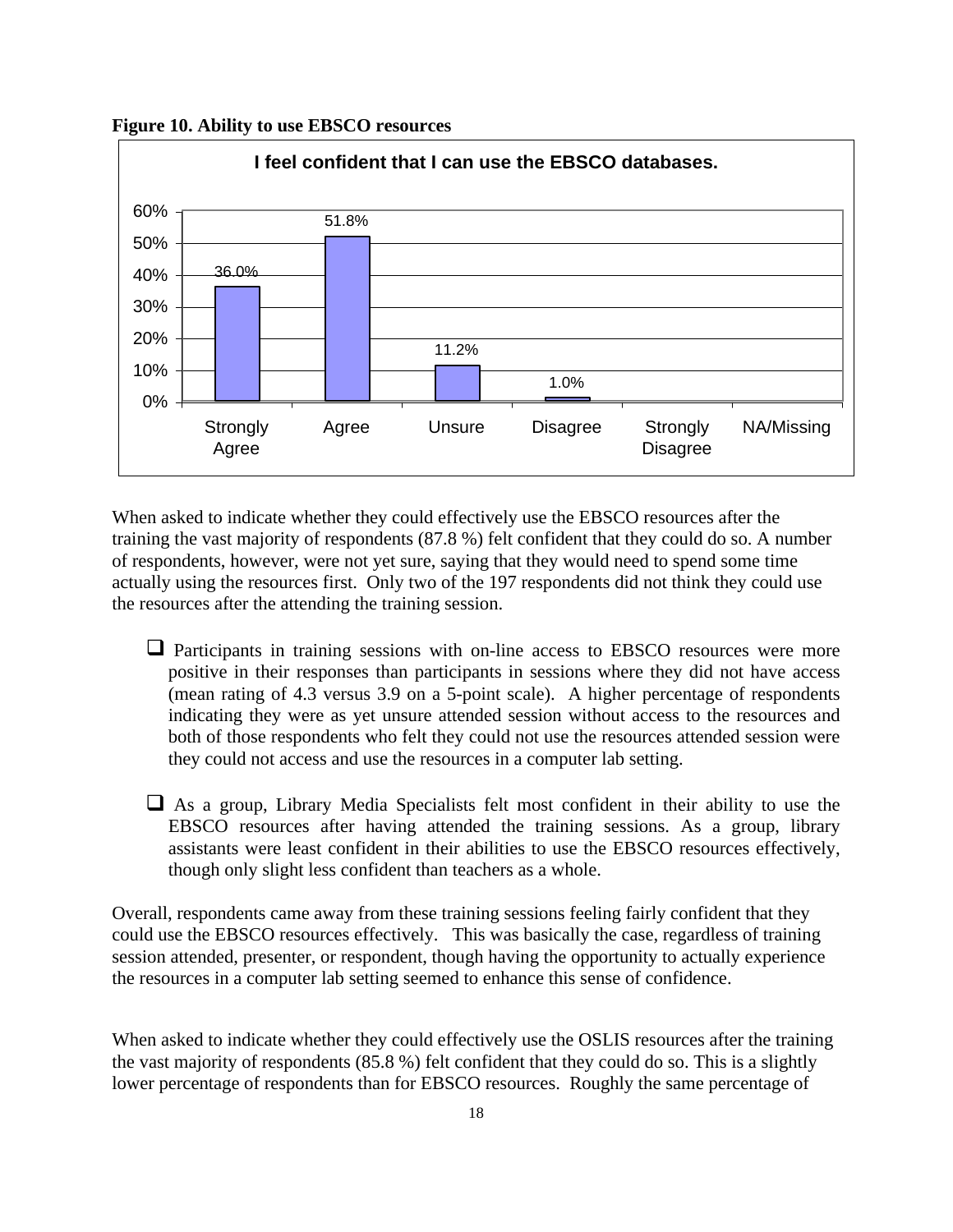respondents as for the EBSCO resources were not yet sure, saying that they would need to spend some time actually using the resources first. Again, only two of the 197 respondents did not think they could use the resources after the attending the training session.

- $\Box$  Participants in training sessions with on-line access to OSLIS resources were more positive in their responses than participants in sessions where they did not have access (mean rating of 4.4 versus 4.0 on a 5-point scale). As with the use of EBSCO resources, a higher percentage of respondents indicating they were as yet unsure attended session without access to the resources and both of those respondents who felt they could not use the resources attended session were they could not access and use the resources in a computer lab setting.
- $\Box$  As a group, Library Media Specialists felt most confident in their ability to use the OSLIS resources after having attended the training sessions. As a group, library assistants were least confident in their abilities to use the OSLIS resources effectively.

Overall, respondents came away from these training sessions feeling fairly confident that they could use the OSLIS resources effectively. This was basically the case, regardless of training session attended, presenter, or respondent, though having the opportunity to actually experience the resources in a computer lab setting seemed to enhance this sense of confidence.



**Figure 11. Ability to use OSLIS resources**

As can be seen in Figures 12 and 13, respondents were significantly less confident they could effectively help *others* use these resources.

Figure 12 shows that somewhat less than two-thirds of respondents (63.9%) felt confident that they could help others use the EBSCO resources. Interestingly, just over 10% either did not answer this item or feel that they would be in a position to have to help others use these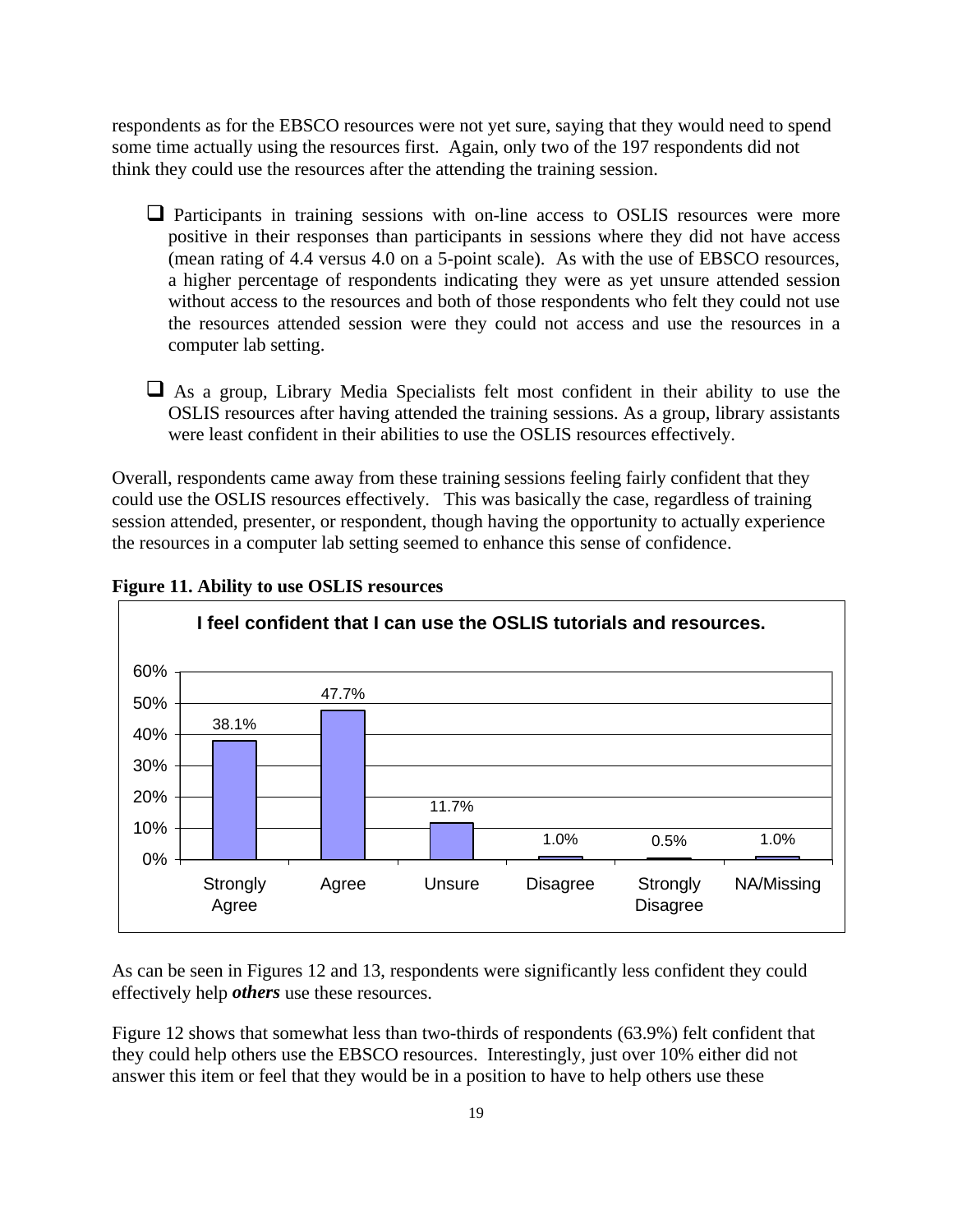resources. Surprisingly, and frankly disappointingly, the largest percent of those responding in this fashion were teachers.

- $\Box$  Overall, participants in training sessions with on-line access to EBSCO resources were only slightly more confident in their ability to help others than participants in sessions where they did not have access (mean rating of 4.0 versus 3.8 on a 5-point scale). Obviously the opportunity to actually access the resources during the training did not greatly enhance the confidence respondents had in their ability to help others use the resources.
- $\Box$  Not surprisingly, Library Media Specialists and Technology Specialists felt most confident in their abilities to help others use the EBSCO resources after having attended the training sessions. As a group, teachers felt least confident in their abilities to help others use the EBSCO resources effectively after having attended the training sessions.

While respondents were fairly consistent in their levels of confidence across trainers and training sessions, teachers were significantly less confident as a group than all other groups of respondents.



#### **Figure 12. Ability to help others use EBSCO resources**

As can be seen in Figure 13, essentially the same percentage of respondents (63.4%) felt confident that they could help others use the OSLIS resources. Similarly, over 10% either did not answer this item or feel that they would be in a position to have to help others use these resources. Again, disappointingly, the largest percent of those responding in this fashion were teachers.

 $\Box$  Overall, participants in training sessions with on-line access to OSLIS resources were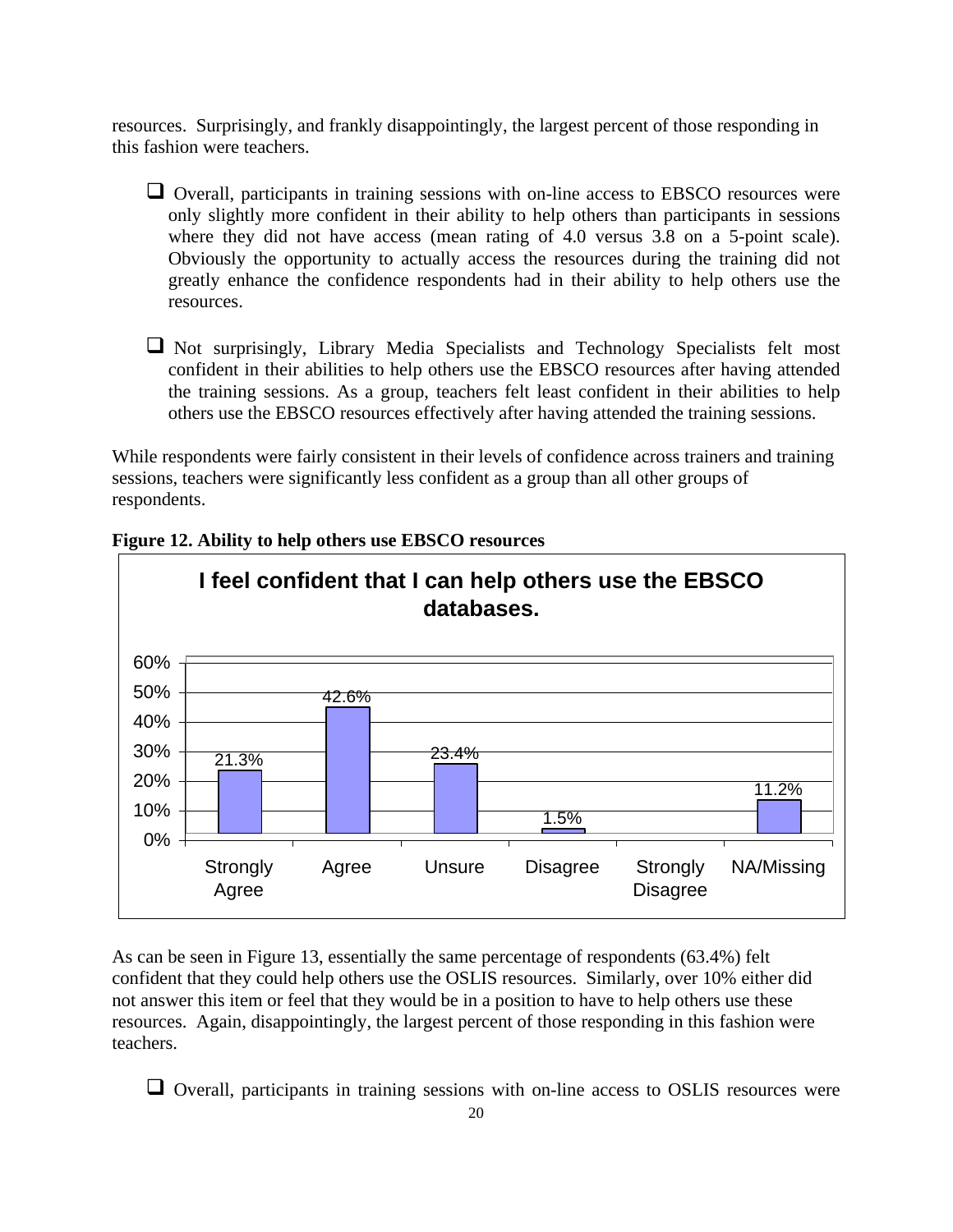only slightly more confident in their ability to help others than participants in sessions where they did not have access (mean rating of 4.0 versus 3.8 on a 5-point scale). Obviously the opportunity to actually access the OSLIS resources during the training did not greatly enhance the confidence respondents had in their ability to help others use the resources either.

 $\Box$  While it is not surprising that Library Media Specialists felt very confident in their abilities to help others use the OSLIS resources after having attended the training sessions, Technology Specialists and "others" (administrators, counselors, curriculum coordinators) were equally confident. As groups, teachers and library assistants felt least confident in their abilities to help others use the OSLIS resources effectively after having attended the training sessions.

While respondents were fairly consistent in their levels of confidence across trainers and training sessions, teachers and library assistants were significantly less confident as a group than all other groups of respondents. Library assistants were much more confident in their abilities to help others use the EBSCO resources than the OSLIS resources.



**Figure 13. Ability to help others use OSLIS resources**

Participants attending the training sessions sponsored through the TLCF grant indicated that they were very confident in their abilities to use the OSLIS and EBSCO resources as a result of attending sessions. Not surprisingly, they felt somewhat less confident in their abilities to help others use these resources. This was the case in previous grants even when intensive on-going training and follow-up were provided to exclusively to experienced Library Media Specialists.

Given the short-term nature of the training provide through the grant, prior experience with information technology, the research process and web-based information was most likely key to the outcomes found in these results.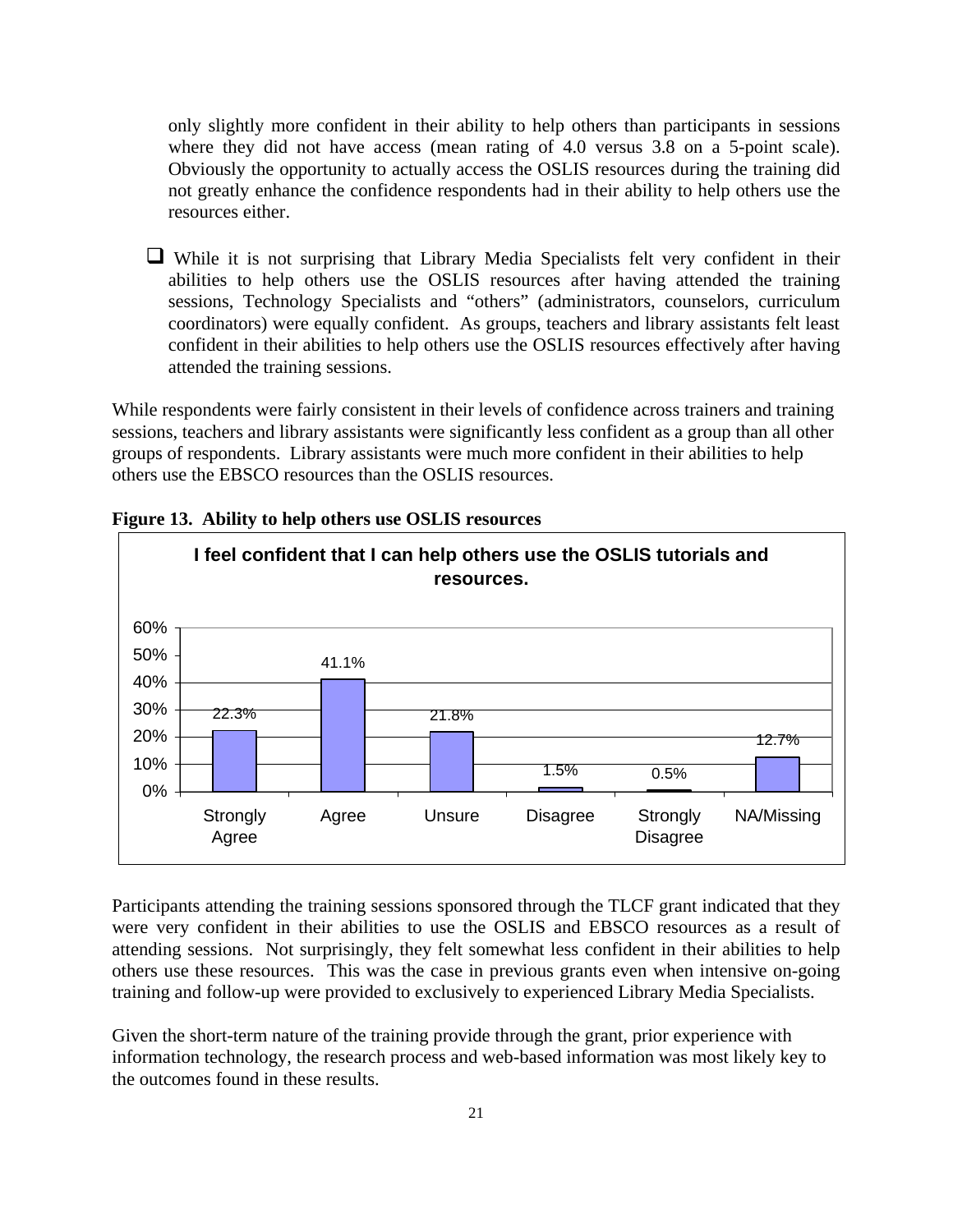## **Do participants implement the knowledge and skills they acquire through CPD with students?**

Past OSLIS projects included a specific LMS/teacher collaboration component that included supporting materials and financial resources to facilitate the implementation of knowledge and skills acquired through training.

This project did not include such a component nor the forms and levels of support for implementation. To determine how, if at all, participants in these training sessions actually implemented what they learned we conducted a follow-up evaluation with participants attending training sessions early in the fall of 2001. It was thought that this group would have the greatest opportunity to implement what they learned by spring of 2002 when follow-up was to occur. Evaluations of previous projects clearly indicated that unless innovations were introduced very early in the school year, adoption by teachers was not likely to happen.

As in previous OSLIS projects, a follow-up evaluation form was used to capture changes in practice and outcomes resulting from, or related to, the training that occurred on the use of OSLIS and EBSCO resources. Results presented here are for a small sample of participants at fall trainings who gave us permission to contact them in the spring. These results should be viewed with great caution and not be interpreted as generalizing to the broader population of participants.

|                                                                                                                          | <b>Response</b>          |              |                 |                                    |       |
|--------------------------------------------------------------------------------------------------------------------------|--------------------------|--------------|-----------------|------------------------------------|-------|
| <b>Statement</b>                                                                                                         | <b>Strongly</b><br>Agree | <b>Agree</b> | <b>Disagree</b> | <b>Strongly</b><br><b>Disagree</b> | N/A   |
| At this time I think the workshop<br>provided me with useful<br>information and skills                                   | 75%                      | 25%          |                 |                                    |       |
| I have been able to implement<br>strategies that were discussed at<br>the workshop                                       | 37.5%                    | 37.5%        |                 | 12.5%                              | 12.5% |
| There has been an impact on the<br>teachers I work with as a result of<br>implementing what I learned at the<br>workshop | 37.5%                    | 25%          | 12.5%           | 12.5%                              | 12.5% |
| There has been an impact on the<br>students I work with as a result of<br>implementing what I learned at the<br>workshop | 25%                      | 50%          |                 | 12.5%                              | 12.5% |

# **Table 7. Follow-up ratings of implementation and impact**

On the surface the results in Table 7 appear positive. Clearly the majority of respondents indicate that they received useful information that they have been able to implement and as a result have observed positive impacts on teachers and students. While the perception of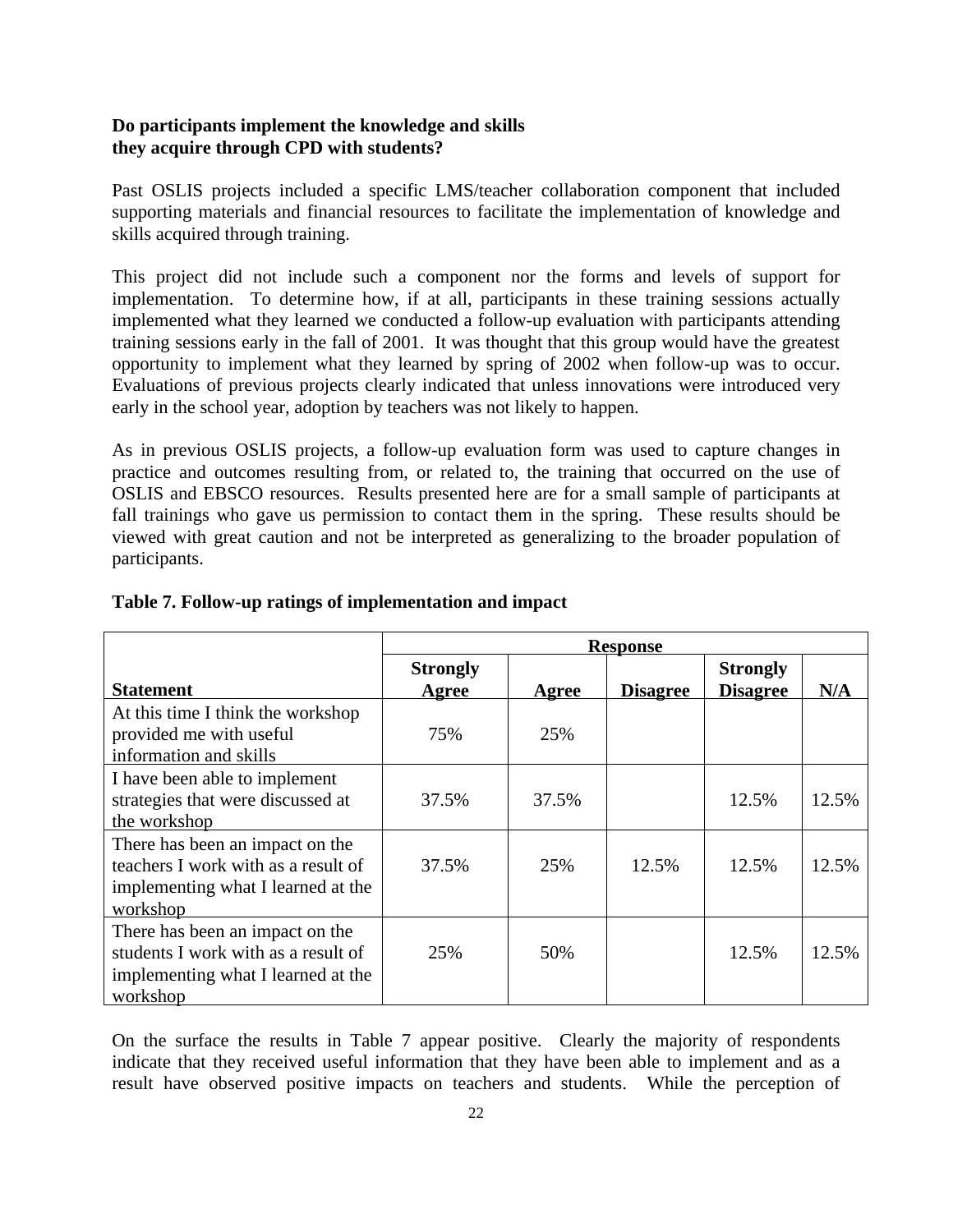receiving useful information is a bit higher than previous OSLIS grants, perceptions regarding implementation and outcomes are much less positive then in past years. This should not be surprising, given the comparative lack of support for implementation.

In addition to asking participants to make ratings we also asked them to specifically describe what they were doing differently in terms of implementation, what future plans they have, what outcomes or impacts they have observed in students and teachers, any problems they have encountered in using the OSLIS and or EBSCO resources and any additional training they think they need.

#### Current changes in practice: Teachers

Responses varied greatly on this item. Some respondents indicated that they were not doing anything because they could not access EBSCO on their computer system. On the other end of the spectrum, it was reported that EBSCO was being used as the primary reference source for senior projects and research reports.

The majority of respondents reported that they had shared the information they had received at the training with teachers and were urging them to make use of these resources. Few, however, indicated that they provided any training to others in their school on the use of OSLIS or EBSCO resources.

#### Planned changes in practice: Teachers

By and large respondents either planned to do nothing more or simply continue to urge their colleagues to use the resources. None expressed plans to provide either formal or informal training on the use of the resources in the future.

It would appear that without the requirement, and related supporting resources, to work collaboratively with teachers as part of this grant, participants in the OSLIS/EBSCO trainings were much less aggressive in sharing what they had learned with colleagues.

#### Current changes in practice: Students

Again, responses to this item varied greatly. One respondent indicated that they did not work with students. At the most intensive level, respondents indicated provided both group instruction and one-on-one tutoring to students on the use of the OSLIS and EBSCO resources.

Respondents also commonly indicated that they had formatted their library and lab computers to open to the OSLIS website or placed the OSLIS or EBSCO icon prominently on their home page. In addition, most respondents reported urging students to make use of the resources.

#### Planned changes in practice: Students

Respondents did have future plans for working with students. These plan included such things as: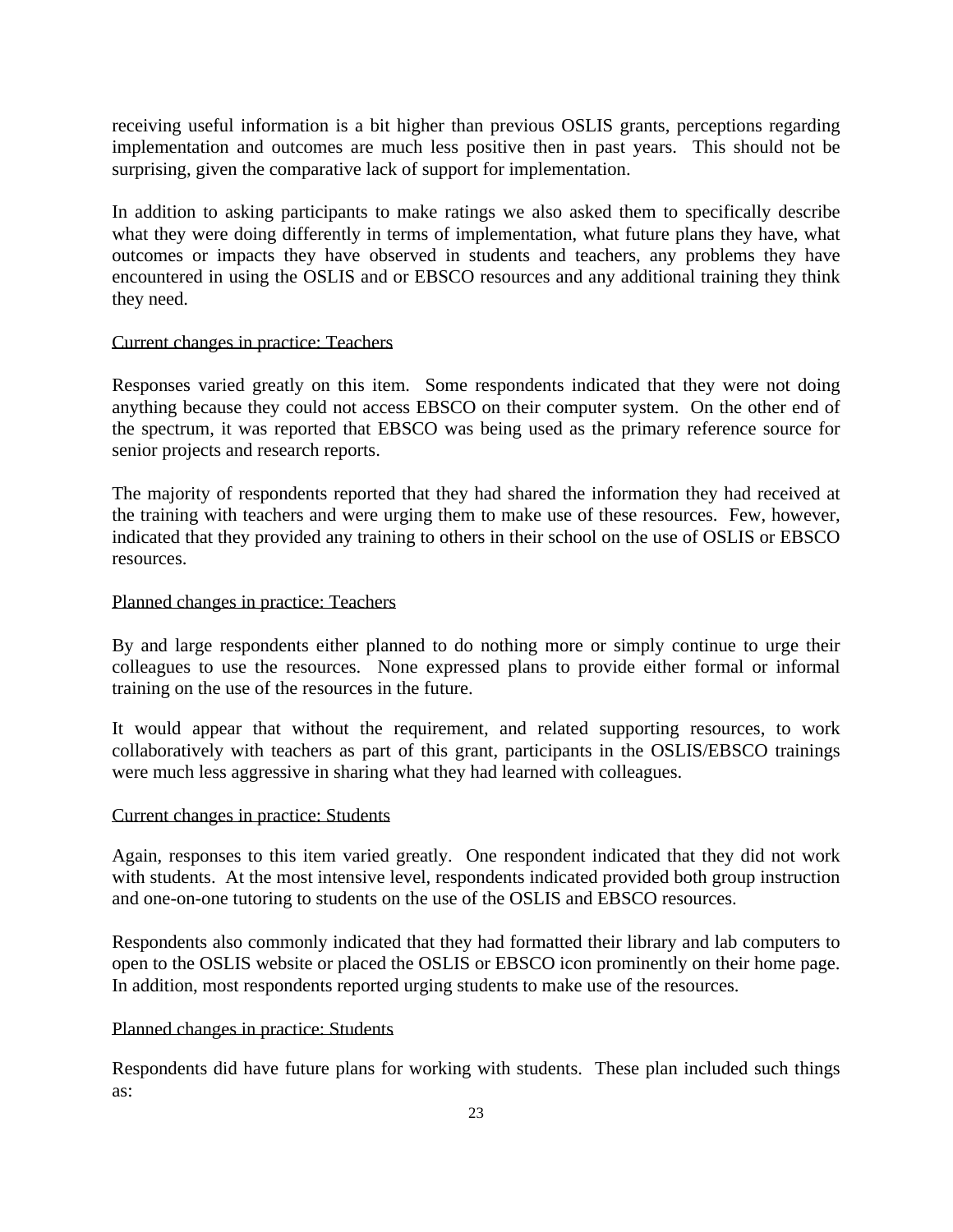$\Box$  Providing instruction around the Tutorials and "How To's";

 $\Box$  Incorporating these resources into the library skills class for next year; and,

 $\Box$  To work with science students using the EBSCO databases.

These responses would indicate participants found worth in the resources and will continue using them and promoting their use in the future.

# Observed outcomes or impacts with students

Respondents reported positive outcomes for students in several areas. The two most common were related to being more successful in finding information and properly citing the information they found.

Observed outcomes or impacts with teachers

A greater range of outcomes were observed for teachers. Some reported no impact whatsoever. Others, however, did cite specific impacts, including:

 $\Box$  Teacher are encouraging students to use the resources when doing research;

 $\Box$  Teachers are making use of the resources in planning projects;

 $\Box$  Teachers are incorporating/requiring that the resources be use in large projects;

- $\Box$  Teachers are becoming more adept at searching for and finding information themselves; and,
- $\Box$  Teachers are more comfortable in searching for information to answer specific questions students have.

These are encouraging observations. In previous projects, as well as other current efforts within OSLIS, it has become very clear that students will not automatically go to these resources as a first choice unless teachers and others urge or require them to. These observations indicate that teachers exposed to the OSLIS and EBSCO resources do find them valuable and are beginning to incorporate them into practice. This will, in turn, likely result in greater student use and outcomes.

Challenges using OSLIS/EBSCO resources

The majority of respondents indicated that they had encountered no problems in using the OSLIS and EBSCO resources. Others, however, did report problems. These challenges are consistent with those experienced by previous TLCF participants and include: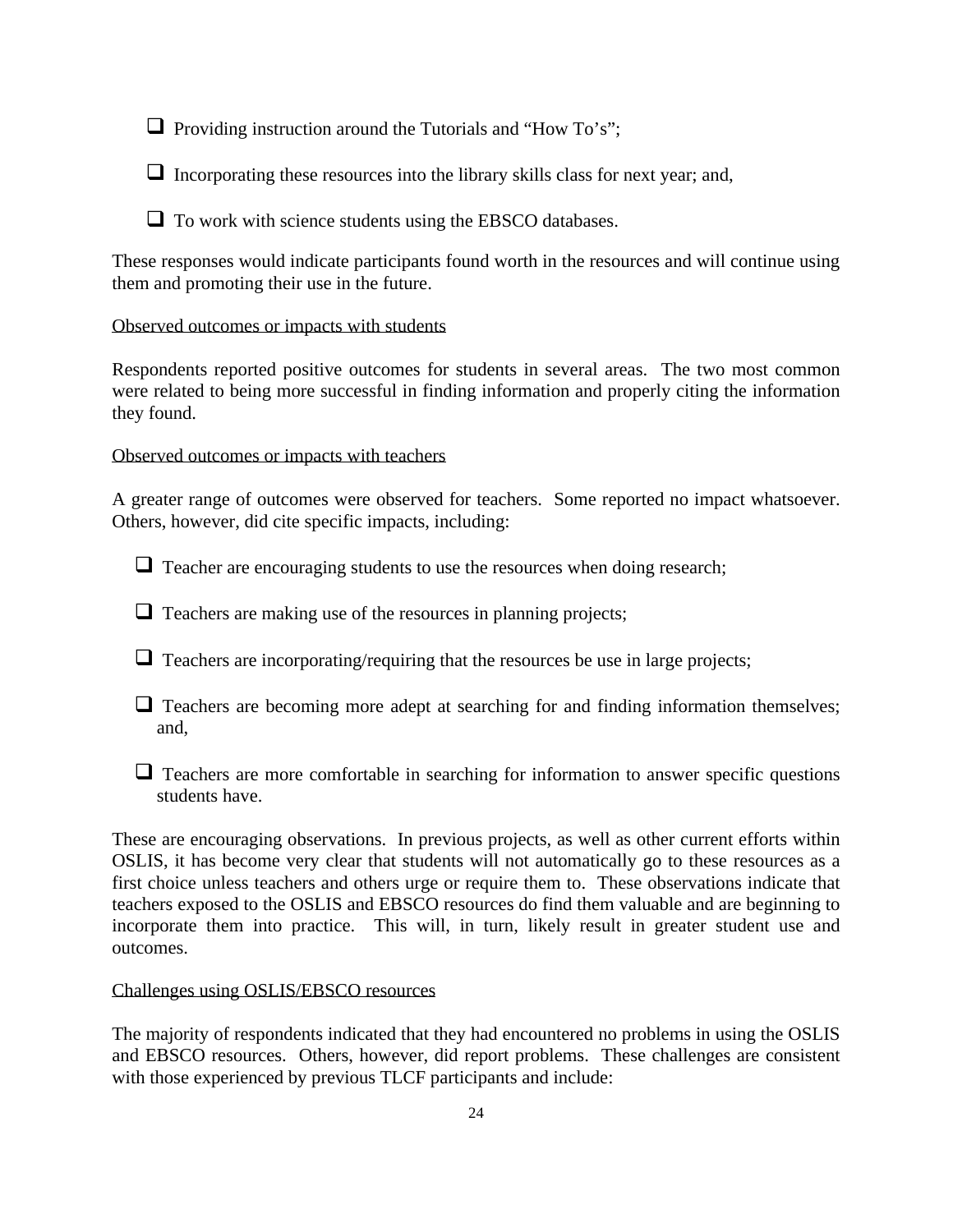$\Box$  Gaining buy-in from students and colleagues to use the resources;

 $\Box$  Technical problems that cause very slow loading or not being able to access the resources at all; and,

 $\Box$  EBSCO resources not supporting all content areas at all levels equally well. As in the past, some students were not able to find information on certain topics.

Gaining buy-in is a challenge that can be overcome with time and persistence. We have found few instances in the past four years where teachers and students have not come to value these resources once they have actually used them extensively.

While the content provided within the EBSCO databases are certainly extensive, they have not been, or will be, designed to contain information on all topics.

The most concerning of these is the continued technical problems that plague the use of these resources in certain schools and school districts. This is a systemic problem that continues to challenge mostly small rural/isolated schools who may be in the greatest need of these resources.

#### Additional workshop content needed

Respondents cited few areas where they felt they needed additional training. Requests were made for additional information on specific search strategies or tools within EBSCO, ideas for projects that would take full advantage of the resources and simply some "refresher" courses.

# **Summary**

Data collected indicate that the quality of training presented through the OSLIS project was high. Participants indicated that the information was well presented and clearly understandable. Further, results indicate that presenters were able to clearly and adequately answer questions posed by participants. There did not appear to be any significant differences in this high level of satisfaction by type of participants or by whether training venues allowed on-line access for all participants.

Results indicate that in general participants came away from training sessions confident in their ability of use the resources from EBSCO and OSLIS. Participants were significantly less confident that they could help others use the resources. There were differences found in these results by type of respondent and whether training venues allowed on-line access for all participants. Certified Library Media Specialists were clearly most confident in their abilities to use the resources themselves and help others use them. Library aides – an important audience if these resources are to be effectively used in all schools – were least confident in their abilities to both use the resources themselves and help others use them. Respondents who attended training sessions where they had personal access to the on-line resources were more confident in their abilities to use the resources and to help others use them as well.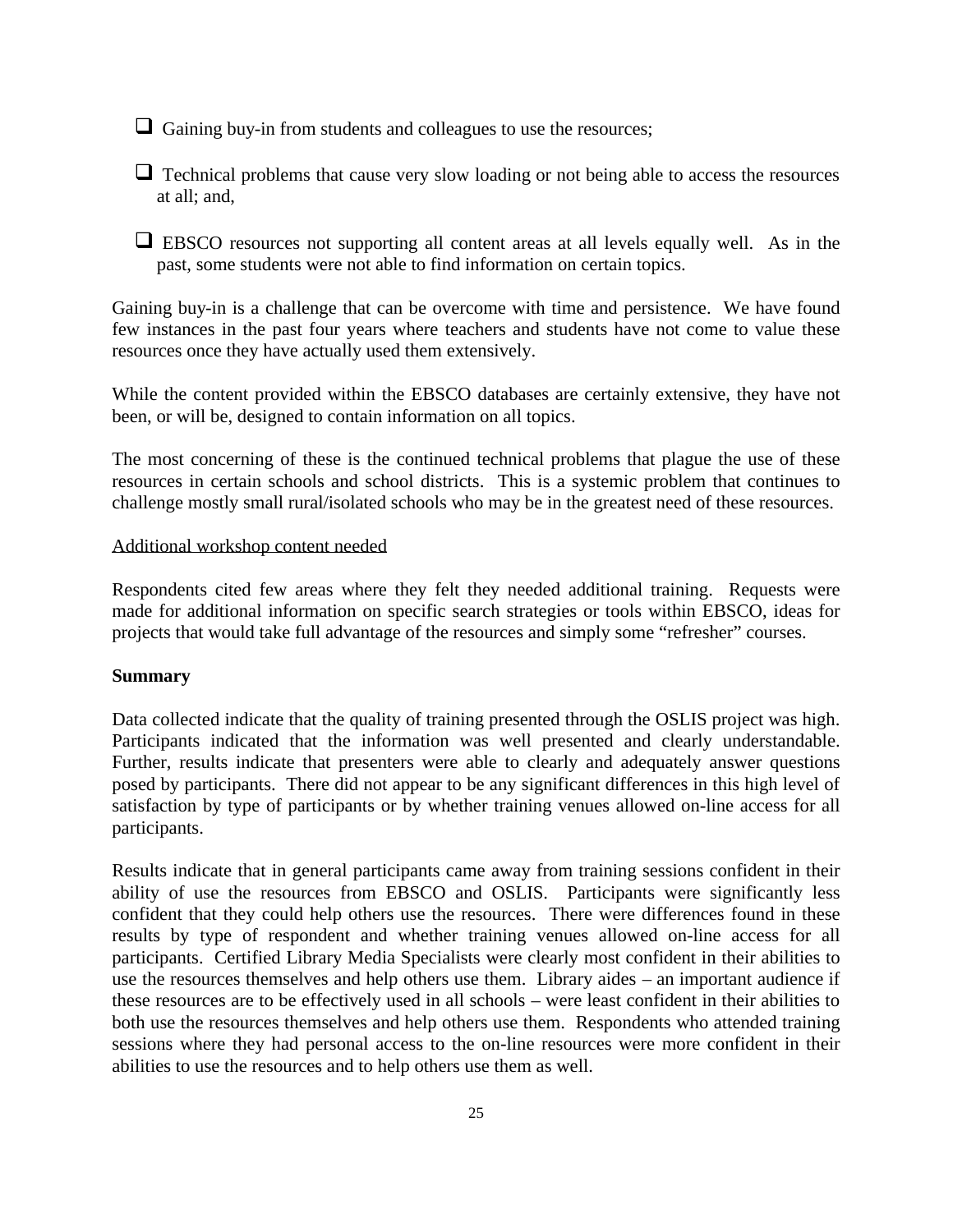#### **Section 3.3. Use and Value of Resources**

A critical indicator of project success and impact is the use of OSLIS and EBSCO resources. With the purchase of the statewide license for EBSCO a major focus of OSLIS has been to publicize these resources and provide training in their use. It is axiomatic that these resources have no value or worth if they are not used. The value of these resources to schools in Oregon can be determined by whether school are willing to pay for the resources themselves to purchase a statewide license for the 2002-2003 school year.

#### **Use of OSLIS website resources**

Usage data kept by OPEN over the past two years provide a gauge for measuring the use of the various information literacy skills curricular resources available on the OSLIS website. The monthly usage rates for the past two years are presented in Figure 14. Please note that usage data for March 2001 and May 2002 are missing: usage was not zero.



#### **Figure 14. Monthly Usage Rates**

The drastic increase in OSLIS website usage starting in April 2001 is related to a statewide campaign to publicize the purchase of the statewide user license for EBSCO in K-12 schools. This was paired with training that took place around the state on the use of the EBSCO resources that also included training on the OSLIS website resources.

This year's OSLIS-TLCF grant has been designed to continue and expand these trainings throughout the state and in places not reached previously. Usage data for the 2001-2002 school year provide clear evidence that these efforts have been successful. Twenty thousand visits per month translate into approximately 1,000 visits per school day. The tutorials on the secondary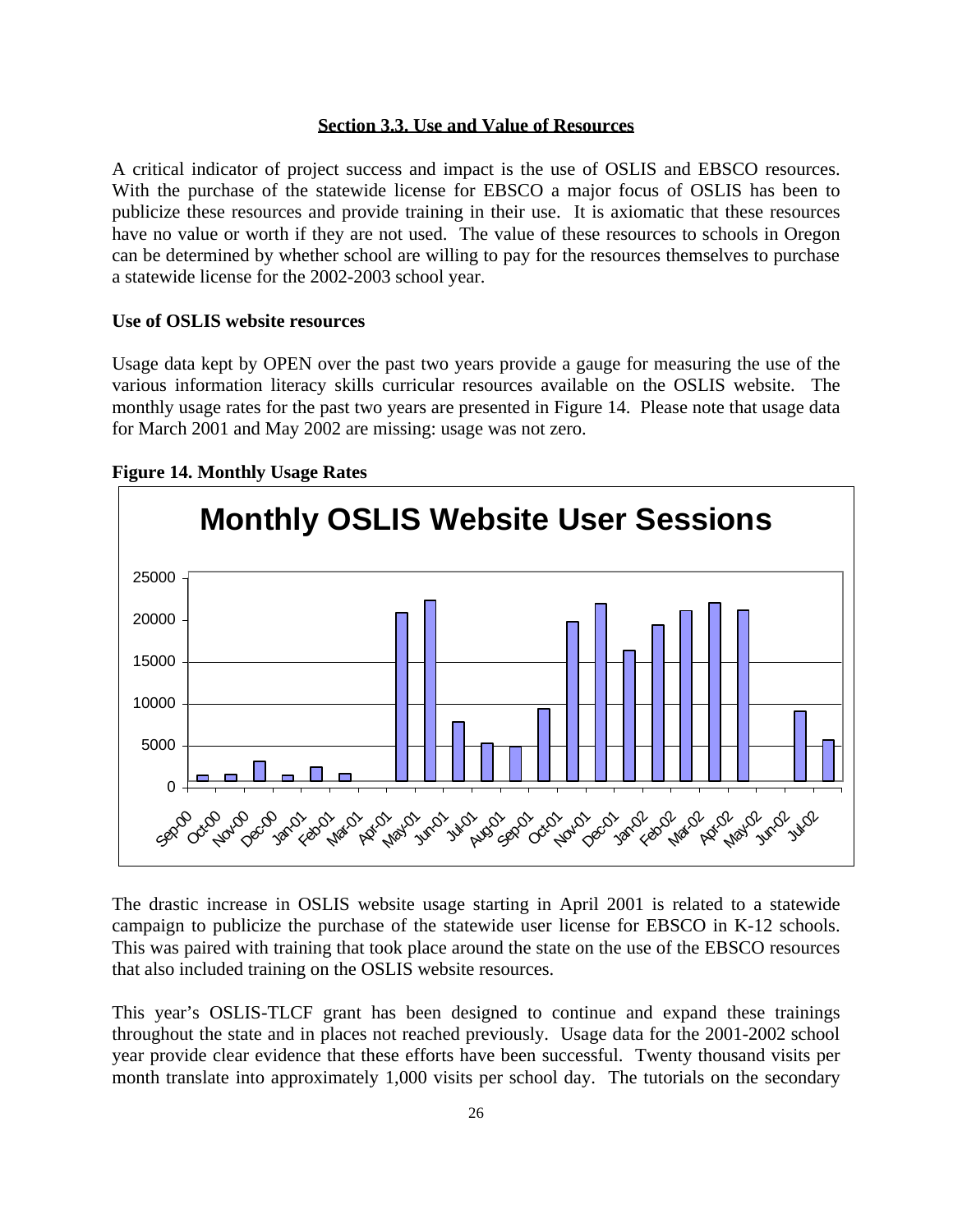and elementary ages related to citing works used in research papers continues to be the most often visited pages on the website.

#### **Use of EBSCO resources**

It was hoped that EBSCO usage data could be disaggregated to the school or school district level on a consistent basis. Negotiations between OSLIS and EBSCO on the collection of usage data were on going for much of the year and final agreements were not reached until spring. A single report was submitted in June. Some data were reported at the school level, some at the district level, some at the ESD level and some at the state level. This inconsistency restricts our reporting to statewide usage only.

The usage data available on EBSCO use are suspect and may not reflect all use during this past year. Based on previous use usage data, the statewide nature of efforts this past year, and the protracted negotiations to establish what usage data was desired, there is reason to believe that these data may *under-represent* actual levels of use. Figure 15 shows several pertinent usage statistics for the past three years.



**Figure 15. Longitudinal usage data**

The number of log-ins over the past three years are consistent with the numbers of schools participating in OSLIS projects. During 1999-2000, the first OSLIS TLCF grant, 111 schools participated. In 2000-2001 the number of TLCF participating schools decreased to 50, though certainly the statewide training efforts in the spring coinciding with the purchase of the statewide user license had a positive impact on the number of log-ins. This past year 529 schools had individuals who participated in OSLIS/EBSCO trainings. Schools not attending training sessions are likely to be reflected in these usage data as well. The data available indicate EBSCO resources were accessed over 300,000 times this past year. This is nearly a three-fold increase over 2000-2001.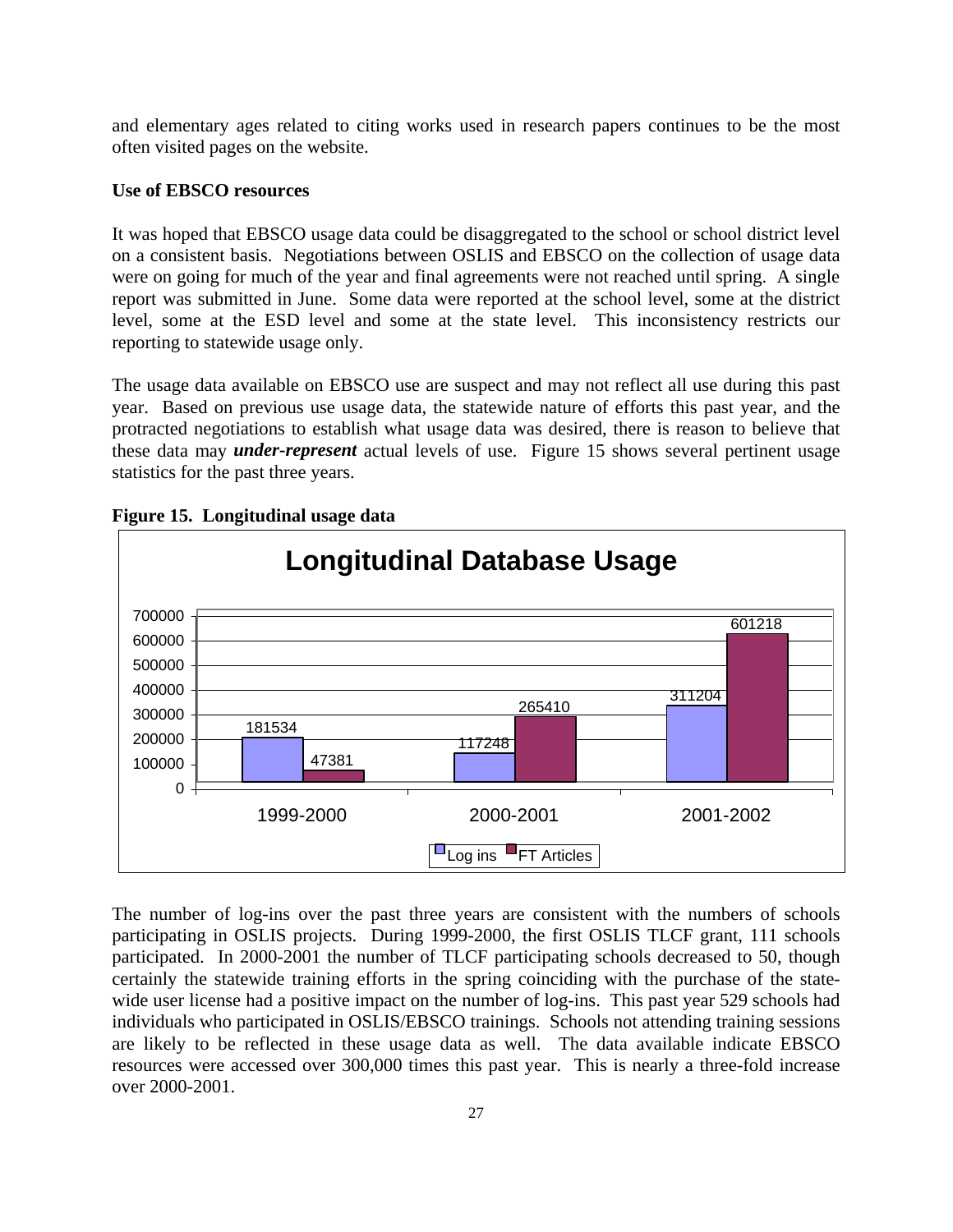Arguably, a better indicator of use and worth are the numbers of articles printed from the EBSCO databases. This statistic has shown a dramatic increase over the past three years from less than 50,000 in 1999-2000 (less and 1 article for every 10 students in Oregon Public K-12 schools) to over 600,000 this past year. The data available from EBSCO indicate an impressive level of use, translating to more than 1 article printed out by every student in Oregon K-12 public schools.

#### **Value of Resources**

The evidence attesting to the level of value EBSCO resources have to Oregon schools are the number and percent of school districts subscribing to EBSCO for the 2002-2003 school year through OETC. School districts were made aware that the purchase of the statewide license was not going to be supported by OSLIS during the 2002-2003 school year and that they would have to pay for the license. As of August 2, 2002, districts representing 80% of Oregon public school students had subscribed. These subscriptions have more than paid for the statewide license for next year. These out-of-pocket expenses in a time of severe financial constraints attest to the value districts place in these resources.

#### **Summary**

A significant focus for this past year's TLCF grant has been the promotion of, and training support for, the statewide use of OSLIS and EBSCO. The usage data available from OPEN and EBSCO indicate high and increasing levels of use of both of these resources. That these resources are valued by Oregon schools is established by their willingness to subscribe to EBSCO for the 2002-2003 school year.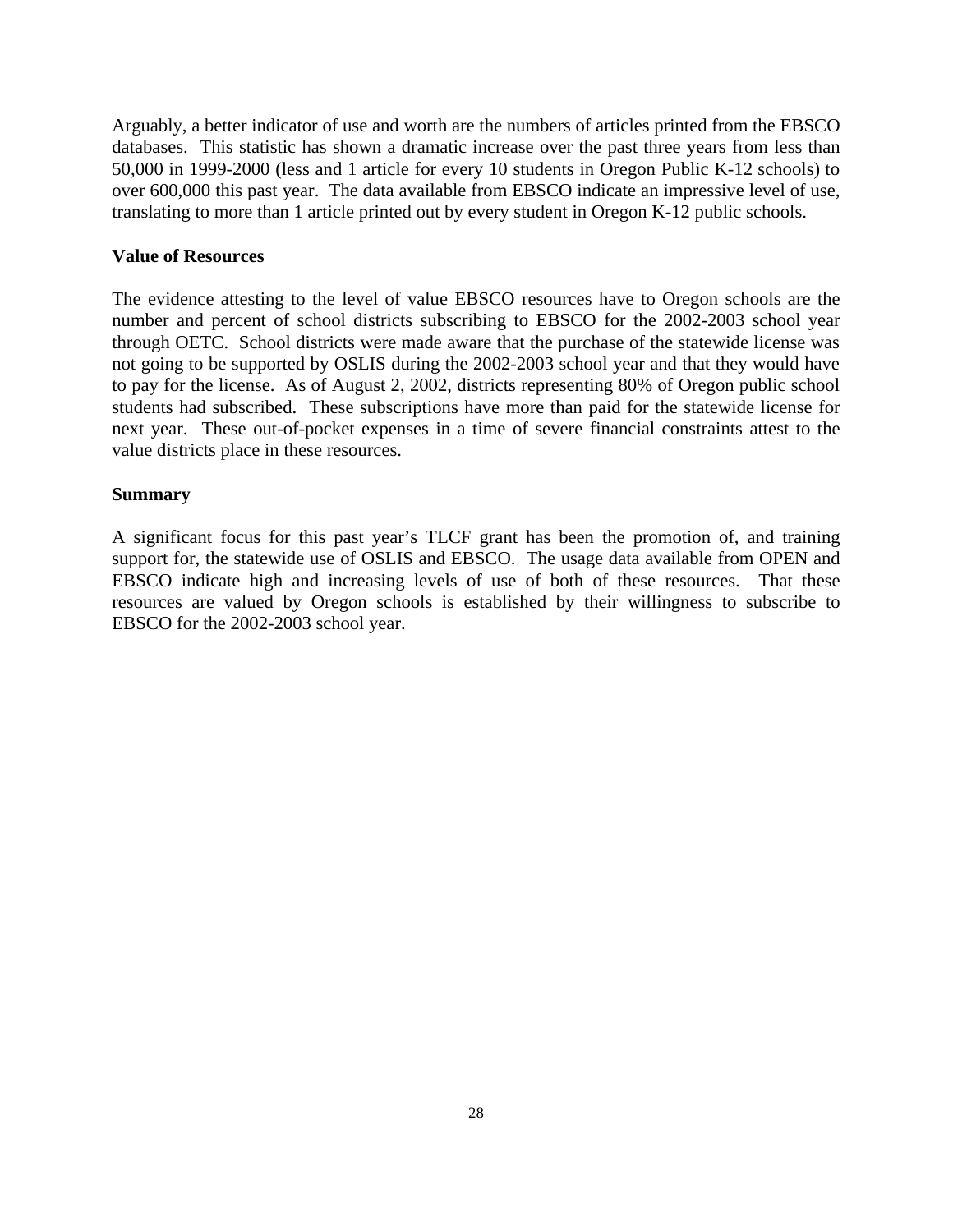# **Section 3.4. Improved Student Classroom Performance and Achievement**

Prior OSLIS projects focused specifically on providing participating LMSs the training, support and resources to facilitate information literacy skills instruction with students and teachers and collaborate with teachers to design classroom research projects to take full advantage of OSLIS and on-line database resources. The design of this year's project differed significantly from past years, emphasizing exposure and awareness more than information literacy skills instruction and collaboration.

*Determining whether this year's design results in outcomes of the extent achieved by past OSLIS projects is important for designing future efforts to promote and support the use of OSLIS and on-line databases. OSLIS believed that elements of this year's design were necessary for effective and broad use of resources, but whether they were sufficient to achieve important student outcomes was unknown.*

Three evaluation questions were posed related to student and school outcomes. These included:

- 1. Do students exhibit higher levels of information literacy skills?
- 2. Does student performance improve on classroom research assignments?
- 3. Does student performance improve over time in OSLIS schools on statewide assessments?

To address these questions, data collection approaches and analyses used in past TLCF projects have been replicated to the extent possible and practial. As part of a follow up evaluation participants at professional development events were asked to disseminate a survey to classroom teachers in their school. This survey asked teachers to rate a number statements related to student information literacy skills and the quality of their research projects. In addition, statewide assessment data from the past 3-5 years have been merged into a single database for analysis.

# **Do students exhibit higher levels of information literacy skills?**

Classroom teachers responding to the follow-up survey provided some evidence by which to answer this question. For example:

- **·** More than 4 out of 5 teachers responding (85.5%) either agreed or strongly agreed that students *found more information* related to their projects than in the past. This is very consistent with results from past years, where just over 80% of teachers either agreed or strongly agreed with this statement.
- **·** Two-thirds of the teachers responding (66.6%) either agreed or strongly agreed that students *found more relevant information* than in the past. This is much lower than in past years, where over 90% of teachers agreed or strongly agreed with this statement.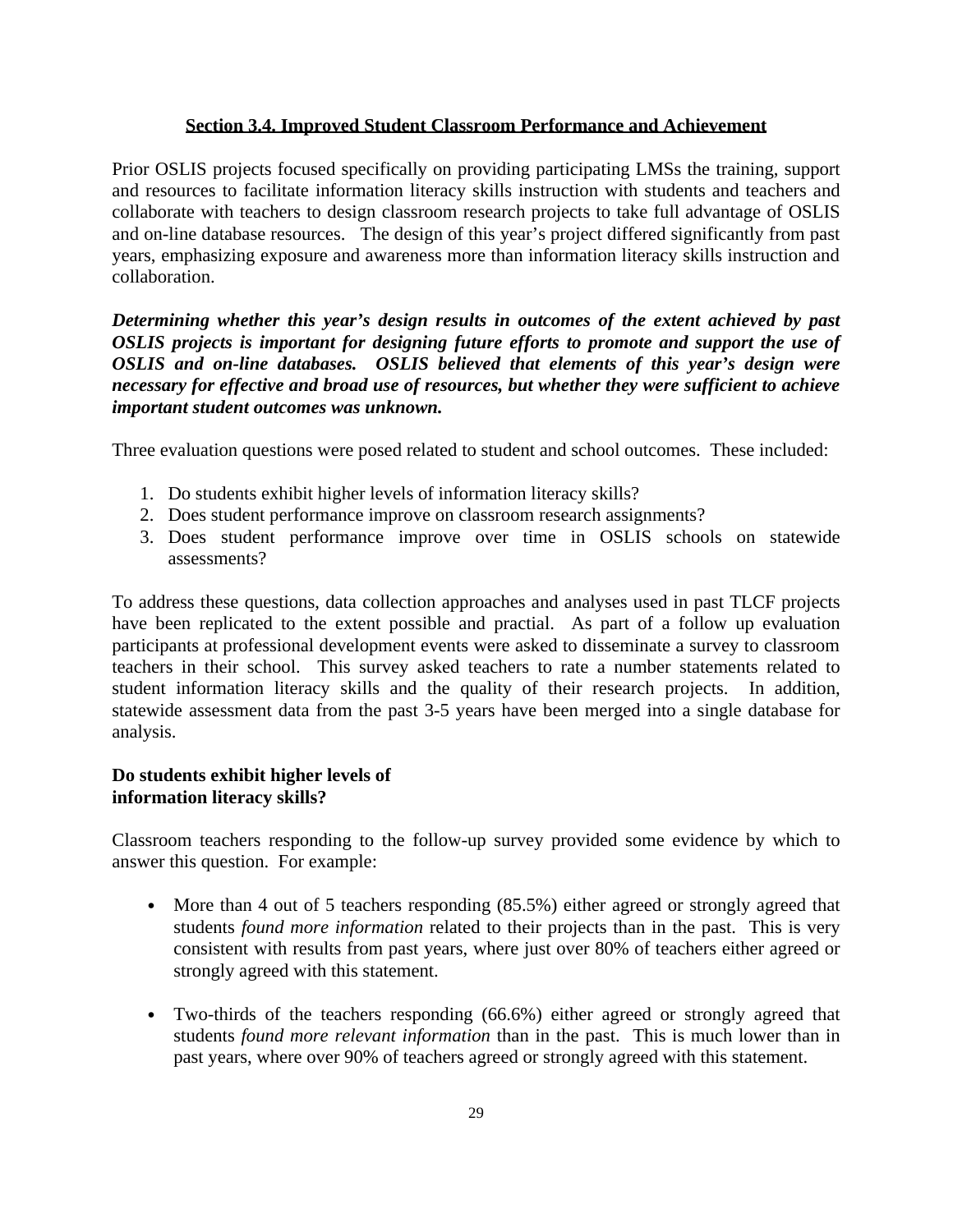- **·** Slightly over three-quarters of the teachers responding (77.7%) of teachers either agreed or strongly agreed that overall, students *had greater success in finding information* related to their projects than in past years. This is somewhat lower than in past years, where almost 90% of teachers agreed or strongly agreed with this statement.
- **·** Almost 9 in 10 teachers responding (88.9%) either agreed or strongly agreed that report *bibliographies included a broader range of resources* than in the past. This is consistent with results from past years, where 89% of teachers either agreed or strongly agreed with this statement.

Based on the contexts in which these teachers were working, it is difficult to determine whether these ratings reflect heightened information literacy skills, access to more resources through the EBSCO databases, or both. The comments that accompanied these ratings would tend to support both factors coming into play.

Comparisons with previous years results do shed some light on this issue. In comparison to past projects with more intensive interventions designed to specifically address these skills. Teachers were much less positive in their assessment of the relevance of the information they found and their overall success in finding information – indicators closely associated with information literacy.

# ÿ *Student information literacy skills do appear to have improved in these schools, but not to the extent seen in past projects.*

This should not be viewed as an unexpected result given the lack of clearly specified requirements to provide information literacy skills instruction.

# **Does student performance improve on classroom research assignments?**

The evidence addressing this question is less equivocal. For example:

- **·** 62.5% of teachers responding agreed or strongly agreed that the overall quality of student work had improved over past years with the addition of the OSLIS/EBSCO resources. This is much lower than in past years, where nearly 80% of teachers agreed or strongly agreed with this statement.
- **·** 50% of teachers responding either agreed or strongly agreed that *all* students had been successful with the research project evaluated. This is considerable lower than past years where nearly three quarters of the teachers responding (73%) either agreed or strongly agreed with the statement.
- **·** A full 75% of responding teachers indicated that usually *low performing* students had been more successful. This compares very favorably with past results where about the same percentage of teachers (72.1%) either agreed or strongly agreed with the statement.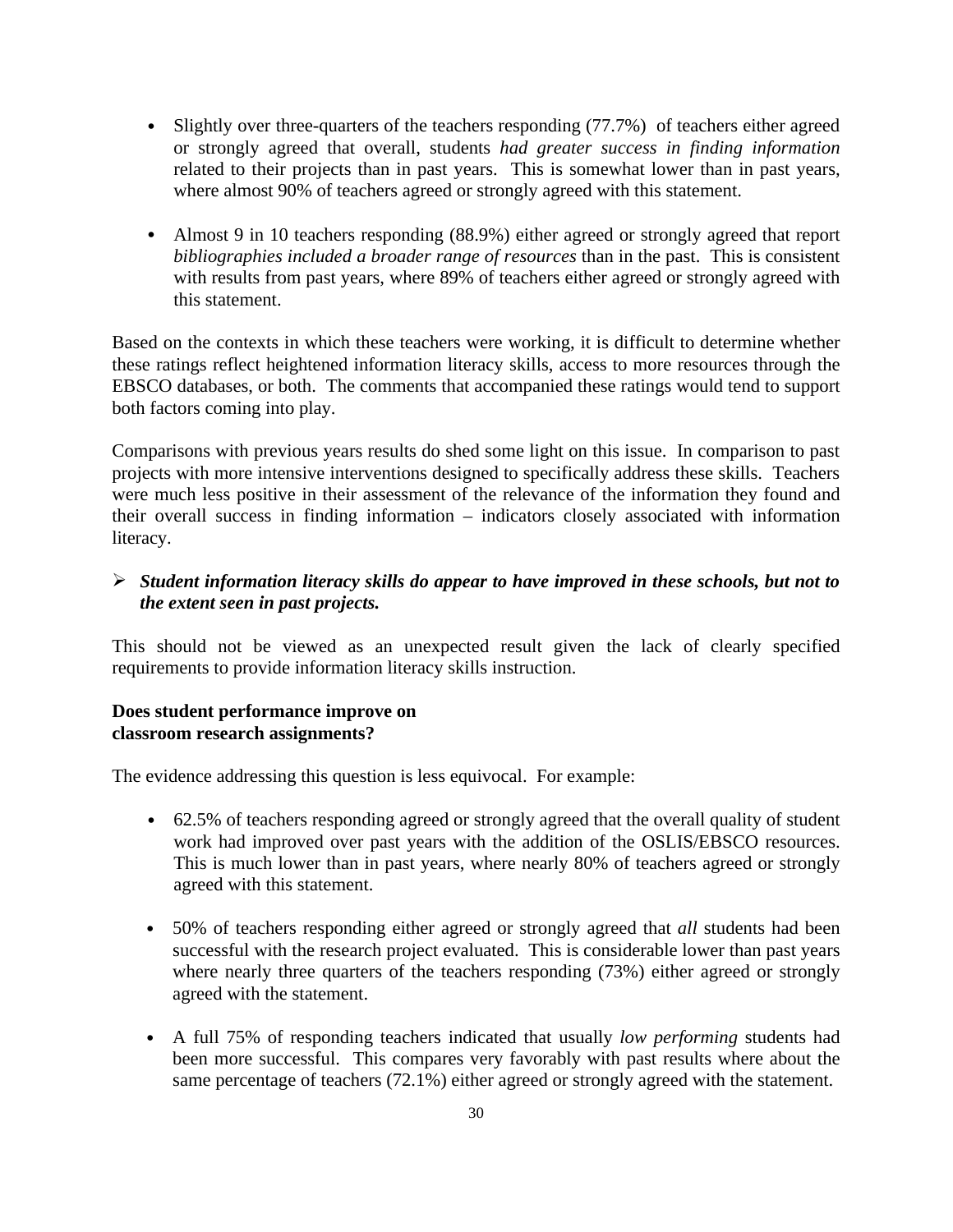The comparisons to previous years evaluation results are again an important indicator of the sufficiency of this design at a statewide level.

# ÿ *The evidence available would indicate that overall student performance on classroom research assignments did improve in schools with the addition of the OSLIS/EBSCO resources, though generally not as much as in previous years.*

Again, this is not an unexpected result given the lack of clearly specified requirements to provide information literacy skills instruction and collaborative planning and implementation or research projects.

# **Does student performance improve over time on statewide assessments?**

Past evaluations of OSLIS projects have found significant differences in the performance of students on Oregon Statewide Assessments between OSLIS and non-OSLIS schools. These differences are correlational only and no causation can be established. However, determining whether this year's design results in observed patterns of achievement found in past OSLIS projects is important for designing future efforts to promote and support the use of OSLIS and on-line databases. OSLIS believed that elements of this year's design were necessary for effective and broad use of resources, but whether they were sufficient to achieve important student outcomes was unknown.

The data sources are the *school level* results on each of the statewide assessments from 1998 through 2002. The metric used in all analyses is the total percent of students who meet or exceed the standard and can range from 0-100%.

# **Analyses**

We have looked at performance on the statewide assessments from several perspectives:

- *Comparison of changes* from 2001 to 2002 in the mean percentage of students meeting or exceeding the standard between *all schools* with staff participating in OSLIS sponsored professional development activities and non-participating schools on the statewide assessments in Mathematics, Reading and Literature, Math Problem Solving, and Writing.
- *Comparisons* of the mean percentage of students meeting and exceeding the standard for **all** *schools* with staff participating in OSLIS sponsored professional development activities and students in Non-OSLIS schools, as groups, on the 2002 administration of the statewide assessments in Mathematics, Reading and Literature, Mathematics Problem Solving, Writing, and Science.

With the focus on high poverty schools, these analysis are replicated for high poverty schools only.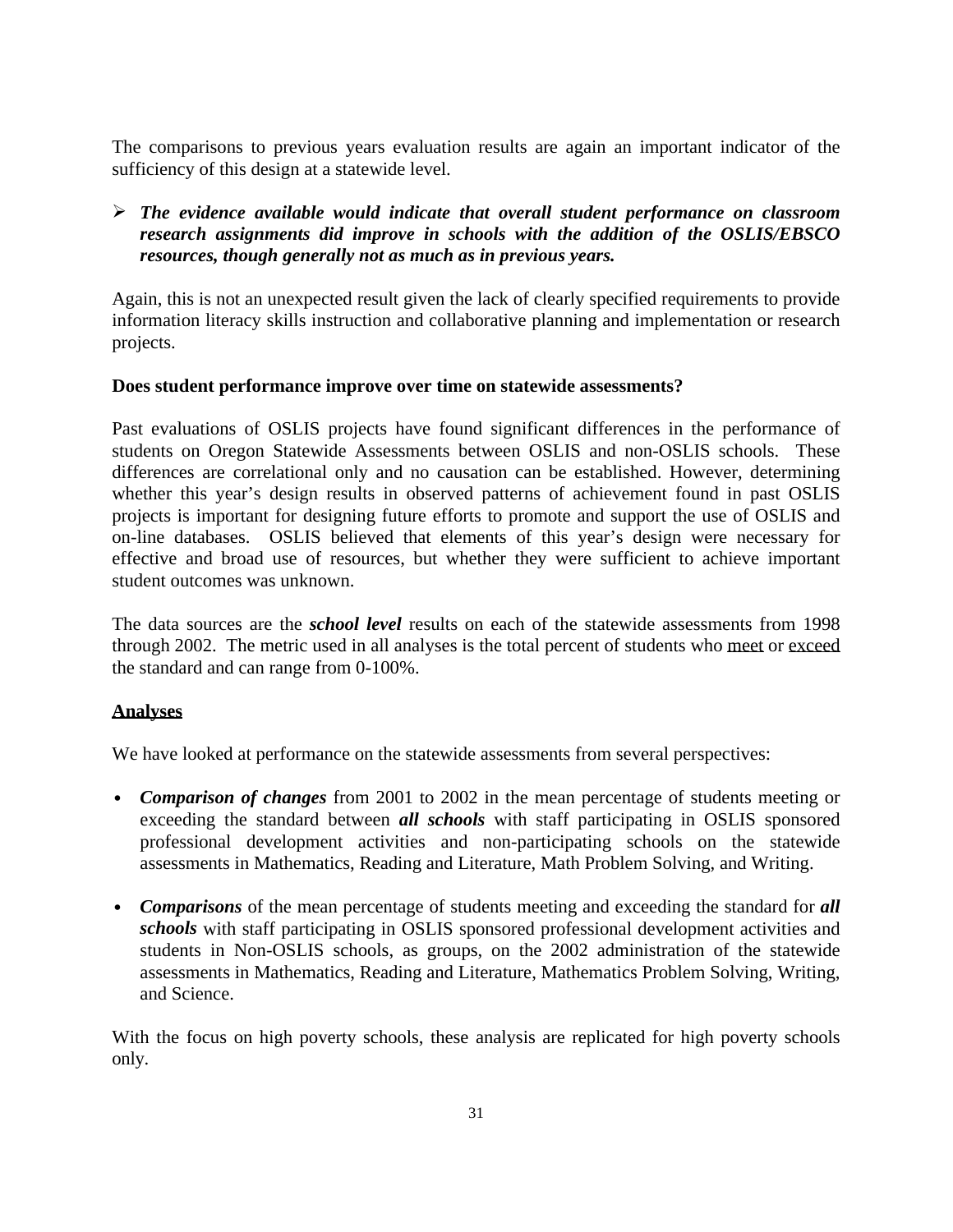- *Comparison of changes* from 2001 to 2002 in the mean percentage of students meeting or exceeding the standard between *high poverty schools* with staff participating in OSLIS sponsored professional development activities and non-participating schools on the statewide assessments in Mathematics, Reading and Literature, Math Problem Solving, and Writing.
- *Comparisons* of the mean percentage of students meeting and exceeding the standard for *high poverty* schools with staff participating in OSLIS sponsored professional development activities and students in Non-OSLIS schools, as groups, on the 2002 administration of the statewide assessments in Mathematics, Reading and Literature, Mathematics Problem Solving, Writing, and Science.

#### **Change from 2001 to 2002 in OSLIS and Non-OSLIS schools: All schools**

For purposes of this analysis, OSLIS schools are defined as schools with staff participating in

|                                   | <b>Percent Meeting/Exceeding</b><br>the Standard |              |                   |
|-----------------------------------|--------------------------------------------------|--------------|-------------------|
| <b>Test - Grade</b>               | 2001 Average                                     | 2002 Average | <b>Difference</b> |
| <b>Mathematics-3</b>              |                                                  |              |                   |
| <b>OSLIS</b>                      | 73.6                                             | 75.2         | $+1.6$            |
| Non-OSLIS                         | 75.9                                             | 78.3         | $+2.4$            |
| <b>Reading &amp; Literature-3</b> |                                                  |              |                   |
| <b>OSLIS</b>                      | 83.4                                             | 84.6         | $+1.2$            |
| Non-OSLIS                         | 85.5                                             | 86.0         | $+0.5$            |
| <b>Mathematics-5</b>              |                                                  |              |                   |
| <b>OSLIS</b>                      | 72.2                                             | 73.3         | $+1.1$            |
| Non-OSLIS                         | 75.0                                             | 76.3         | $+1.3$            |
| Reading & Literature $-5$         |                                                  |              |                   |
| <b>OSLIS</b>                      | 74.9                                             | 77.7         | $+2.8$            |
| Non-OSLIS                         | 78.5                                             | 80.4         | $+1.9$            |
| Math Problem Solving - 5          |                                                  |              |                   |
| <b>OSLIS</b>                      | 73.2                                             | 57.9         | $-15.3$           |
| Non-OSLIS                         | 73.9                                             | 57.4         | $-16.9$           |
| <b>Writing - 5</b>                |                                                  |              |                   |
| <b>OSLIS</b>                      | 31.6                                             | 36.1         | $+4.5$            |
| Non-OSLIS                         | 32.8                                             | 36.8         | $+4.0$            |
| Science-5                         |                                                  |              |                   |
| <b>OSLIS</b>                      | 67.9 <sup>1</sup>                                | 72.4         | $+4.5$            |
| Non-OSLIS                         | $71.2^2$                                         | 75.9         | $+4.7$            |

# **Table 8. Changes in Performance from 2001 to 2002 in OSLIS and non-OSLIS elementary schools: All Schools**

 1 1999-2000 results. Science test was not administered at grade five in 2000-2001.

 $2^{2}$  1999-2000 results. Science test was not administered at grade five in 2000-2001.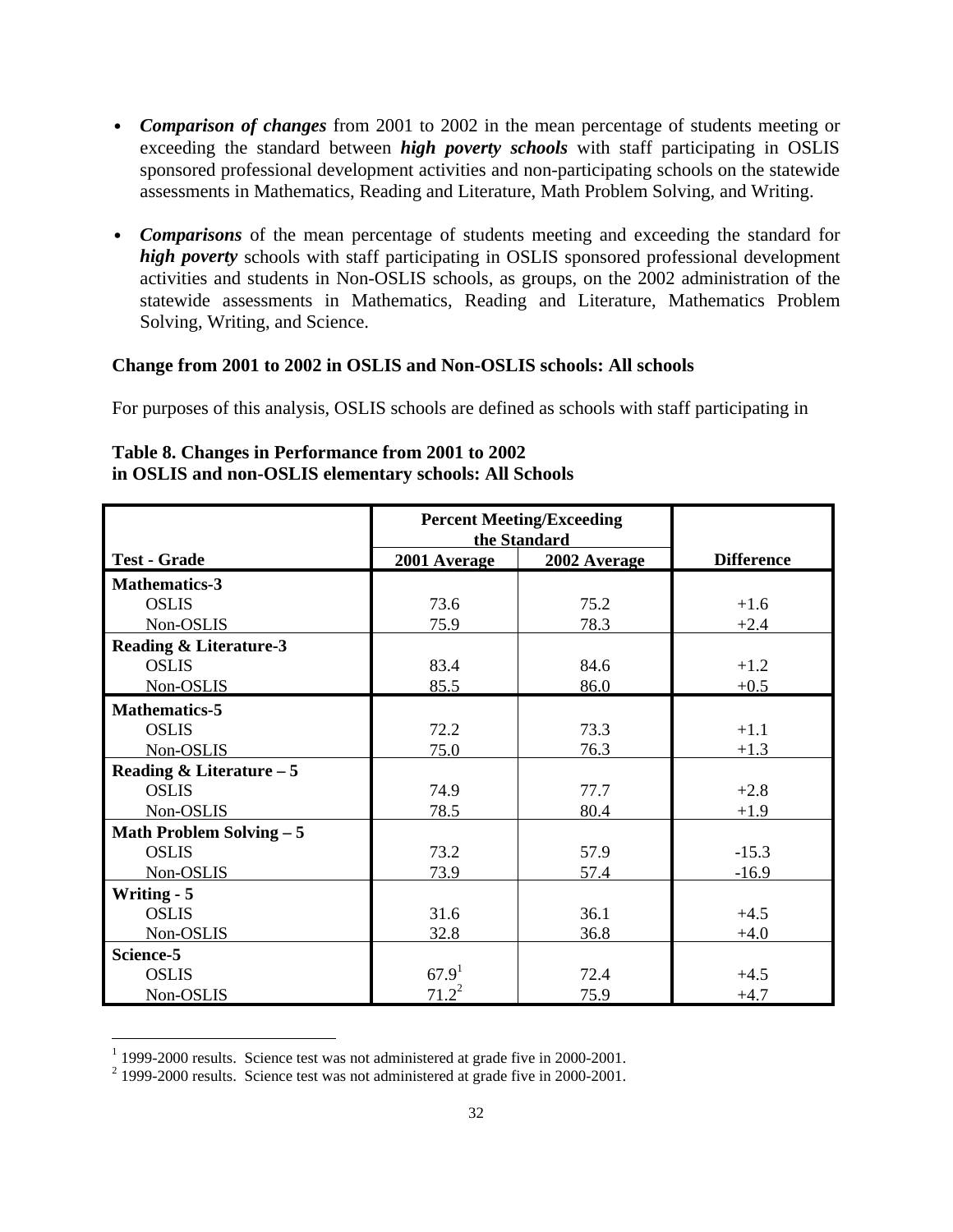OSLIS sponsored professional development activities during this TLCF grant period only. Schools defined as Non-OSLIS schools are those schools that have **never** participated in OSLIS sponsored professional development activities. Schools participating in previous OSLIS projects are not included in these analyses.

No clear patterns emerge in the data presented in Table 8 for elementary schools. Schools participating in OSLIS this past year saw slightly higher gains in Reading and Literature and slightly smaller gains in Mathematics at both grades three and five.

|                                  | <b>Percent Meeting/Exceeding</b><br>the Standard |              |                   |
|----------------------------------|--------------------------------------------------|--------------|-------------------|
| <b>Test - Grade</b>              | 2001 Average                                     | 2002 Average | <b>Difference</b> |
| Mathematics $-8$                 |                                                  |              |                   |
| <b>OSLIS</b>                     | 54.9                                             | 54.4         | $-0.5$            |
| Non-OSLIS                        | 53.2                                             | 54.3         | $+1.3$            |
| Reading & Literature $-8$        |                                                  |              |                   |
| <b>OSLIS</b>                     | 60.2                                             | 62.3         | $+2.1$            |
| Non-OSLIS                        | 59.8                                             | 62.5         | $+2.7$            |
| <b>Math Problem Solving - 8</b>  |                                                  |              |                   |
| <b>OSLIS</b>                     | 55.0                                             | 45.4         | $-9.6$            |
| Non-OSLIS                        | 52.6                                             | 45.1         | $-7.5$            |
| Writing $-8$                     |                                                  |              |                   |
| <b>OSLIS</b>                     | 33.2                                             | 32.6         | $-0.6$            |
| Non-OSLIS                        | 34.1                                             | 33.8         | $-0.3$            |
| Science-8                        |                                                  |              |                   |
| <b>OSLIS</b>                     | 58.5                                             | 58.9         | $+0.4$            |
| Non-OSLIS                        | 61.1                                             | 60.6         | $-0.5$            |
| <b>Mathematics - 10</b>          |                                                  |              |                   |
| <b>OSLIS</b>                     | 36.5                                             | 41.9         | $+5.4$            |
| Non-OSLIS                        | 37.1                                             | 39.0         | $+1.9$            |
| Reading & Literature - 10        |                                                  |              |                   |
| <b>OSLIS</b>                     | 47.3                                             | 50.3         | $+3.0$            |
| Non-OSLIS                        | 49.2                                             | 48.6         | $-0.6$            |
| <b>Math Problem Solving - 10</b> |                                                  |              |                   |
| <b>OSLIS</b>                     | 48.6                                             | 44.2         | $-4.4$            |
| Non-OSLIS                        | 45.3                                             | 38.9         | $-6.4$            |
| Writing $-10$                    |                                                  |              |                   |
| <b>OSLIS</b>                     | 43.3                                             | 46.2         | $+2.9$            |
| Non-OSLIS                        | 45.2                                             | 45.5         | $+0.3$            |
| Science-10                       |                                                  |              |                   |
| <b>OSLIS</b>                     | 53.6                                             | 60.6         | $+7.0$            |
| Non-OSLIS                        | 53.8                                             | 56.6         | $+2.8$            |

# **Table 9. Changes in Performance from 2001 to 2002 in OSLIS and non-OSLIS middle and high schools: All Schools**

Two fairly clear patterns do emerge in the data presented in Table 9. Middle school students in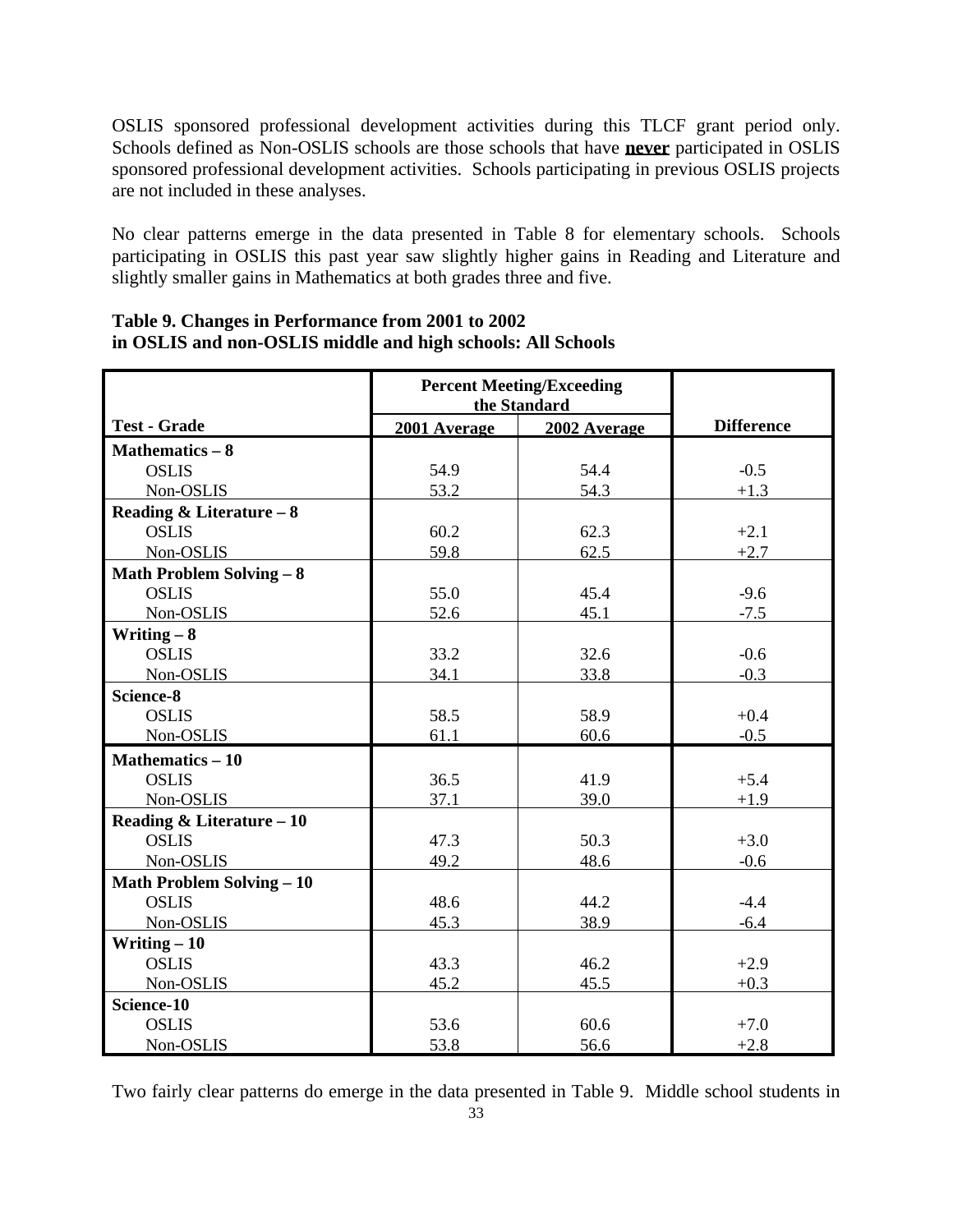OSLIS schools had smaller gains (or larger decreases) in all areas except Science. No logical explanation accounts for these negative findings.

Conversely, OSLIS high schools experienced consistently larger gains than Non-OSLIS high schools. This result is fully consistent with findings from past evaluations. Any advantage that participation in OSLIS activities might afford on statewide assessments seem to occur at the high school level.

|                                  | <b>Percent Meeting/Exceeding the Standard</b> |                          |                   |
|----------------------------------|-----------------------------------------------|--------------------------|-------------------|
| <b>Test - Grade</b>              | <b>OSLIS Schools</b>                          | <b>Non-OSLIS Schools</b> | <b>Difference</b> |
| <b>Reading &amp; Literature-</b> |                                               |                          |                   |
| 3 <sup>1</sup>                   | 84.6                                          | 86.0                     | $-1.4$            |
|                                  |                                               |                          |                   |
| <b>Mathematics-3</b>             | 75.2                                          | 78.3                     | $-3.1$            |
|                                  |                                               |                          |                   |
| <b>Mathematics-5</b>             | 73.3                                          | 76.3                     | $-3.0$            |
| <b>Reading &amp; Literature-</b> |                                               |                          |                   |
| $5\overline{)}$                  | 77.7                                          | 80.4                     | $-2.5$            |
| <b>Math Problem Solving</b>      |                                               |                          |                   |
| $-5$                             | 57.9                                          | 57.4                     | $+0.5$            |
|                                  |                                               |                          |                   |
| Writing-5                        | 36.1                                          | 36.8                     | $-0.7$            |
|                                  |                                               |                          |                   |
| Science-5                        | 72.4                                          | 75.9                     | $-3.5$            |
|                                  |                                               |                          |                   |
| <b>Mathematics-8</b>             | 54.4                                          | 54.3                     | $+0.1$            |
| <b>Reading &amp; Literature</b>  |                                               |                          |                   |
| $-8$                             | 62.3                                          | 62.5                     | $-0.2$            |
| <b>Math Problem Solving</b>      |                                               |                          |                   |
| $-8$                             | 45.4                                          | 45.1                     | $+0.3$            |
|                                  |                                               |                          |                   |
| Writing - 8                      | 32.6                                          | 33.8                     | $-1.2$            |
| Science-8                        | 58.9                                          | 60.6                     | $-1.7$            |
|                                  |                                               |                          |                   |
| Mathematics - 10                 | 41.9                                          | 39.0                     | $+2.9$            |
| <b>Reading &amp; Literature</b>  |                                               |                          |                   |
| $-10$                            | 50.3                                          | 48.6                     | $+1.7$            |
| <b>Math Problem Solving</b>      |                                               |                          |                   |
| $-10$                            | 44.2                                          | 38.9                     | $+5.3$            |
|                                  |                                               |                          |                   |
| Writing - 10                     | 46.2                                          | 45.5                     | $+0.7$            |
|                                  |                                               |                          |                   |
| Science-10                       | 60.6                                          | 56.6                     | $+4.0$            |

**Table 10. Comparative Analysis of 2002 State Assessments: All Schools**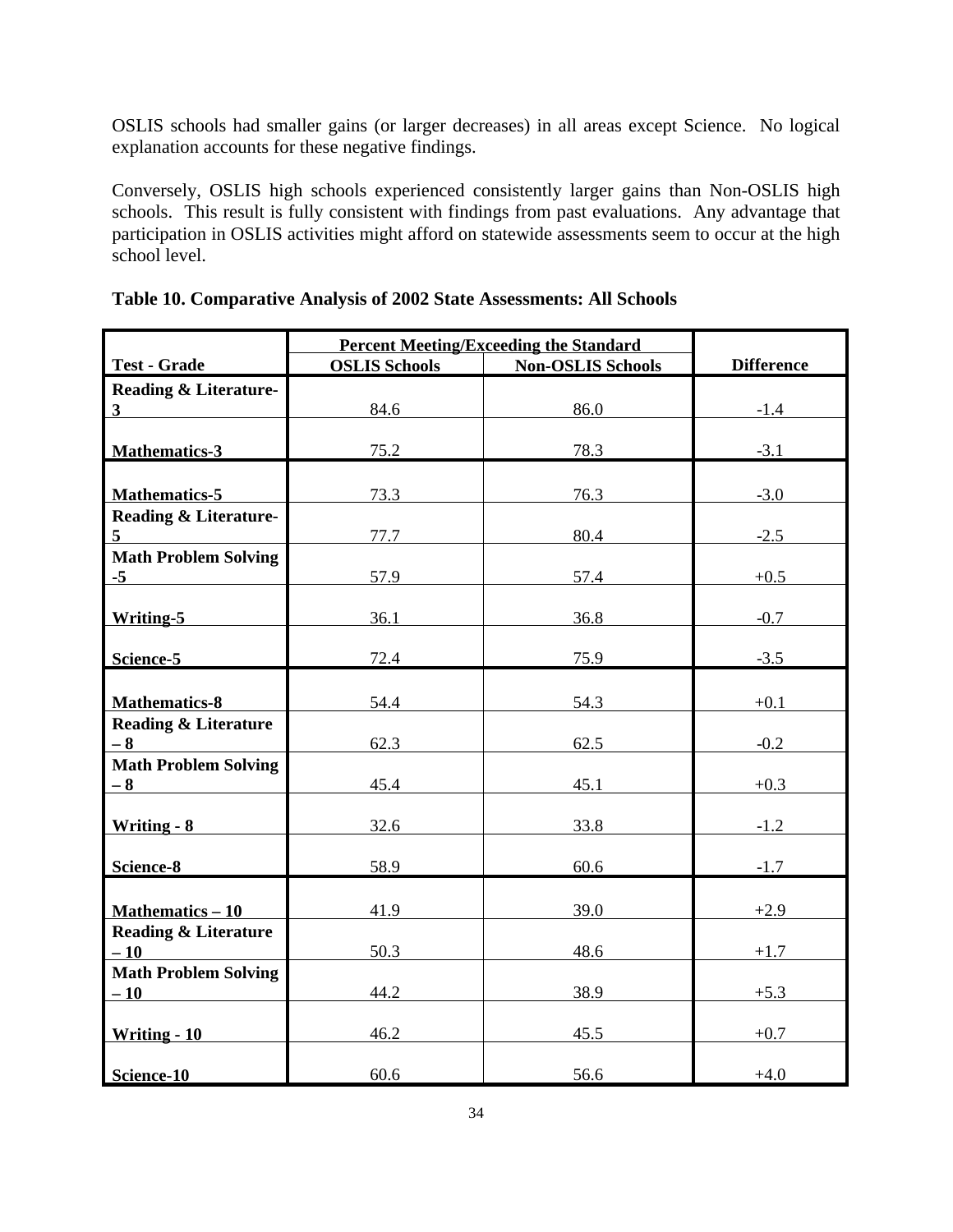## **Comparison of OSLIS and Non-OSLIS schools: 2002**

A second analysis was conducted to determine how the performance of students in OSLIS schools compared to the performance of students in non-OSLIS schools.

As can be seen in Table 10, results of this analysis were uneven across grade levels. Students in OSLIS elementary schools performed at lower levels than students in non-OSLIS schools. At grade eight, students in OSLIS middle schools also performed at slightly lower levels than students in non-OSLIS schools. At grade 10, however, students in OSLIS high schools consistently outperformed students in non-OLSIS schools.

These findings are also consistent with past years evaluations and support previous conclusions that the resources made available through OSLIS have the greatest relevance and impact at the high school level where more sophisticated information literacy skills are needed and practiced.

# ÿ *That these patterns remain consistent across years, even with minimal intervention in terms of training and on-going support is a positive finding*.

| Table 11. Changes in Performance from 2001 to 2002                   |
|----------------------------------------------------------------------|
| in OSLIS and non-OSLIS elementary schools: High Poverty Schools Only |

|                                   | <b>Percent Meeting/Exceeding</b><br>the Standard |                   |           |
|-----------------------------------|--------------------------------------------------|-------------------|-----------|
| <b>Test - Grade</b>               | 2001 Average                                     | <b>Difference</b> |           |
| <b>Mathematics-3</b>              |                                                  |                   |           |
| <b>OSLIS</b>                      | 69.0                                             | 70.6              | $+1.6$    |
| Non-OSLIS                         | 71.4                                             | 73.8              | $+2.4$    |
| <b>Reading &amp; Literature-3</b> |                                                  |                   |           |
| <b>OSLIS</b>                      | 79.5                                             | 81.0              | $+1.5$    |
| Non-OSLIS                         | 83.1                                             | 83.1              | no change |
| <b>Mathematics-5</b>              |                                                  |                   |           |
| <b>OSLIS</b>                      | 66.6                                             | 68.2              | $+1.6$    |
| Non-OSLIS                         | 70.1                                             | 71.0              | $+0.9$    |
| Reading & Literature $-5$         |                                                  |                   |           |
| <b>OSLIS</b>                      | 69.8                                             | 73.0              | $+3.2$    |
| Non-OSLIS                         | 74.1                                             | 75.6              | $+1.5$    |
| <b>Math Problem Solving - 5</b>   |                                                  |                   |           |
| <b>OSLIS</b>                      | 69.9                                             | 52.5              | $-17.6$   |
| Non-OSLIS                         | 70.1                                             | 53.4              | $-16.7$   |
| <b>Writing - 5</b>                |                                                  |                   |           |
| <b>OSLIS</b>                      | 25.2                                             | 28.7              | $+3.5$    |
| Non-OSLIS                         | 27.9                                             | 30.1              | $+2.2$    |
| Science-5                         |                                                  |                   |           |
| <b>OSLIS</b>                      | 61.3                                             | 65.8              | $+4.5$    |
| Non-OSLIS                         | 65.8                                             | 70.6              | $+4.8$    |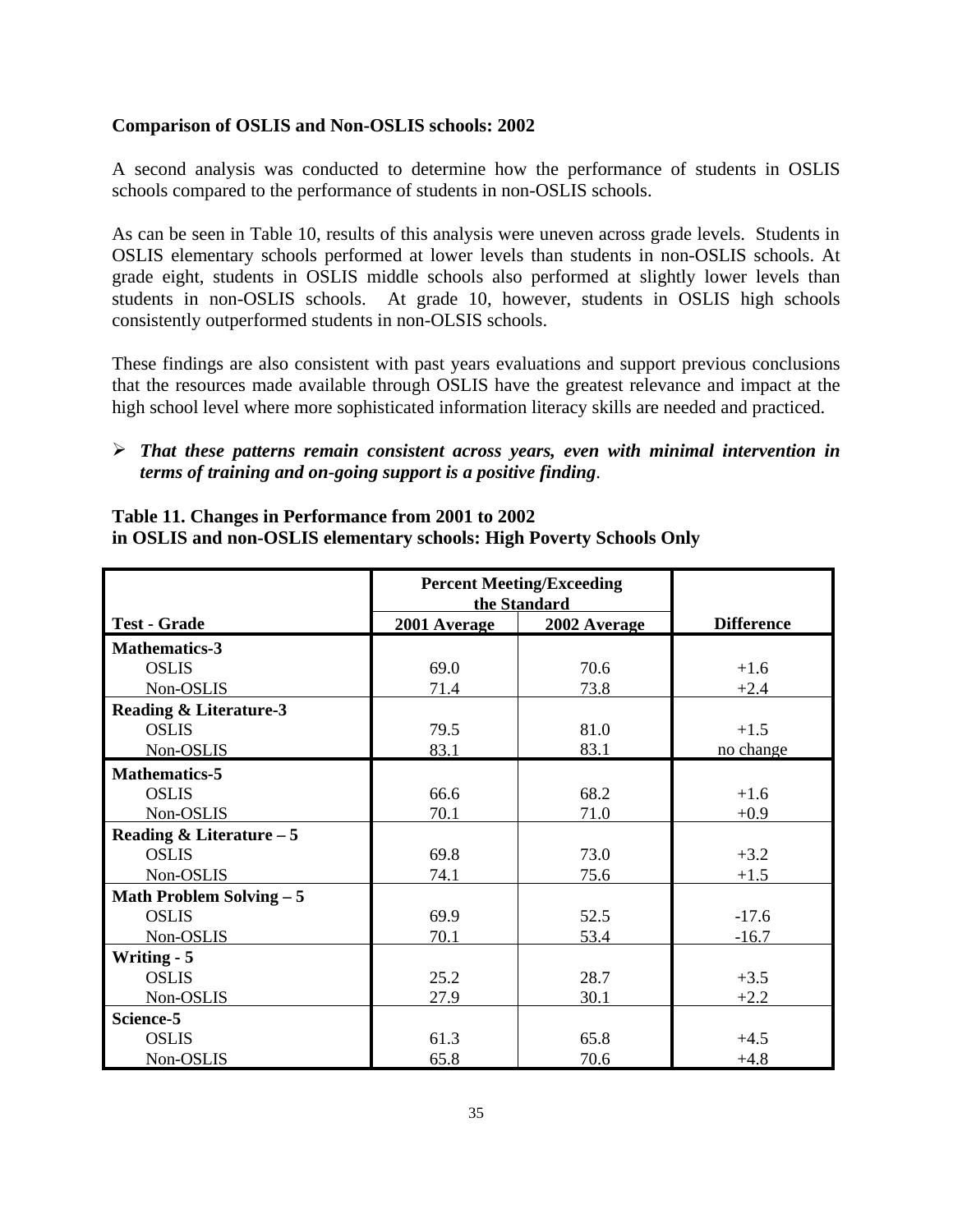# **Change from 2001 to 2002 in OSLIS and Non-OSLIS schools: High Poverty Schools**

The analyses presented in Tables 8-10 are replicated for high poverty schools only and presented in Tables 11-13.

Results presented in Table 11 contain no clear patterns of advantage in high poverty elementary schools. Finding a clear pattern at the elementary level, with no intensive interventions and trainings occurring throughout the year would have been surprising.

|                                  | <b>Percent Meeting/Exceeding</b>             |      |                   |
|----------------------------------|----------------------------------------------|------|-------------------|
| <b>Test - Grade</b>              | the Standard<br>2002 Average<br>2001 Average |      | <b>Difference</b> |
| Mathematics $-8$                 |                                              |      |                   |
| <b>OSLIS</b>                     | 47.2                                         | 48.2 | $+1.0$            |
| Non-OSLIS                        | 46.5                                         | 46.2 | $-0.3$            |
| Reading & Literature $-8$        |                                              |      |                   |
| <b>OSLIS</b>                     | 54.7                                         | 54.8 | $+0.1$            |
| Non-OSLIS                        | 54.8                                         | 56.6 | $+1.8$            |
| <b>Math Problem Solving - 8</b>  |                                              |      |                   |
| <b>OSLIS</b>                     | 49.5                                         | 40.6 | $-8.9$            |
| Non-OSLIS                        | 46.6                                         | 40.7 | $-5.9$            |
| Writing $-8$                     |                                              |      |                   |
| <b>OSLIS</b>                     | 26.5                                         | 27.8 | $+1.3$            |
| Non-OSLIS                        | 28.5                                         | 29.8 | $+1.4$            |
| Science-8                        |                                              |      |                   |
| <b>OSLIS</b>                     | 51.8                                         | 52.3 | $+0.5$            |
| Non-OSLIS                        | 55.5                                         | 54.6 | $-0.9$            |
| <b>Mathematics - 10</b>          |                                              |      |                   |
| <b>OSLIS</b>                     | 23.6                                         | 29.3 | $+5.7$            |
| Non-OSLIS                        | 27.2                                         | 28.1 | $+0.9$            |
| Reading & Literature - 10        |                                              |      |                   |
| <b>OSLIS</b>                     | 36.1                                         | 38.0 | $+1.9$            |
| Non-OSLIS                        | 40.1                                         | 38.9 | $-1.2$            |
| <b>Math Problem Solving - 10</b> |                                              |      |                   |
| <b>OSLIS</b>                     | 39.8                                         | 32.1 | $-7.8$            |
| Non-OSLIS                        | 32.7                                         | 31.7 | $-1.0$            |
| Writing $-10$                    |                                              |      |                   |
| <b>OSLIS</b>                     | 35.9                                         | 35.8 | $-0.1$            |
| Non-OSLIS                        | 36.8                                         | 39.6 | $+2.8$            |
| Science-10                       |                                              |      |                   |
| <b>OSLIS</b>                     | 40.9                                         | 45.4 | $+4.5$            |
| Non-OSLIS                        | 46.2                                         | 46.8 | $+0.6$            |

# **Table 12. Changes in Performance from 2001 to 2002 in OSLIS and non-OSLIS middle and high schools: High Poverty Schools Only**

In past analyses, when sample size allowed comparisons, high poverty high schools participating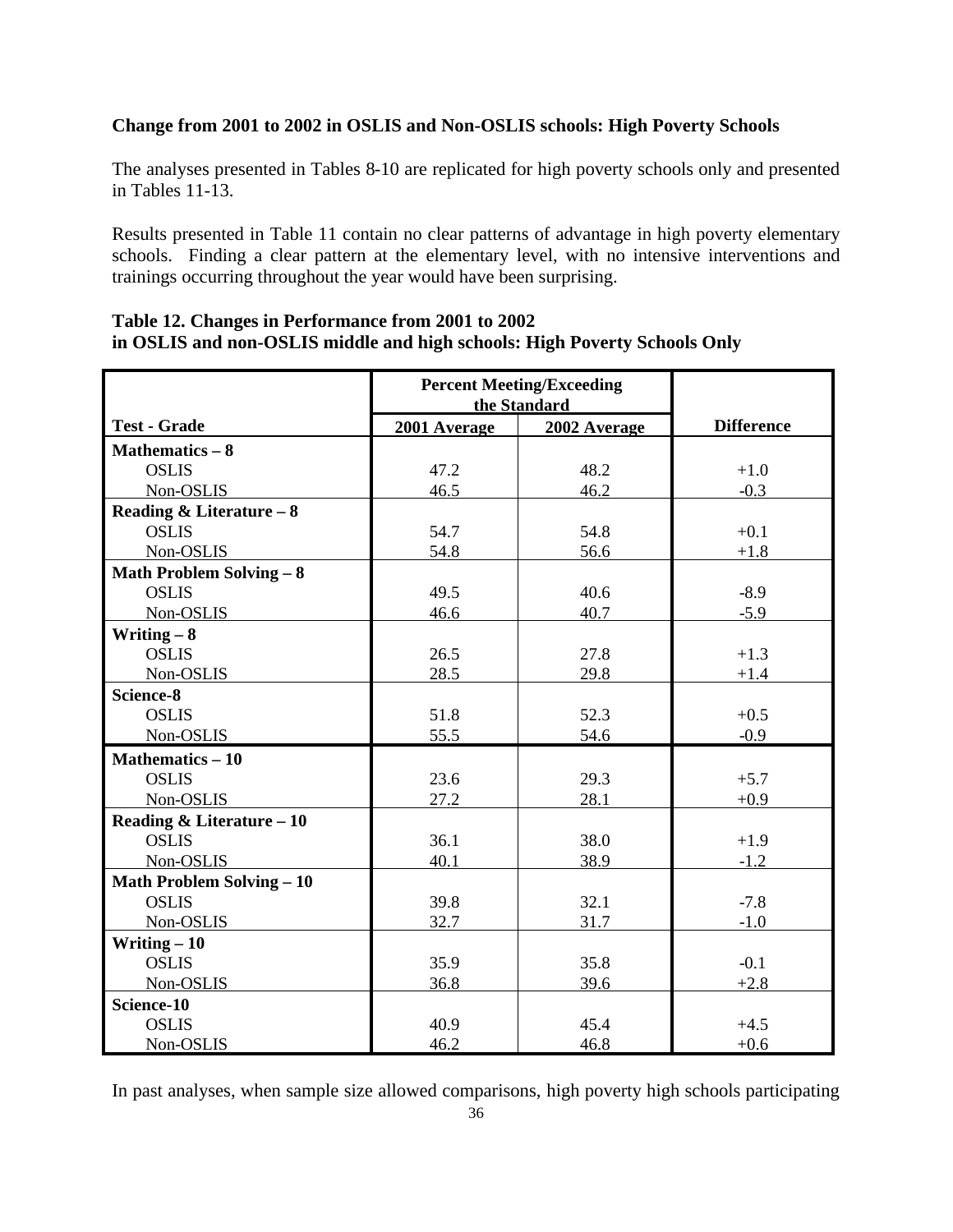in OSLIS performed significantly better than similar high poverty high school not participating in OSLIS. As can be seen in Table 12, this clear and strong pattern does not emerge this year.

|                                      | <b>Percent Meeting/Exceeding the Standard</b>    |      |                   |  |  |
|--------------------------------------|--------------------------------------------------|------|-------------------|--|--|
| <b>Test - Grade</b>                  | <b>Non-OSLIS Schools</b><br><b>OSLIS Schools</b> |      | <b>Difference</b> |  |  |
| <b>Reading &amp; Literature-</b>     |                                                  |      |                   |  |  |
| 3 <sup>1</sup>                       | 81.0                                             | 83.1 | $-2.1$            |  |  |
|                                      |                                                  |      |                   |  |  |
| Mathematics-3                        | 70.6                                             | 73.8 | $-3.6$            |  |  |
|                                      |                                                  |      |                   |  |  |
| <b>Mathematics-5</b>                 | 68.2                                             | 71.0 | $-2.8$            |  |  |
| <b>Reading &amp; Literature-</b>     |                                                  |      |                   |  |  |
| 5 <sup>5</sup>                       | 73.0                                             | 75.6 | $-2.6$            |  |  |
| <b>Math Problem Solving</b>          |                                                  |      |                   |  |  |
| $-5$                                 | 52.5                                             | 53.4 | $-0.9$            |  |  |
|                                      |                                                  |      |                   |  |  |
| <b>Writing-5</b>                     | 28.7                                             | 30.1 | $-1.4$            |  |  |
| Science-5                            | 65.8                                             | 70.6 | $-4.8$            |  |  |
|                                      |                                                  |      |                   |  |  |
| <b>Mathematics-8</b>                 | 48.2                                             | 46.2 | $+2.0$            |  |  |
| <b>Reading &amp; Literature</b>      |                                                  |      |                   |  |  |
| $-8$                                 | 54.8                                             | 56.6 | $-1.8$            |  |  |
| <b>Math Problem Solving</b>          |                                                  |      |                   |  |  |
| $-8$                                 | 40.6                                             | 40.7 | $-0.1$            |  |  |
|                                      |                                                  |      |                   |  |  |
| Writing - 8                          | 27.8                                             | 29.8 | $-2.0$            |  |  |
|                                      |                                                  |      |                   |  |  |
| Science-8                            | 52.3                                             | 54.6 | $-2.3$            |  |  |
|                                      |                                                  |      |                   |  |  |
| Mathematics - 10                     | 29.3                                             | 28.1 | $+1.2$            |  |  |
| <b>Reading &amp; Literature</b>      |                                                  |      |                   |  |  |
| $-10$                                | 38.0                                             | 38.9 | $-0.8$            |  |  |
| <b>Math Problem Solving</b><br>$-10$ | 32.1                                             | 31.7 | $+0.4$            |  |  |
|                                      |                                                  |      |                   |  |  |
| Writing - 10                         | 35.8                                             | 39.6 | $-3.8$            |  |  |
|                                      |                                                  |      |                   |  |  |
| Science-10                           | 45.4                                             | 46.8 | $-1.4$            |  |  |

|  |  |  | Table 13. Comparative Analysis of 2002 State Assessments: High Poverty Schools Only |  |  |  |
|--|--|--|-------------------------------------------------------------------------------------|--|--|--|
|  |  |  |                                                                                     |  |  |  |

# **Comparison of High Poverty OSLIS and Non-OSLIS schools: 2002**

A second analysis was conducted to determine how the performance of students in high poverty OSLIS schools compared to the performance of students in non-OSLIS schools this past year.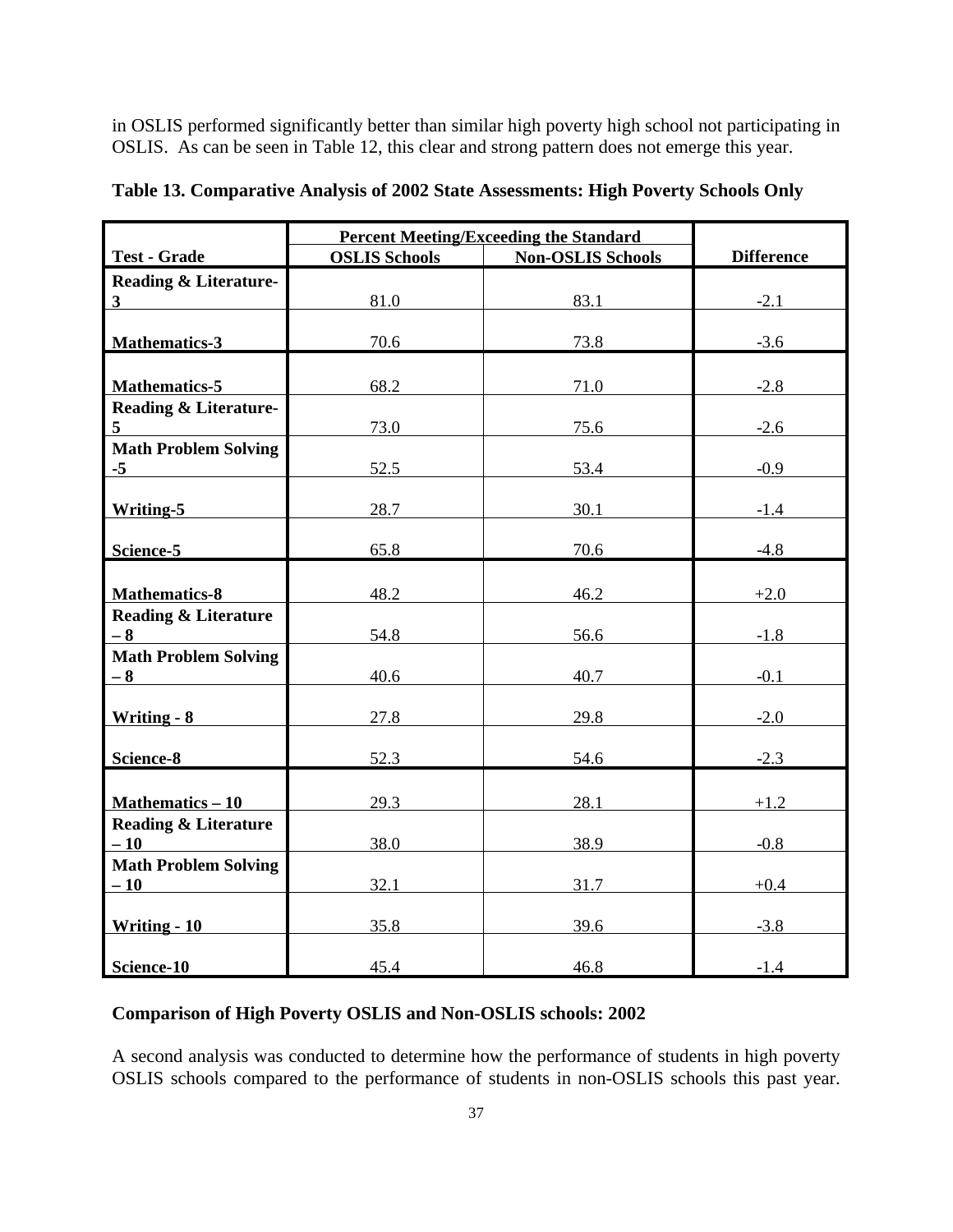As can be seen in Table 13, results of this analysis were uneven across grade levels. Students in high poverty OSLIS elementary schools performed at lower levels than students in non-OSLIS schools.

At grade eight, students in OSLIS middle schools performed better in mathematics, but slightly lower than students in non-OSLIS schools on all other assessments. At grade 10, performance in high poverty OSLIS high schools was also inconsistent. No clear patterns emerge through this analysis. Again, finding such a pattern would have been surprising given the limitations of this year's intervention and the timing of professional development activities.

# **Summary of Student Achievement Results**

The 2002-2002 OSLIS TLCF project was not designed around an intensive intervention. Instead it was designed to provide as broad an introduction to, and basic training on, EBSCO and OSLIS resources to new and high poverty schools. As such:

- ÿ *The patterns of student achievement found in previous OSLIS projects where intense and ongoing professional development was paired with required information literacy skills instruction and collaboration with teachers on classroom research projects is not present this year.*
- ÿ *Some of the advantages seen at the high school level appear to remain, but not to the extent as past years*.

These should not be surprising results, nor viewed as an indicator that the project was less successful as previous projects.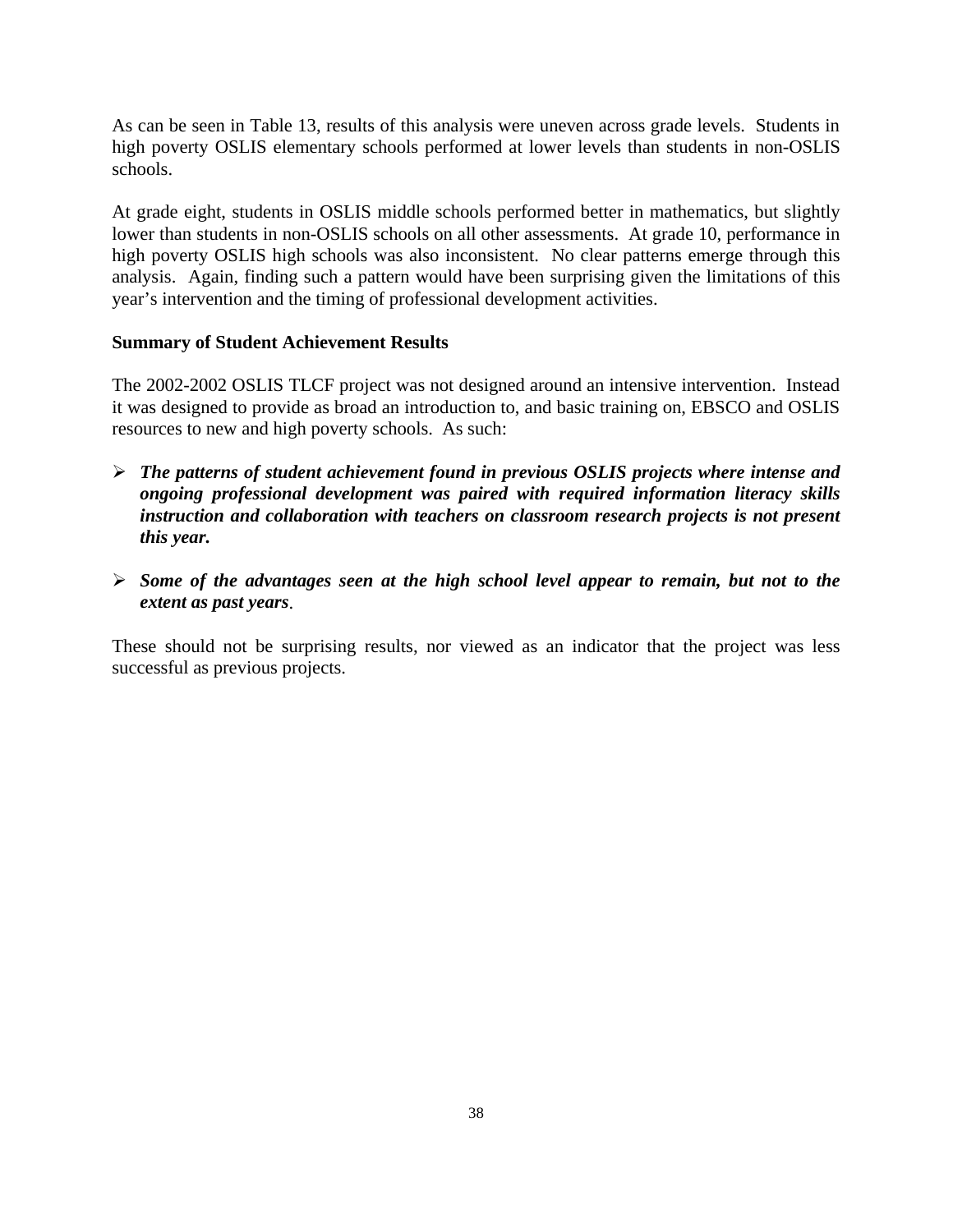## **PART 4. SUMMARY OF RESULTS AND CONCLUSIONS**

The 2001-2002 OSLIS TLCF Project of Statewide Significance developed both outcome and process indicators of success. The primary goals of the project were: 1) to make available to all Oregon schools on-line databases through the purchase of a statewide license for EBSCO; 2) extend awareness and use of the OSLIS and EBSCO resources to high poverty schools and "last mile" schools; and, 3) to generate enough sense of value in the resources to generate subscriptions sufficient to purchase a statewide license for the 2002-2003 school year.

In addition to these goals, the project was to address the overall goal of the TLCF program, which is to improve student achievement in the content areas. Determining the sufficiency of this year's design to achieve these important student outcomes was inherent in the project. To address these evaluation questions, data collection and analyses from past OSLIS projects were replicated.

The evidence collected yielded the following results:

- **OLSIS** sponsored trainings were held throughout the state and included participants from at least 529 Oregon Schools. Of these schools, over half (53.1%) were high poverty schools and nearly 9 out of 10 (87%) were schools new to OSLIS.
- The vast majority of participants at training sessions indicated both a high level of satisfaction with the clarity of content and quality of presentations made during training sessions. The vast majority of participants also indicated a high level of knowledge and skill acquisition related to using the resources themselves. A much lower percentage of participants felt confident in their ability to help others use the resources.
- **•** Participants were able to implement what they had learned at the training sessions, though the extent and level to which implementation took place was far less than in previous years. Certain recurring challenges were faced. Chief among these were lack of time, slow and/or old technology, and database "glitches."
- ß The access and use of online databases and OSLIS website resources increase significantly this past year.
- ß The online resources have been judged to be of sufficient value to be worth paying for. Subscriptions from Oregon schools were more than sufficient to purchase a statewide license for EBSCO for the 2002-2003 school year.
- **Specific changes in behavior in the areas of using information technology and improved** information literacy skills was observed and documented in both students and staff, though at levels far below previous projects that had specific and intense interventions in these areas.
- Teachers did indicate improved student performance on classroom research assignments and projects, though again at levels far below previous projects that had specific and intense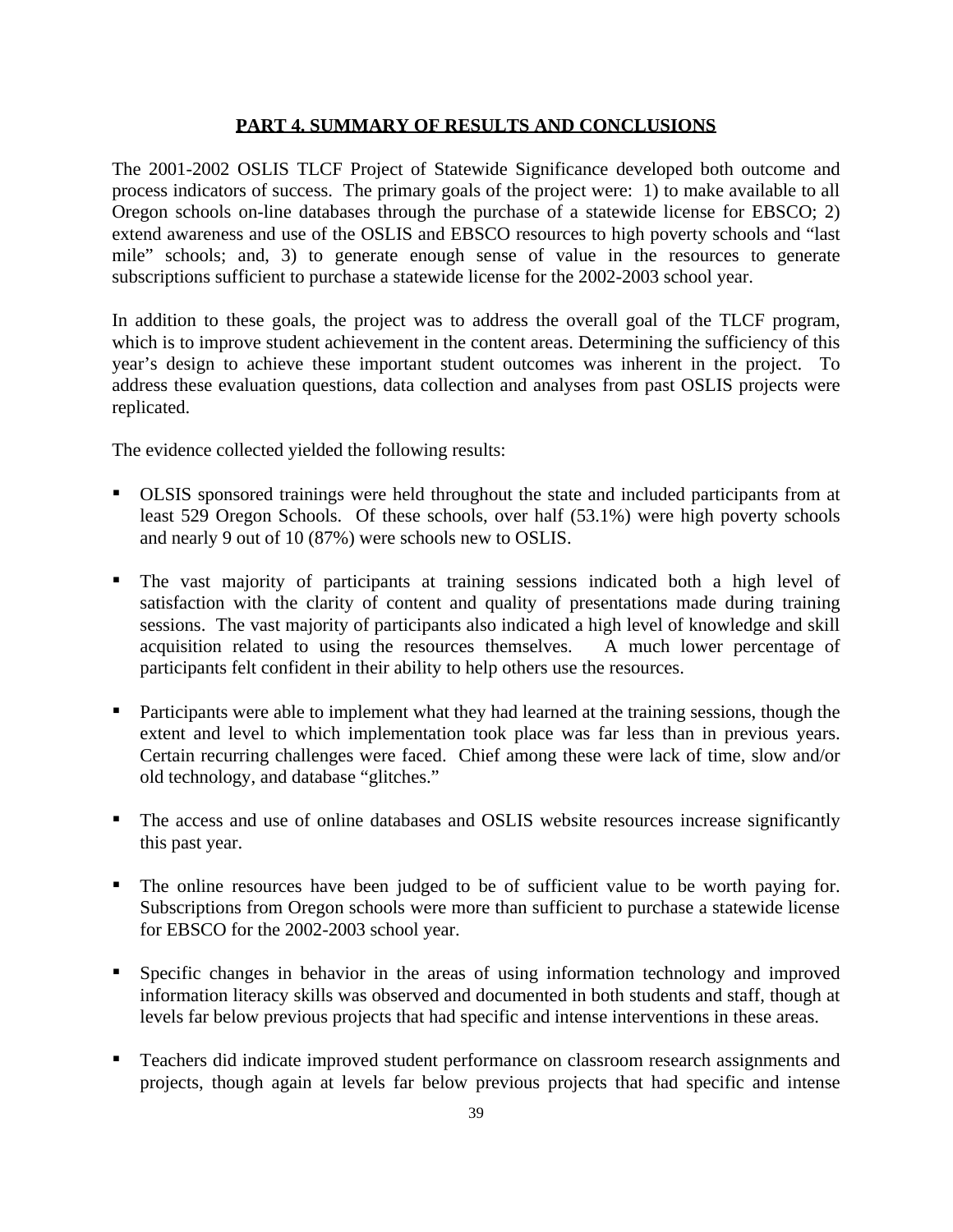interventions in these areas.

- The comparative performance in OSLIS **high schools** on the Oregon statewide assessments continued to be strong, both from an internal-longitudinal and external-comparative standpoint.
- Performance at the middle school was fairly weak, both from an internal-longitudinal and external-comparative standpoint. Performance at the elementary level (as measured on the  $5<sup>th</sup>$ grade assessments) was mixed in both cases.
- The lack of a strong and information literacy focused intervention may have had some bearing on the above results, though this does not explain the widely different results found for the elementary, middle and high school levels. Over the past five years of evaluating the OSLIS project, results at the high school level have consistently been the strongest.

# **Conclusions**

Overall, the 2001-2002 OSLIS project achieved its three main goals as stated in the funded TLCF Application. The design used to effectively achieve these goals did, however, have limitations for producing student level outcomes achieved in previous OSLIS projects. Specifically:

- **·** The 2001-2002 OSLIS TLCF Project of Statewide Significance was *very effective* in reaching high poverty schools in Oregon.
- **·** The 2001-2002 OSLIS TLCF Project of Statewide Significance was *very effective* in reaching "last mile" schools in Oregon.
- **·** The 2001-2002 OSLIS TLCF Project of Statewide Significance was *very effective* in providing awareness and basic skills training to workshop participants across Oregon.
- **·** The 2001-2002 OSLIS TLCF Project of Statewide Significance was *very effective* in promoting the use, and establishing the value/worth, of online database resources to schools in Oregon.
- **·** The 2001-2002 OSLIS TLCF Project of Statewide Significance was *moderately effective* in providing participants with the knowledge and skills needed to help others use the resources.
- **·** The 2001-2002 OSLIS TLCF Project of Statewide Significance was *moderately effective* in achieving levels of information literacy skill development obtained in previous projects.
- **·** The 2001-2002 OSLIS TLCF Project of Statewide Significance was *moderately effective* in achieving levels of classroom performance on research projects obtained in previous projects.